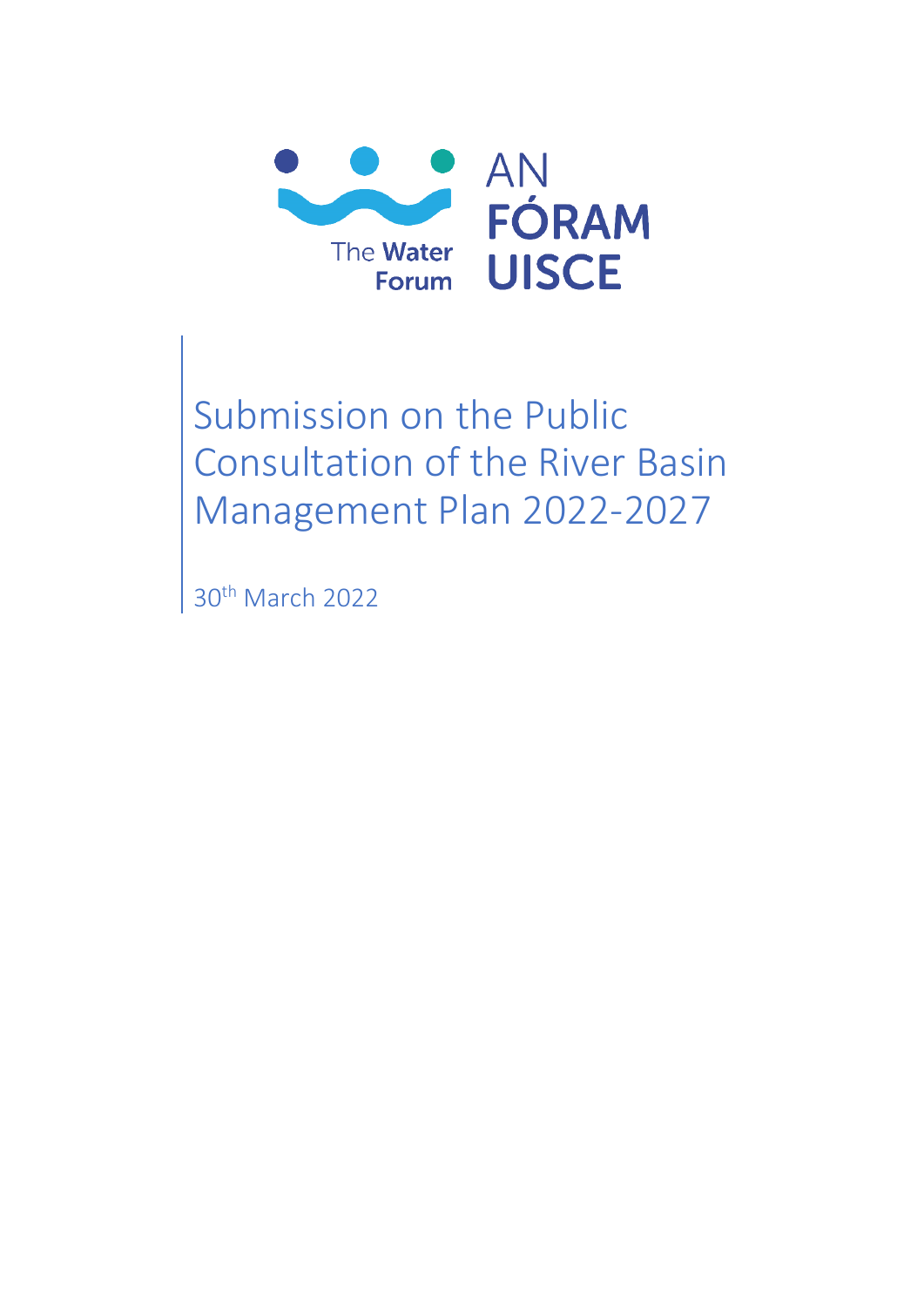# Table of Contents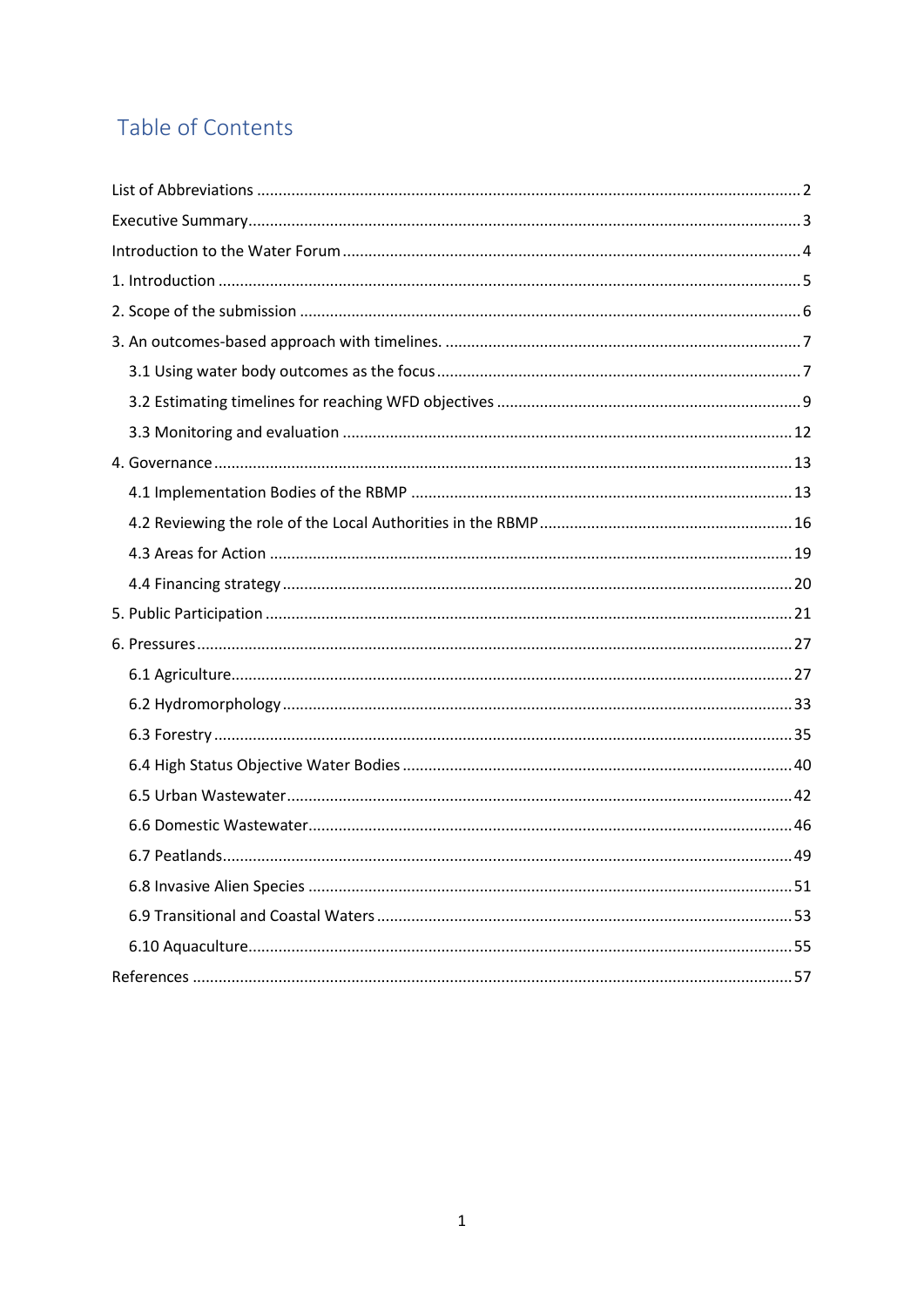# <span id="page-2-0"></span>List of Abbreviations

| <b>ACP</b>     | Agricultural Catchments Programme                              |
|----------------|----------------------------------------------------------------|
| <b>ASSAP</b>   | Agricultural Sustainability Support and Advisory Programme     |
| <b>CAP</b>     | <b>Common Agricultural Policy</b>                              |
| <b>CARO</b>    | <b>Climate Action Regional Offices</b>                         |
| <b>DAFM</b>    | Department of Agriculture, Food and the Marine                 |
| <b>DAS</b>     | Dumping At Sea                                                 |
| <b>DWWTS</b>   | Domestic Wastewater Treatment Systems                          |
| <b>DHLGH</b>   | Department of Housing, Local Government and Heritage           |
| EIA            | <b>Environmental Impact Assessment</b>                         |
| <b>EPA</b>     | <b>Environmental Protection Agency</b>                         |
| <b>ESRI</b>    | <b>Economic and Social Research Institute</b>                  |
| EU             | European Union                                                 |
| <b>FILLM</b>   | Framework for Integrated Land and Landscape Management         |
| GAP            | <b>Good Agricultural Practice</b>                              |
| <b>GHG</b>     | <b>Greenhouse Gases</b>                                        |
| HMWB           | <b>Heavily Modified Water Bodies</b>                           |
| <b>ICW</b>     | <b>Integrated Constructed Wetlands</b>                         |
| IAS.           | <b>Invasive Alien Species</b>                                  |
| IFI            | Inland Fisheries Ireland                                       |
| IPA.           | Institute of Public Administration                             |
| <b>IPCC</b>    | Intergovernmental Panel on Climate Change                      |
| IW             | <b>Irish Water</b>                                             |
| <b>KPIs</b>    | Key Performance Indicators                                     |
| <b>LAESNTG</b> | Local Authority Environmental Services National Training Group |
| LAWPRO         | Local Authority Waters Program                                 |
| <b>MSFD</b>    | Marine Strategy Framework Directive                            |
| <b>NBS</b>     | Nature-based Solutions                                         |
| <b>NCMC</b>    | National Co-ordination and Management Committee                |
| <b>NHA</b>     | Natural Heritage Areas                                         |
| <b>NIP</b>     | <b>National Inspection Plan</b>                                |
| <b>NPWS</b>    | <b>National Parks and Wildlife</b>                             |
| <b>NTIG</b>    | national Technical Implementation Group                        |
| <b>NWRM</b>    | Nature-Based Water Retention Measures                          |
| OCED           | Organisation for Economic Co-operation and Development         |
| <b>OPW</b>     | <b>Office of Public Works</b>                                  |
| <b>PAA</b>     | Priority Areas for Action                                      |
| PIP            | <b>Pollution Impact Potential</b>                              |
| <b>PPN</b>     | <b>Public Participation Networks</b>                           |
| <b>RBMP</b>    | River Basin Management Plan                                    |
| <b>RMCEI</b>   | Recommended Minimum Criteria for Environmental Inspections     |
| <b>SAC</b>     | Special Areas of Conservation                                  |
| SWMI           | Significant Water Management Issues                            |
| <b>TOR</b>     | <b>Terms of Reference</b>                                      |
| UN             | <b>United Nations</b>                                          |
| <b>WFD</b>     | Water Framework Directive (2000/60/EC)                         |
| <b>WPAC</b>    | <b>Water Policy Advisory Committee</b>                         |
|                |                                                                |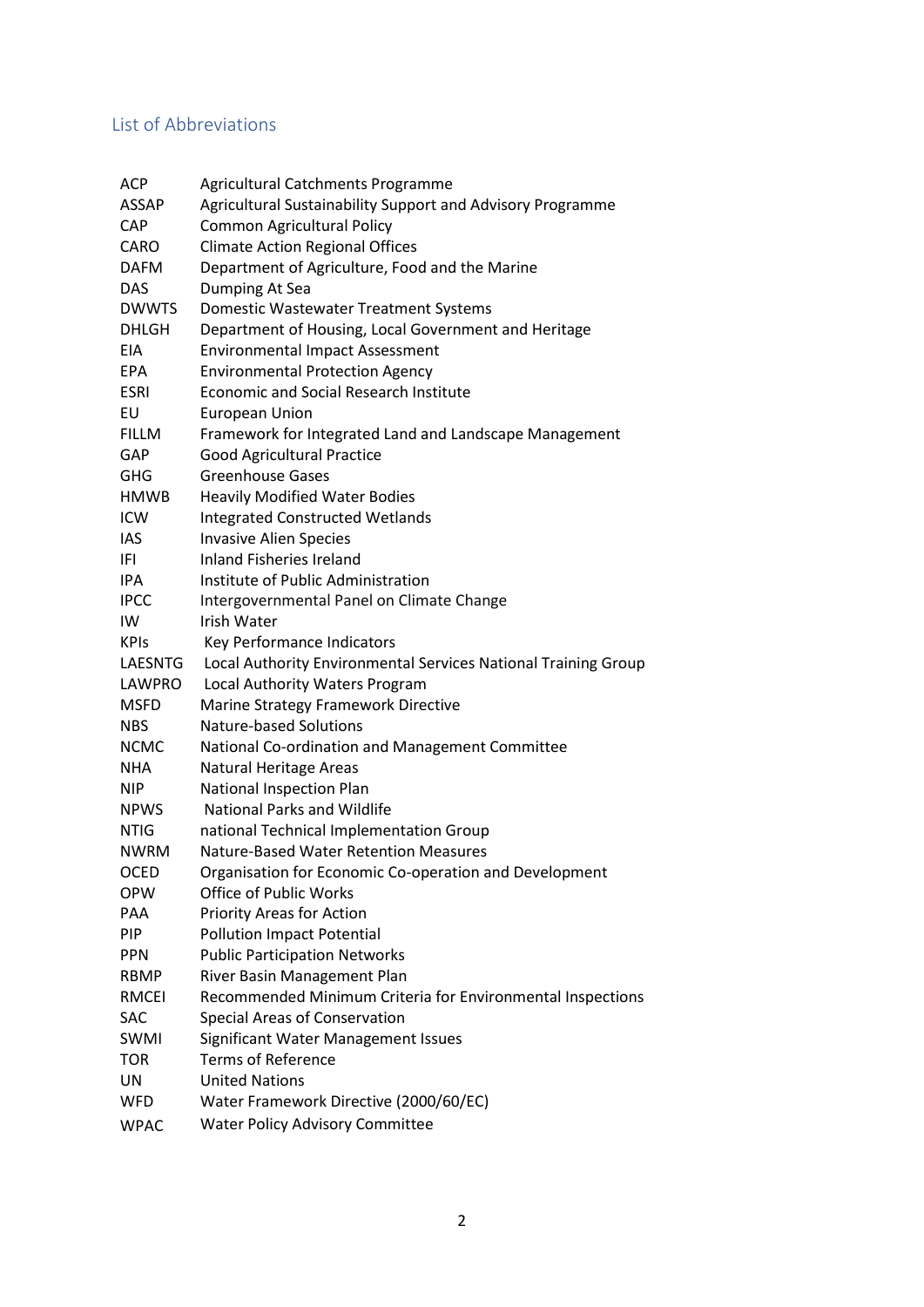# <span id="page-3-0"></span>Executive Summary

The River Basin Management Plan (RBMP) is an essential national policy setting out the measures necessary to protect and restore the quality of Ireland's waters. The overall aim of the RBMP is to develop and implement measures to ensure Ireland meets its legal requirements under the European Water Framework Directive (WFD). The Water Forum welcomes the opportunity to respond to the public consultation of the draft River Basin Management Plan (RBMP) 2022 – 2027.

#### **An outcomes-based approach**

One of the most significant recommendations made by the Forum for the third RBMP is the need for an outcomes-based approach with targeted measures, metrics and key performance indicators to be included for every water body. Under the Water Framework Directive, each water body in Ireland has an associated WFD objective to achieve by 2027, therefore details are required of targeted measures to either protect water bodies from deterioration, or to restore water bodies to at least good status. Expected timelines for achieving their WFD objective, along with interim milestones will also be essential to ensure progress of the third cycle can be tracked. This outcomes-based approach would ensure effective and efficient planning and implementation of the plan, along with transparent monitoring of progress by the Department, agencies and key stakeholders. This outcomes-based approach will target and strengthen efforts to reduce each of the pressures outlined in the RBMP.

#### **Governance**

In relation to governance of the third RBMP, the Forum recommends there should be a full-time project management secretariat, in line with recommendations made by the Institution of Public Administration. This would ensure successful implementation and monitoring of the Plan and support the required engagement and cooperation between the different tiers of governance. It would also ensure there is continuous engagement within and between government departments to ensure policy coherence and alignment with national and EU policies. The Forum calls for increased transparency and accountability of the implementation bodies of the RBMP and recommends for structured engagement between all tiers. Finally, there should also be opportunities for engagement between the Forum and all tiers of governance to allow for stakeholder input into the implementation of the RBMP. The Forum recommends an urgent commitment to complete the proposed interdepartmental group to develop a comprehensive financing strategy to support the implementation of measures to deliver on the ambitious Water, Climate and Biodiversity objectives. Adequate resourcing will be essential to the successful implementation and progress of the third RBMP.

#### **Public Participation**

The overall level of meaningful public and stakeholder engagement in the implementation of the WFD needs to radically improve. A new national approach to public participation needs to be developed that includes a vision and action plan for meaningful public engagement in the 46 catchment areas. The Forum recommends that a phased approach should be taken in a number of pilot catchments to test various approaches, to improving public engagement, contributing to the development of a new national approach. These pilots should take place very early in the 3<sup>rd</sup> cycle so that more effective and more meaningful public engagement processes are in place for the remainder of the 3<sup>rd</sup> cycle. A framework will have to be developed to support the development and implementation of public participation dialogues, community action planning and project co-creation within and between Local Authority areas and within and between state agencies with responsibilities for water, climate and biodiversity. There needs to be consistent, ongoing and informed discussion at local level that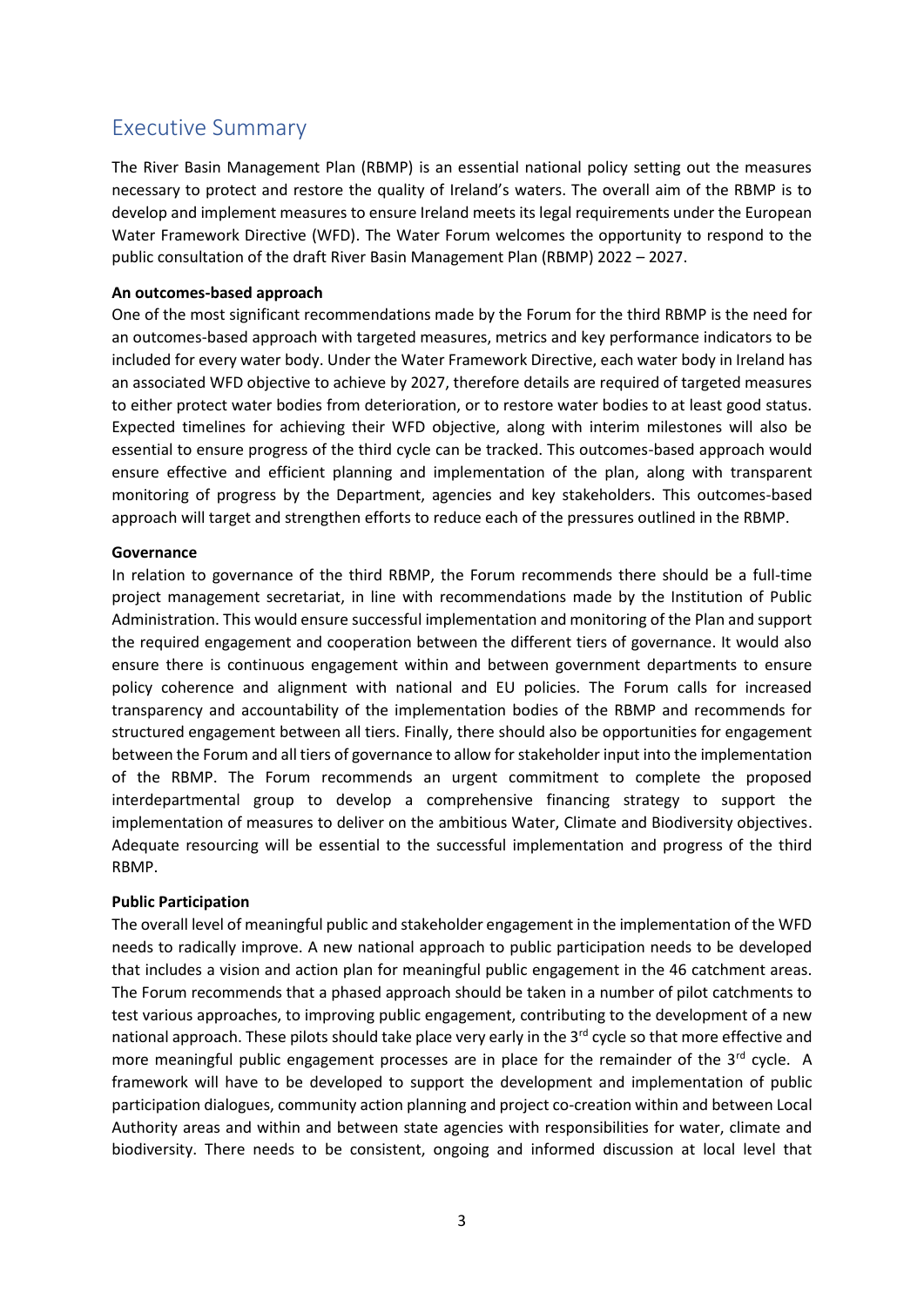facilitates the co-creation of solutions and action (agency, community and individual) to protect our natural resources and build truly resilient communities across Ireland.

#### **Pressures**

In relation to individual pressures affecting WFD status of water bodies, the Forum emphasises the need for alignment of policies and strategies from different sectors with the objectives of WFD. Furthermore, the Forum recommends increased accountability of different Government departments and state bodies for reducing their key pressures and highlights the need for WFD assessments for many sectoral activities impacting the aquatic environment. Training in WFD and catchment management is recommended for staff within Government departments, state bodies and agencies to improve licence application processes, along with targeting of inspections, for better alignment with the WFD 'protect' or 'restore' objectives. Emphasis will also need to be placed on building relationships with landowners (farmers, peatlands, forestry), facilitating training and knowledge exchange to ensure they can take ownership over the protection of water, climate and nature.

# Introduction to the Water Forum

The Water Forum (An Fóram Uisce) was established in June 2018 in accordance with the provisions of Part 5 of the Water Services Act 2017. The Water Forum is the national statutory body representative of all stakeholders with an interest in the quality of Ireland's water bodies. The Water Forum consists of 25 members including representatives from a wide range of organisations with direct connections to issues relating to water quality and public water consumers. Approximately 50 different organisations were involved in the nomination of members.

The role of the Forum is that of a strong independent stakeholder body contributing to water policy, which supports public and stakeholder engagement on all matters relevant to water. One of the strategic themes of the Forum is reviewing and advising on the implementation of Ireland's River Basin Management Plan, which sets out Ireland's requirements and objectives to meet the EU Water Framework Directive.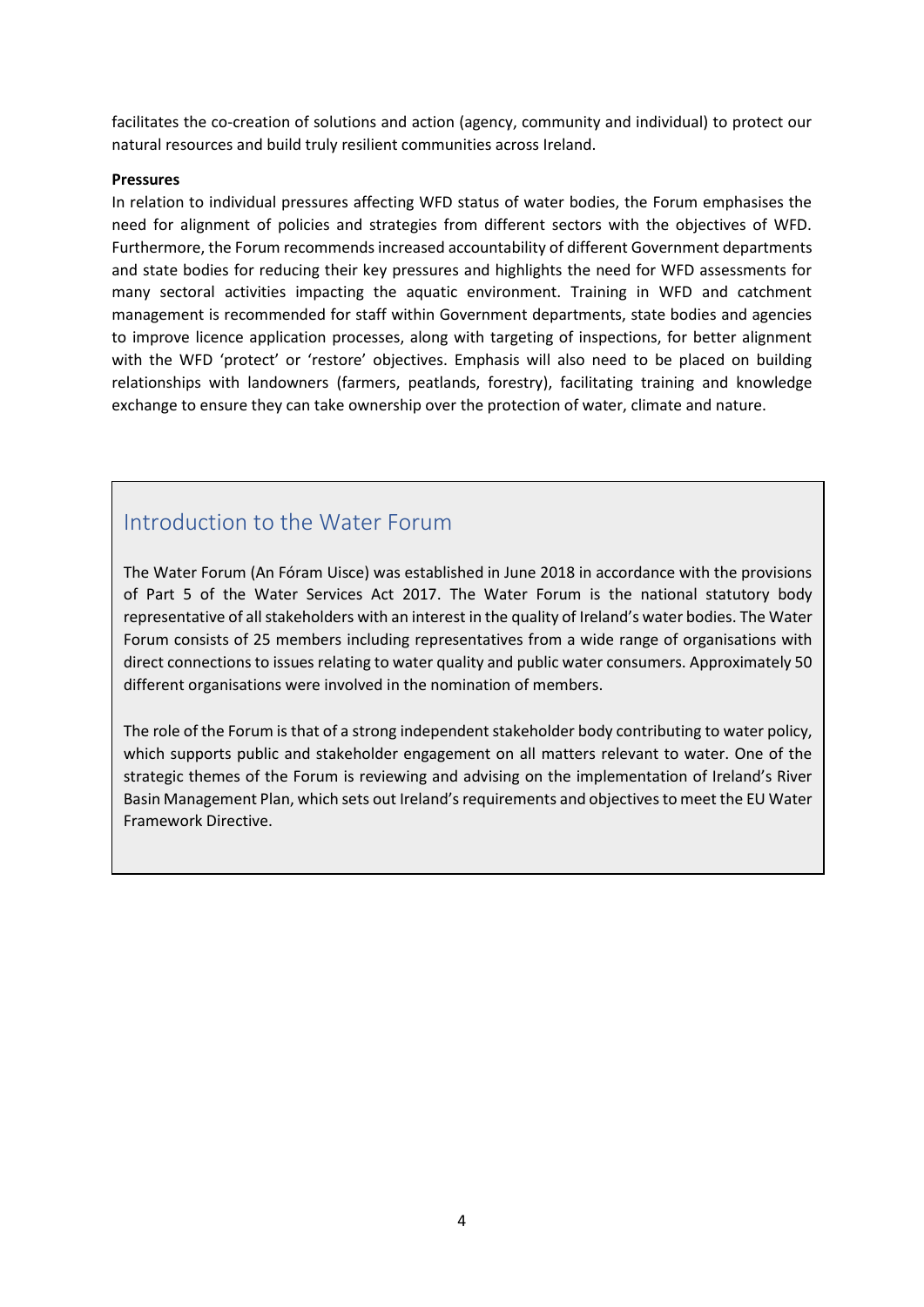# <span id="page-5-0"></span>1. Introduction

We are facing into an environmental crisis where climate change has emerged as an overwhelming global threat. According to the UN Sixth IPCC report<sup>1</sup>, climate change is intensifying the water cycle and affecting precipitation patterns with more intense rainfall events resulting in flooding or extended droughts. Heavier rainfall and flooding can overwhelm sewage systems while also washing more soil and contaminants into our waters and increasing the risk from floods and pollution. The ability to produce food relies on the water, soils and pollination provided by a healthy natural world, and the IPCC report indicates that protection of wild places and wildlife is fundamental to coping with the climate crisis. We live in an interconnected world. All the components of our natural environment – air, water, ecosystems, soils, rocks, land and landscapes - are interrelated and interlinked. Therefore, management of these components must be undertaken in a cohesive, holistic and integrated manner<sup>2</sup>. with water, climate and environmental policies properly coordinated and aligned to be effective, despite being carried out across different areas and levels of government, and with the participation of many stakeholders.

The River Basin Management Plan (RBMP) is an essential national policy setting out the measures necessary to protect and restore the quality of Ireland's waters. The overall aim of the RBMP is to develop and implement measures to ensure Ireland meets its legal requirements under the European Water Framework Directive (WFD), whereby all waters (rivers, lakes, groundwater, estuaries, coastal water, canals and reservoirs) are protected and that measures are put in place to ensure quality of these waters is restored to at least 'good' status or good potential (with some narrow exceptions) by 2027, at the latest. While the RBMP has a clear focus on protecting and restoring water bodies, we can no longer work in siloes to tackle the water, climate and nature crises separately. The Forum is supportive that one of the themes for the third RBMP is to capture multiple benefits to also contribute to climate change mitigation and to enhancing biodiversity, as many of the necessary measures required for one component of the environment will have co-benefits for other components due to the connectedness of nature. There is an opportunity, and necessity, to adopt a systems approach to environmental management, where Government departments, state bodies, agencies, nongovernment organisations and communities will have to work together in an integrated manner to deliver effective and efficient outcomes for the environment and Irish society. The RBMP should therefore be aligned with key national and international environmental policies, such as Ireland's Climate Action Plan, coordinating efforts to maximise the capacity and impact of these key legislations.

In 2020 the Water Forum adopted the Framework for Integrated Land and Landscape Management  $(FILLM)^2$  as the overarching framework for not only catchment management, but also environmental management. The FILLM requires multidisciplinary and multi-organisational approaches, as well as environmental policy coherence, integration and implementation. The Forum welcomes the inclusion of the FILLM approach in the draft RBMP.

<sup>1</sup> [AR6 Climate Change 2021: The Physical Science Basis](https://www.ipcc.ch/report/sixth-assessment-report-working-group-i/) — IPCC

<sup>&</sup>lt;sup>2</sup> [The Water Forum, A Framework for Integrated Land and Landscape Management](https://www.thewaterforum.ie/app/uploads/2021/03/TWF-FILLM-Report-Feb21-v9WEB.pdf)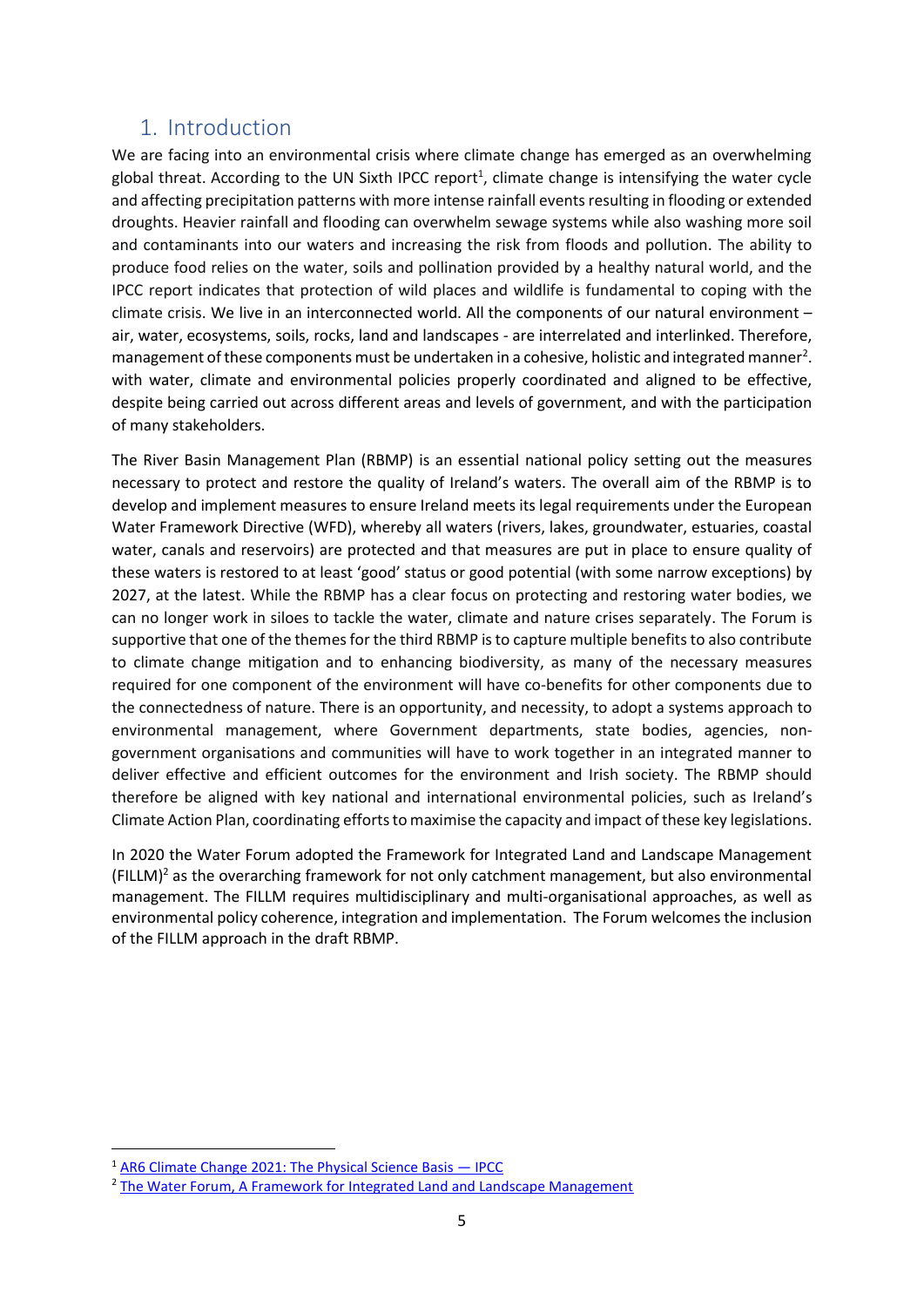# <span id="page-6-0"></span>2. Scope of the submission

The Water Forum welcomes the opportunity to respond to the public consultation of the draft River Basin Management Plan (RBMP) 2022 – 2027. Members of the Forum had extensive dialogue and engagement during the development of this submission, bringing a range of interests and different perspectives together. Dialogue was not only based on the array of knowledge and expertise between the Forum members, it was also supported by scientific research, including that commissioned by the Water Forum. Enhanced dialogue between science and policy between the range of stakeholders represented on the Forum is a key attribute to the Forum's contribution to this RBMP.

The Forum acknowledges the engagement between the Water Advisory Unit from the Department of Housing, Local Government and Heritage (DHLGH) and the Forum members during the six-month consultation of the draft Plan. The Forum is also appreciative of the engagement with other agencies during these briefings, including the Environmental Protection Agency (EPA), the Local Authorities Waters Programme (LAWPRO), the Department of Agriculture Food and Marine (DAFM), the Agricultural Sustainability Support and Advisory Programme (ASSAP), the Agricultural Catchments Programme (ACP), Irish Water, the Forestry Service, Coillte, the Blue Dot Programme and the Waters of LIFE Programme.

The Forum supports the proposed themes for the third cycle (Pg. 22 of the draft RBMP) and many of the key recommendations presented in this submission aim to strengthen them;

- 1. A high level of ambition encompassing all water bodies with clear strategies for both protection and restoration of water bodies
- 2. Integrated Catchment Planning where catchment plans will be put in place for each of the 46 hydrometric catchments as sub-plans to the national Plan
- 3. Capture multiple benefits for water, nature, air quality and climate change
- 4. An increased level of coordination and collaborative work by all implementing bodies at national, regional and catchment levels.

The Forum have placed specific attention to the following aspects of the draft RBMP;

- An outcomes-based approach for water bodies
- Enhanced governance of the third RBMP
- Public participation during the implementation of the RBMP and the 46 catchment plans
- Key recommendations for individual pressures

The following submission is an agreed position of the 25 Members of the Water Forum, which is a considerable achievement considering the range of stakeholders represented on the Forum.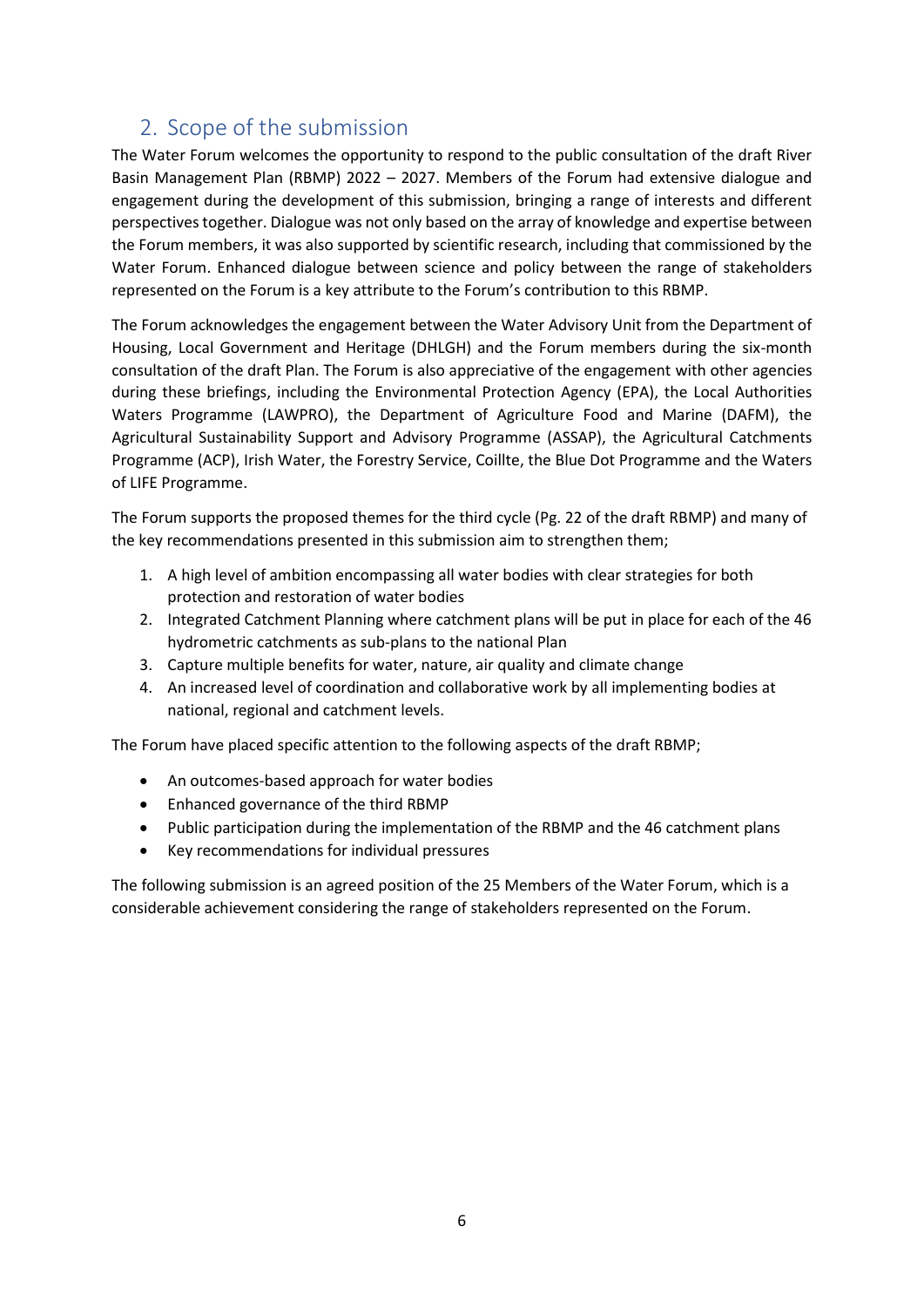# <span id="page-7-0"></span>3. An outcomes-based approach with timelines.

# <span id="page-7-1"></span>3.1 Using water body outcomes as the focus

Water bodies are the management units for the WFD. The WFD requires that specific objectives are met for each water body by 2027 unless an alternative objective can be justified. The Forum therefore recommends that each water body is considered separately with an associated RBMP outcome and that the means and timing of achieving these outcomes are clearly stated. In this manner, targets, metrics and key performance indicators (KPIs) should be developed. Once the WFD objective has been defined for each water body, they can then be categorised into either 'Restore' or 'Protect' before developing the associated measures and actions required. A framework for considering each water body is presented in Figure 1;

- $\circ$  For 'Protect' water bodies, the measures/actions required to maintain the existing status should be set out, together with the dates by which the new measures/actions, if needed, will be in place.
- $\circ$  For 'Restore' water bodies, the measures/actions required should be set out, together with dates of establishment (where there are new measures/actions), with the anticipated dates for achieving the WFD objective and any intermediate dates that measure improvement.
- $\circ$  For 'Protect & ongoing assessment' water bodies, where the status category is unknown and the risk category is *Review*, that the work required to determine whether it is a 'Protect' or 'Restore' water bodies should be outlined with timelines.

While the draft RBMP have acknowledged the need for 'right measure right place', this will need to be directly applied to the development of targeted mitigation / protection measures for every water body. These targeted measures should be developed with a focus on the impact for every water body, i.e. protect or restore. The Forum recommends there is transparency in the development of these targeted measures and the decision-making around how they can be implemented. The draft RBMP lacks details about how many At Risk waterbodies will be included in the proposed Priority Areas for Action. The Forum is of the view that targeted restoration measures will be required in the 1603 At Risk water bodies, along with the resources for their implementation if we are to see significant improvements in the next cycle. To support the development of targeted measures, the Forum recommends that training on EPA Pollution Impact Potential (PIP) maps<sup>3</sup> should be provided by the EPA to all implementation bodies (state bodies, agencies) of the RBMP, which should outline the basis and value of EPA PIP maps as a guidance tool to support decision-making and development of targeted measures.

<sup>3</sup> [Water Quality and Agriculture: Pollution Impact Potential Maps](https://www.catchments.ie/water-quality-agriculture-pollution-impact-potential-maps-tool-guide-resources-areas-investigation/) – A tool to guide resources into areas for [further investigation -](https://www.catchments.ie/water-quality-agriculture-pollution-impact-potential-maps-tool-guide-resources-areas-investigation/) Catchments.ie - Catchments.ie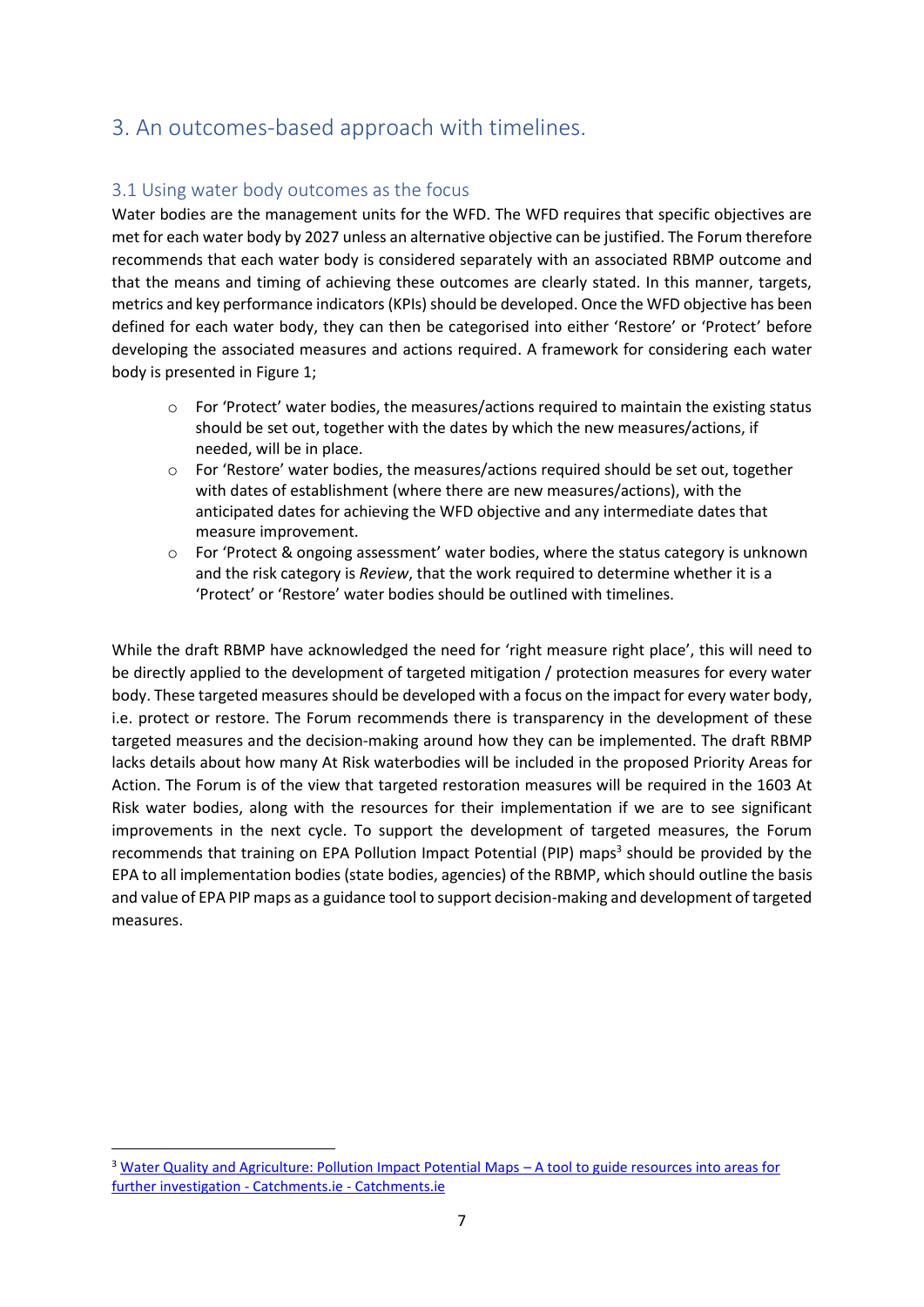

Figure 1: A possible framework for considering the measures/actions required to achieve the WFD objectives for each water body and the timelines for achieving the WFD objectives.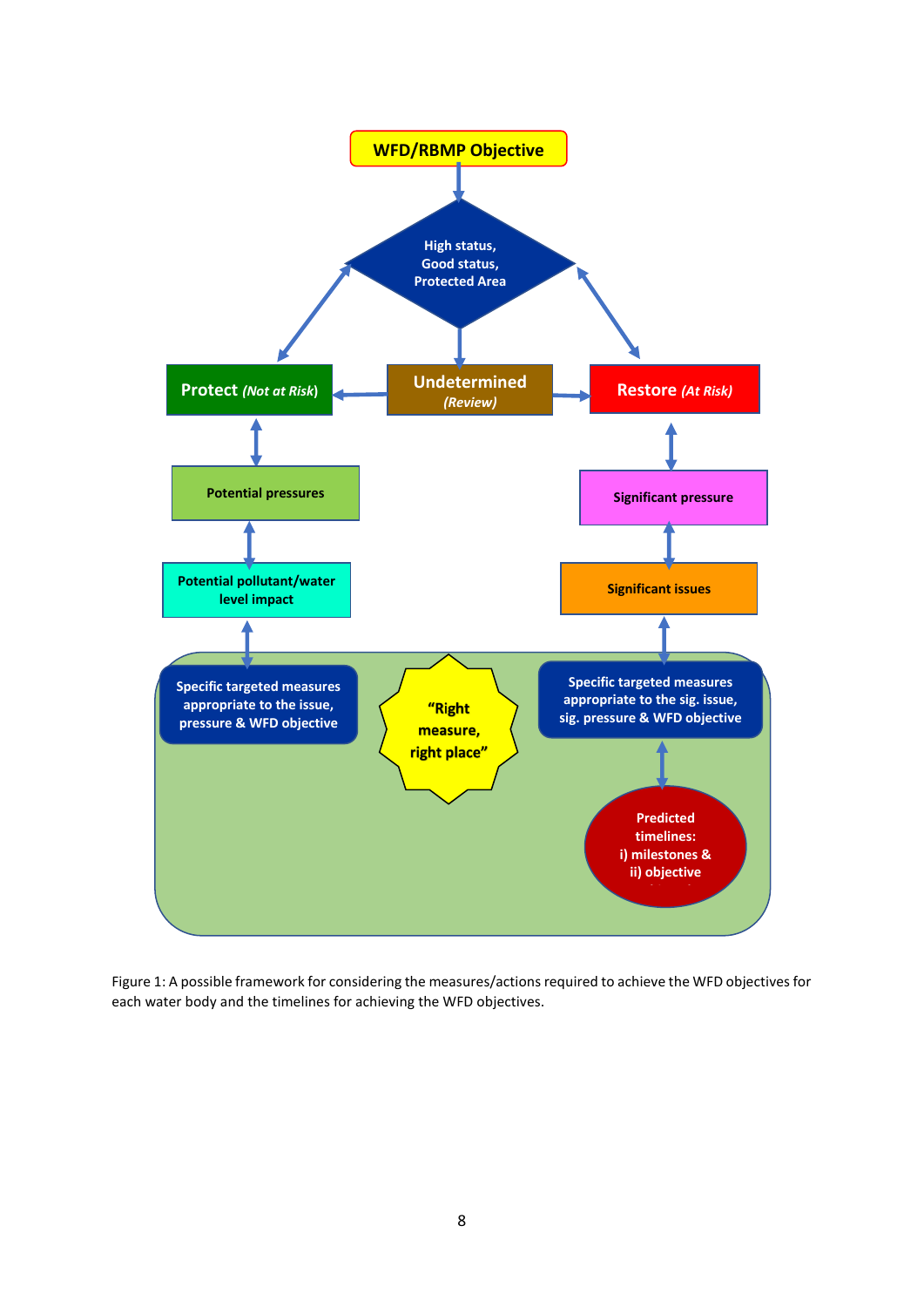# **BOX 1**

The Forum recommends that a table is generated where information for each of the 4,842 water bodies are outlined under headings, such as the following:

- Water body number/name
- Water body objective
- Current status situation
- Current risk situation
- Resulting measures/actions type required Restore, Protect, Protect & ongoing assessment
- ◆ Significant pressure or potential pressure
- ◆ Significant issue or potential pollutant or water level impact
- Targeted mitigation or protection measures/actions
- Timelines, including milestones for Restore water bodies that indicate improvements and the date the objective is set to be met
- Justification for any water body that is not expected to achieve its' WFD objective by 2027

The Forum recommends that specific tables for relevant water bodies should be included in the proposed 46 Catchment Plans.

# <span id="page-9-0"></span>3.2 Estimating timelines for reaching WFD objectives

Estimating the time delay for improvement for water bodies (where restoration is required) and expected timelines to achieve their WFD objective is essential to ensure transparency and accountability for the  $3<sup>rd</sup>$  cycle of the RBMP. It will also highlight any key dependencies for their success, such as gaps in policies and insufficient resources. It can therefore be used as a tool for the request of additional resources or identifying where trade-offs may be necessary.

In general terms, there are three groups of components influencing the time delays for improvement: i) policy factors (policy development and implementation); ii) time lag factors associated with the pressures, the land and landscape, and the water environment; and iii) measurement factors. For further information, see Briefing Note 'Achieving Water Framework Directive Objectives – The Issue of Time Delays' (Daly, 2020) on the Forum website<sup>4</sup>. This Briefing Note provides a recommended framework and approach which, in the absence of any alternative, can be used to provide the information in the requested table.

<sup>&</sup>lt;sup>4</sup> [Achieving WFD objectives: The issue of time delays -](https://thewaterforum.ie/achieving-wfd-objectives-the-issue-of-time-delays/) An Foram Uisce (thewaterforum.ie)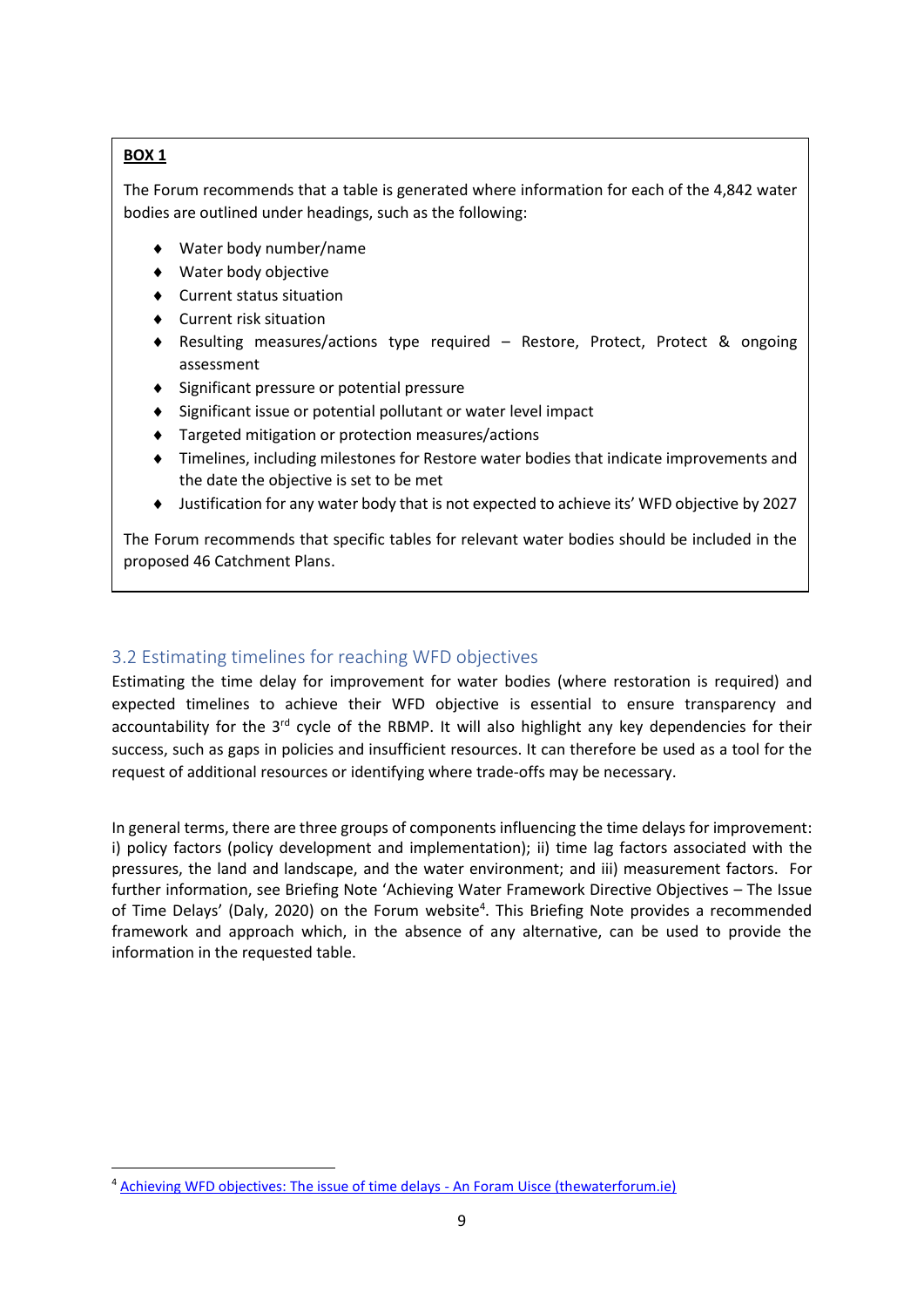The length of time for improvement includes six components, which are illustrated in Figure 2:

- 1. Satisfactory policies in place and, if necessary, further policy development.
- 2. Policy implementation/adoption of measures.
- 3. Time lag for reduction in source load.
- 4. Time lag due to relevant pathway elements:
	- Transport time along pathway.
	- Attenuation along pathway.
	- Pathway interception.
- 5. Receptor (in-stream) time lag:
	- Particulate phosphorus.
	- Biological response to pollutants.
- 6. Measurement component.



Figure 2: Schematic showing the major elements of the potential time delay for water quality improvement, including policy development and implementation component, catchment time lag components and the time needed to undertake monitoring.

While the Forum is of the view that there are uncontrollable time lags within a catchment (e.g. improvements in water quality after removal of significant issue, biological response), any delays due to gaps in policy or inadequate implementation of existing policies, are not acceptable as justification for not expecting to meet WFD targets.

Along with inclusion in the 46 Catchment Plans, the proposed table (Box 1) should be made publicly available through catchments.ie. Water quality and pressures information should be made available in graphical and map-based formats, allowing active catchment groups and stakeholders to have up to date information on water bodies and catchments. The Forum would welcome future engagement with Department and the EPA to address optimal accessibility and transparency of water body and pressures information. For example, the Forum is of the view that access to the WFD App should be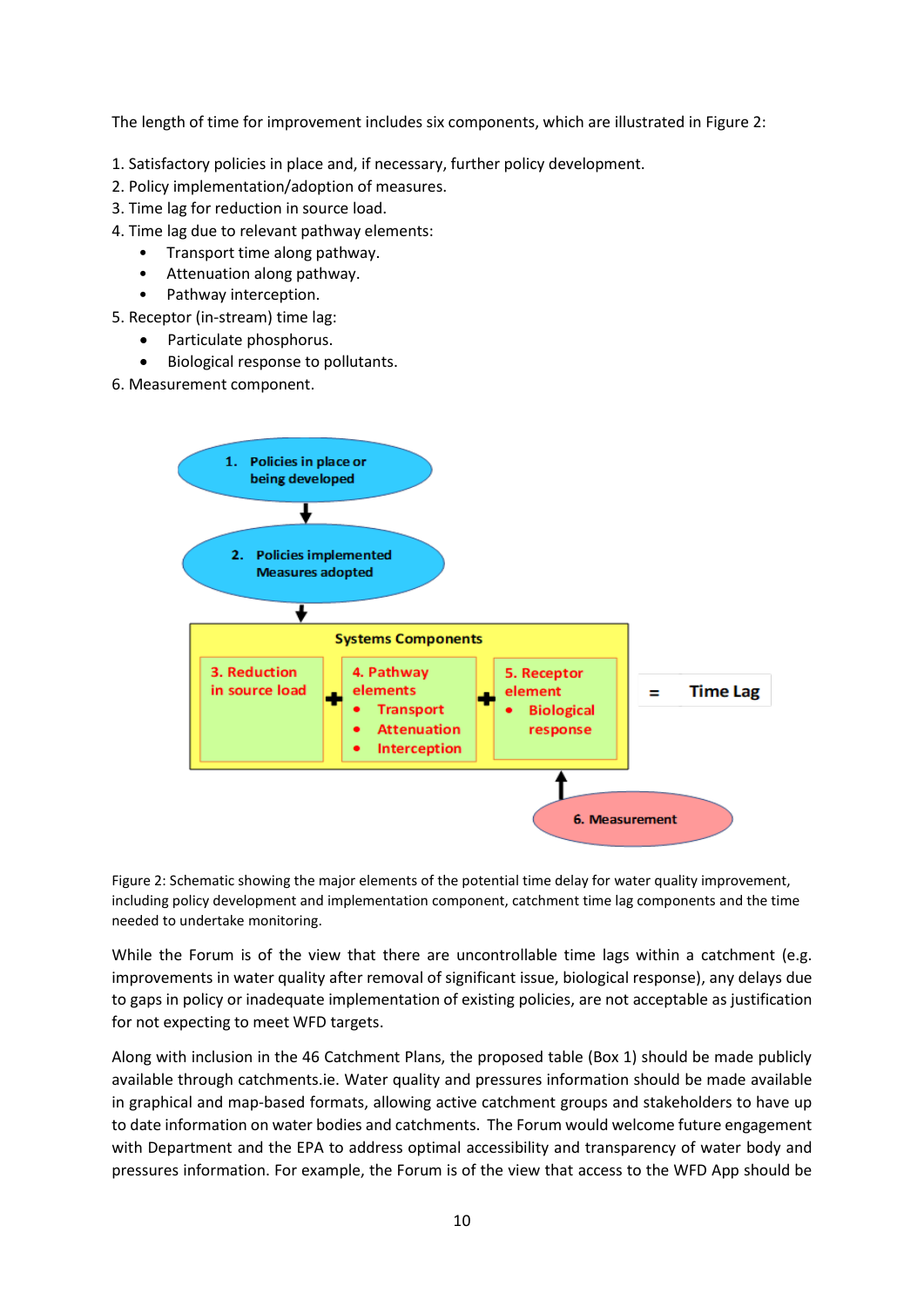made available to all key stakeholders (including the Executive of the Forum and Forum members) to increase transparency in the data available and allow full stakeholder engagement in the process.

The Forum considers that this focus on targets and associated metrics for every water body will help ensure effective and efficient planning and implementation of the plan and will allow for transparent monitoring of progress by the Department, agencies and key stakeholders. The proposed outcomesbased approach would therefore ensure transparency and accountability for the 3<sup>rd</sup> cycle RBMP, along with realistic expectations of what can be achieved.

## **Key Recommendations – An Outcomes-Based Approach**

- 1. The Forum recommends an increased focus on the planned and projected WFD outcomes for the next cycle of the RBMP, where each water body is considered separately with an associated RBMP outcome and that the means and timing of achieving these outcomes are clearly stated.
- 2. The Forum recommends that the RBMP and the 46 Catchment Plans include targets, metrics and key performance indicators (KPIs) for each water body, grouped by sub-catchment (as proposed on Box 1).
- 3. The 'right measure right place' objective will need to be directly applied to the development of targeted protection / mitigation measures for every water body, focusing on the impact we want to have, i.e. protect or restore. Furthermore, there should be transparency in the development of these targeted measures and the decision-making around how they can be implemented.
- 4. To support the development and decision making of targeted measures, the Forum recommends that training on EPA PIP maps is provided by the EPA to all implementation bodies of the RBMP, which should outline the basis and value of EPA PIP maps as a guidance tool to support decision-making and development of targeted measures.
- 5. Along with estimating timelines for water bodies to achieve their WFD objectives, intermediate milestones which can indicate improvements and direction of travel should also be included. The proposed table (Box 1) would ensure transparency and accountability for the  $3^{rd}$  cycle RBMP, along with realistic expectations of what can be achieved. Clarity is also needed where exemptions apply for any water bodies.
- 6. Along with inclusion in the 46 Catchment Plans, the proposed table (Box 1) should be made publicly available through catchments.ie. Water quality and pressures information should be made available in graphical and map-based formats, allowing active catchment groups and stakeholders to have up to date information on water bodies and catchments.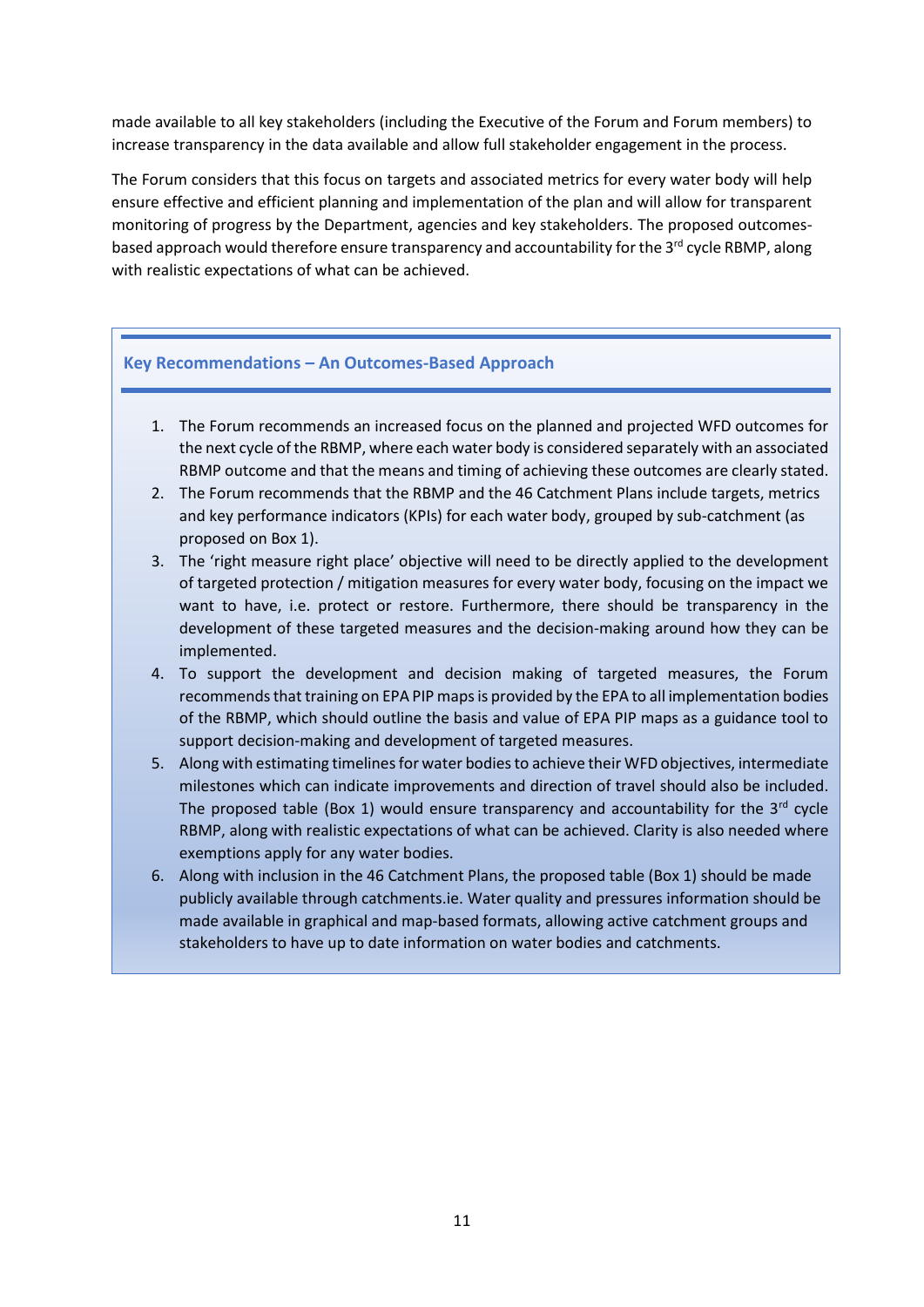# <span id="page-12-0"></span>3.3 Monitoring and evaluation

The Forum is concerned with the lack of detail in the draft plan as to how the  $3<sup>rd</sup>$  cycle will be monitored and reviewed. The proposed measure for monitoring the RBMP states; "*the Department along with the governance groups (WPAC, NCMC, and NTIG) will continually review the progress in the implementation of the programme of measures and the distance to the 2027 target*".

In the Forum's SWMI submission<sup>5</sup> the need for greater transparency in reporting of progress against RBMP measures and actions was highlighted. The Forum is of the view the process of monitoring the progress of the RBMP should not simply be focused on whether the proposed measures are being implemented (action-based) but should instead be focused on progress for each water body towards meeting the WFD objectives (outcomes-based). The proposed table as outlined in Box 1, would allow for more transparent and effective monitoring of the impact of the proposed measures on each water body.

The Forum recommends that while the proposed measures and actions could be monitored annually to assess implementation, the interim outcomes (such as water quality) for water bodies should be reviewed every two years to ensure we are seeing real progress towards meeting the WFD objectives. Where the estimated timelines for reaching WFD objectives are beyond 2027, intermediate milestones should be outlined, which would allow tracking of progress through the  $3<sup>rd</sup>$  cycle. The Forum also recommends that there is transparency in the outcomes of these reviews, which should be made available to the public, for example through catchments.ie.

#### **Key Recommendations – Monitoring and Evaluation**

- 1. The Forum recommends that proposed measures and actions of the RBMP should be monitored annually to assess implementation, while the interim outcomes for water bodies (such as water quality) should be reviewed every two years to ensure we are seeing real progress towards meeting the WFD objectives
- 2. The Forum also recommends that there is transparency in the monitoring and evaluation of the RBMP, with the outcomes of these reviews made available to the public, for example through catchments.ie.

<sup>&</sup>lt;sup>5</sup> [Submission-to-DHPLG-on-SWMI-7th-August-2020.pdf \(thewaterforum.ie\)](https://thewaterforum.ie/app/uploads/2020/08/Submission-to-DHPLG-on-SWMI-7th-August-2020.pdf)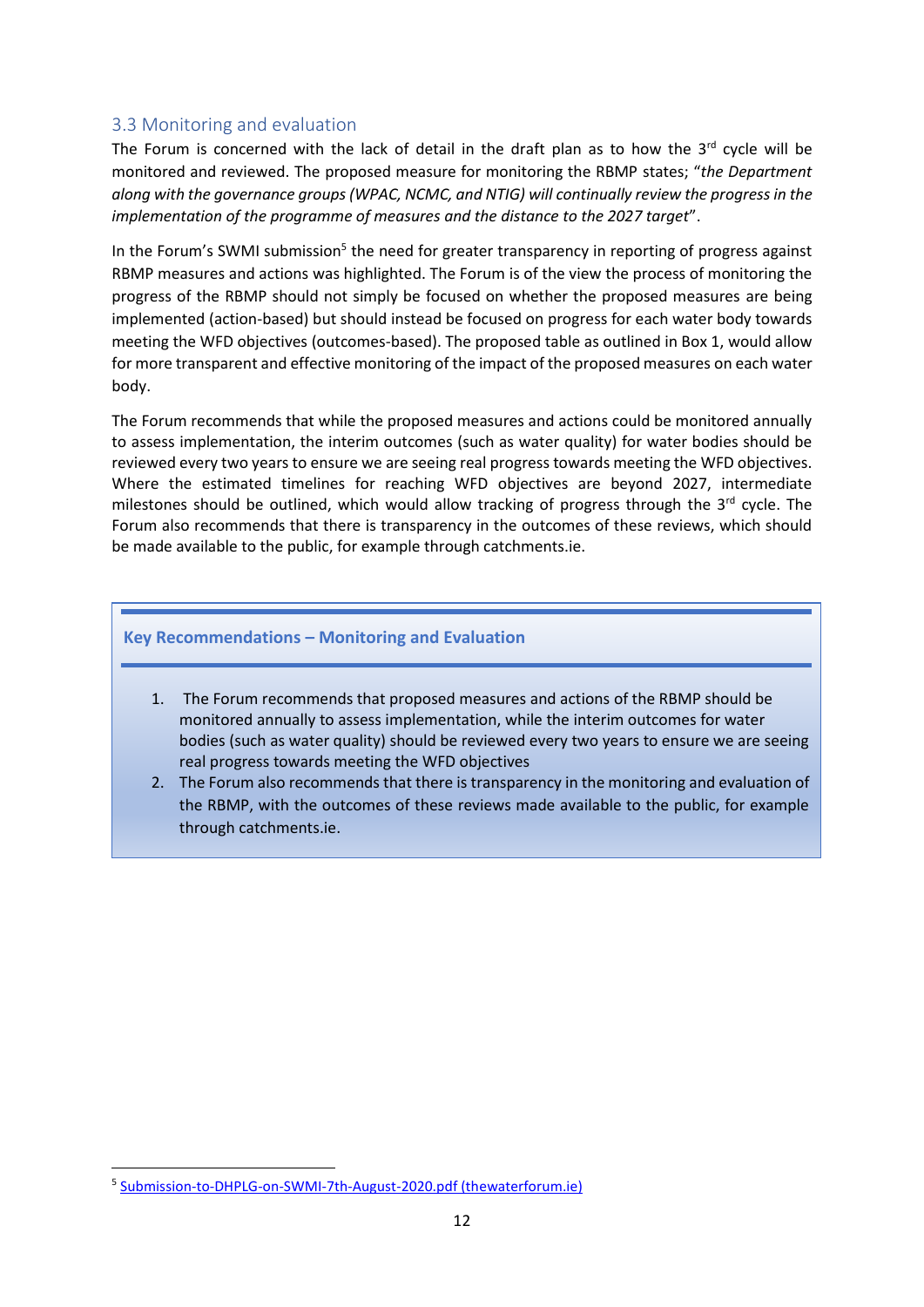# <span id="page-13-0"></span>4. Governance

# <span id="page-13-1"></span>4.1 Implementation Bodies of the RBMP

Members of the Water Forum participated in a number of engagements around governance of the  $3<sup>rd</sup>$ cycle, including a briefing with the Department and a workshop with the Institute of Public Administration (IPA) as part of their assessment of water governance in Ireland using the OECD Water Governance Indicator Framework to Review the Implementation of the River Basin Management Plan for Ireland 2018-2021<sup>6</sup>. Members of the Forum had further discussions around the optimum level of engagement between structures during the development of the Forum's Strategic Plan 2022-2027, in line with the Proposed Action of the draft RBMP (Page 56).

The Forum acknowledges that many of the governance structures established during the second cycle are still relatively new. The Forum agrees with a key finding of the IPA research that the structures put in place during the second cycle go a significant way towards achieving the objectives contained in the Water Governance Indicator Framework and are supportive of the IPA recommendation for the need for "*adapting and improving the operation of the existing arrangements*". The Forum would like to emphasise the need for transparency across all levels of governance of the RBMP; for example in decision making on the RBMP, meetings and progress, monitoring and evaluation, access to data and documentation, which is currently not adequate. Where reviews or evaluations are carried out on various implementing bodies, these should be made publicly available, for example the review of LAWPRO, ASSAP or the upcoming review of Local Authority structures and resources to meet the requirements of the WFD. Furthermore, any planned reviews should be made known to allow stakeholder input into the process. In order to increase transparency and accountability in the different governance structures, the Forum recommends that a table is added to the final RBMP outlining who is represented on each governance body/committee, how often they meet, along with their roles and responsibilities. Furthermore, the Forum recommends there is a common repository for all reports and meeting minutes from the different implementation bodies to increase transparency and opportunities for knowledge sharing between the three tiers.

The Forum have reviewed the Terms of Reference (TOR) for the Water Policy Advisory Committee (WPAC), the National Co-ordination and Management Committee (NCMC) and the Water Forum, and have concerns these structures are not operating as outlined in the TORs. The Forum therefore recommends that a proposed measure should be added to the RBMP to provide oversight on the Governance structures to ensure they are operating as per TORs.

Despite the TORs indicating clear engagement between the Water Forum and WPAC, and also between the Water Forum and the NCMC; there has been little engagement between these structures during the second cycle. The TOR for the Water Forum indicates the Forum will "*submit reports and recommendations to WPAC and the NCMC in relation to national policy in order that these be considered by the relevant Department(s) with responses conveyed back to the Forum including, if possible, attendances at a meeting of the Forum*". In order to achieve this engagement, the Forum recommends that structured engagement should be established between the Forum and WPAC so members receive updates on progress and priority work areas with WPAC, and also share stakeholders' perspectives and key issues raised by Forum members with WPAC to allow input into policy development. Furthermore, the TOR for the NCMC, indicates that the NCMC "*will report to the WPAC, and its work will be informed by, amongst other things, the work of the National Water Forum*",

<sup>&</sup>lt;sup>6</sup> EPA Report 373.pdf (epa.ie) Using an [Experimental Governance Lens to Examine Governance of the RBMP](https://www.epa.ie/publications/research/water/Research_Report_373.pdf)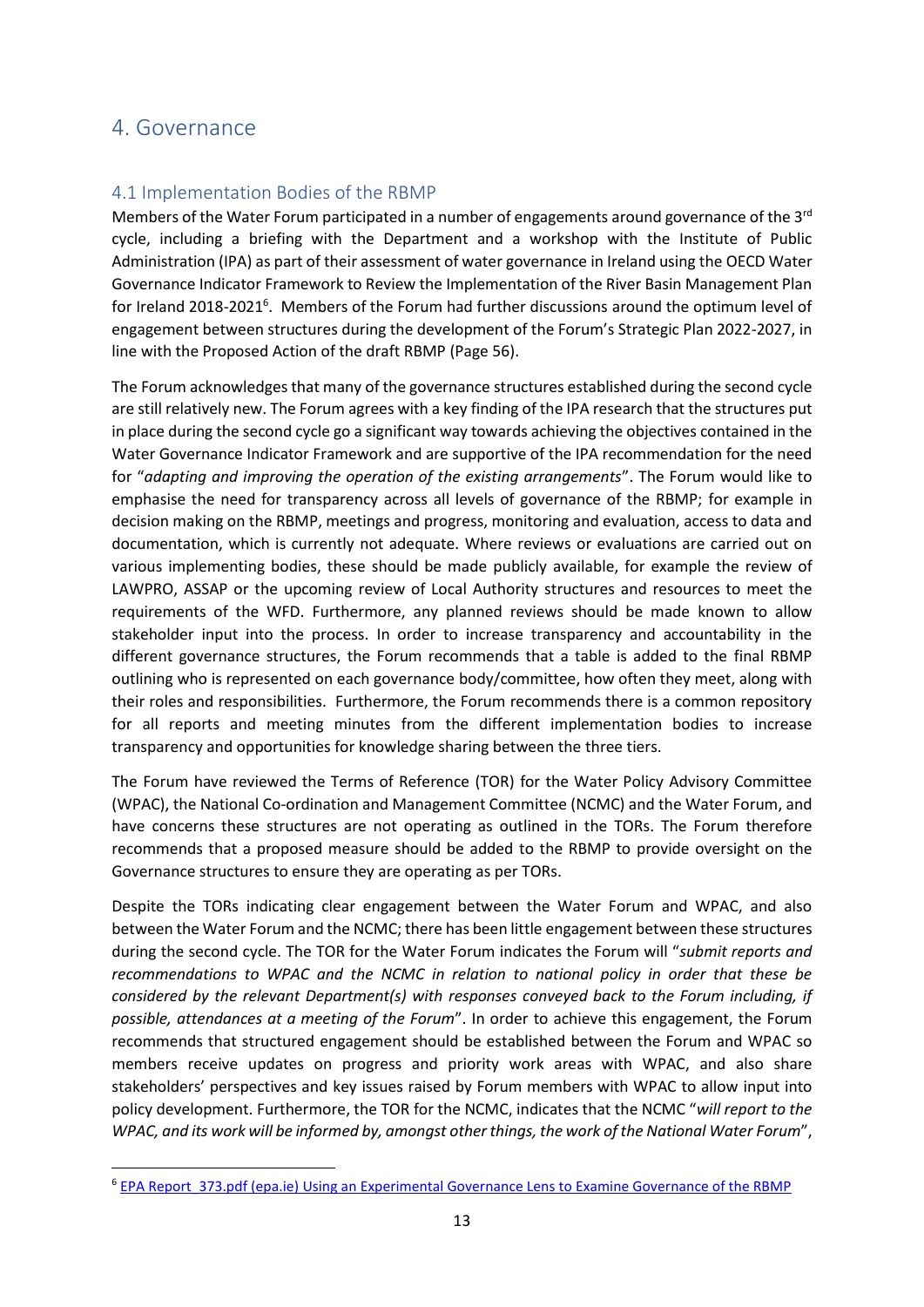yet there is no engagement between the Forum and the NCMC. The Forum recommends that structured engagement between the Forum and the NCMC is established to ensure alignment between the work of the Forum and the NCMC. The Forum Chair and Executive will engage with the Water Advisory Section of the DHLGH to agree the optimum level of engagement, to allow input into the implementation of the third cycle. The Forum recommends for continued engagement between the Forum and the Water Advisory Section beyond the public consultation with enhanced input into the implementation of the third cycle.

To further define the levels of engagement required between the governance structures, the Forum recommendsthat Figure 8 on Page 20 in the draft plan should be reviewed to account for the required engagement between the Water Forum and the NCMC, and the NCMC and WPAC (as outlined in the TORs). Furthermore, there should be opportunities for structured engagement between the Forum and all tiers of governance, where the Forum's Executive should have access to documentation (e.g. meeting agendas and minutes) to ensure the Forum members are kept up-to-date on the implementation of the  $3<sup>rd</sup>$  cycle.

In order to improve the linkages between the regional committees and the other tiers of governance, as recommended by the IPA research, the Forum recommends that an additional arrow is added to highlight the need for engagement between the regional committees and the NCMC. This should be supported with active engagement between these structures to allow for updates and challenges at a regional/local level to be discussed at national level, through subsequent engagement between the NCMC, the Water Forum and WPAC. Additionally, it would be more transparent to include the Regional Operation Committees as a sub-group of the Regional Committee Structures along with details of their respective roles in catchment management. Furthermore, there should be structured engagement between the Regional Committees and the NCMC to share regional progress and challenges at a national level, with additional engagement established between the Water Forum and the Regional Committees (e.g. bi-annually) to allow stakeholder input to RBMP implementation.

One of the recommendations made by the IPA was that "*A full-time project management secretariat to support the governance arrangements should be considered, to focus on programme management, implementation, reporting, developing relationships with stakeholders, such as the Water Forum*". The Forum is supportive of this recommendation and suggest that the Department add a proposed measure to the RBMP to establish this full-time project management secretariat for the successful implementation of the  $3<sup>rd</sup>$  cycle. A full-time project manager would also support the Forum's recommendation to develop a table (Box 1) outlining targeted measures with associated timelines for water bodies reaching the WFD objectives, which will require engagement and cooperation between a number of different state bodies and agencies, such as the EPA and Irish Water. It would also ensure there is continuous engagement within and between government departments to ensure policy coherence, supporting Proposed Measure #11 (Appendix 2) to "*strengthening water provisions where necessary in relevant sectoral policies*".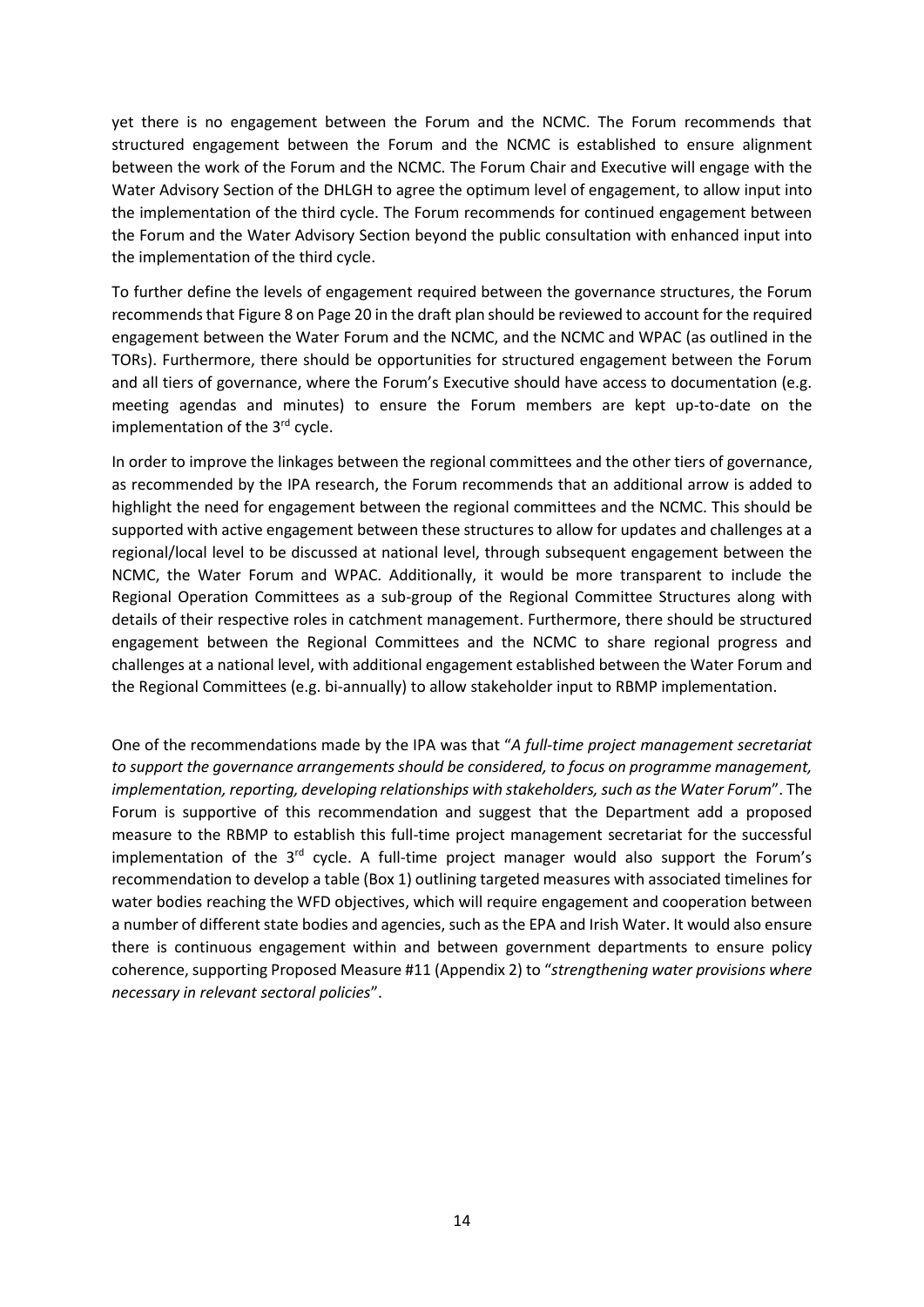#### **Key Recommendations – Governance**

- 1. The Forum would like to emphasise the need for transparency across all levels of governance of the RBMP (decision making, meetings, monitoring and evaluation, access to data and documentation) which currently is not adequate.
- 2. The Forum recommends that a table should be added to the RBMP outlining who is represented on each governance body/committee, how often they meet, along with their roles and responsibilities.
- 3. Furthermore, there should be a common repository for all reports and meeting minutes from the different implementation bodies to increase transparency and opportunities for knowledge sharing between the three tiers.
- 4. The Forum recommends that structured engagement should be established between the Forum and WPAC, and also between the Forum and the NCMC, so members receive updates on progress and priority work areas with WPAC/NCMC, and also share stakeholders' perspectives and key issues raised by Forum members to allow input into policy development. Figure 8 on Page 20 in the draft plan should be reviewed to account for the required engagement between the Water Forum and the NCMC, and the NCMC and WPAC (as outlined in the TORs).
- 5. The Forum recommends for continued engagement between the Forum and the Water Advisory Section of the DHLGH beyond the public consultation, with enhanced input into the implementation of the third cycle.
- 6. There should be opportunities for structured engagement between the Forum and all tiers of governance, where the Forum's Executive should have access to documentation (e.g. meeting agendas and minutes) to ensure the Forum members are kept up-to-date on the implementation of the 3<sup>rd</sup> cycle.
- 7. The Regional Operational Committees should be included as a sub-group of the Regional Committee Structures (Figure 8), along with details of their respective roles in catchment management.
- 8. The linkages between the regional committees and the other tiers of governance should be improved, in line with the IPA research; there should be structured engagement between the Regional Committees and the NCMC to share regional progress and challenges at a national level. Furthermore, there should be opportunity for structured engagement between the Water Forum and the Regional Committees (e.g. bi-annually) to allow stakeholder input into implementation.
- 9. A proposed measure should be added to the RBMP to establish a full-time project management secretariat for the successful implementation of the  $3<sup>rd</sup>$  cycle, in line with IPA research recommendations.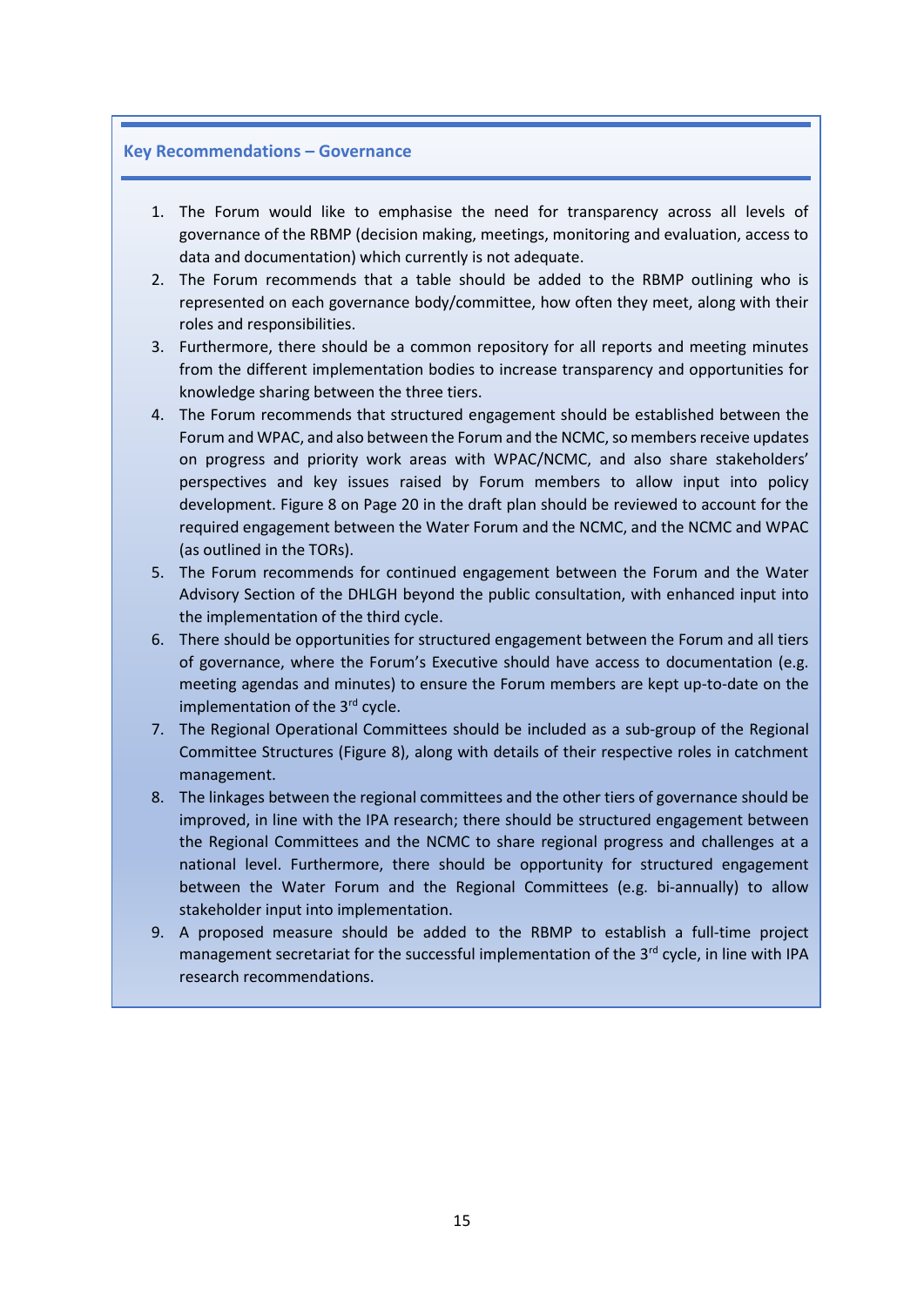# 4.2 Reviewing the role of the Local Authorities in the RBMP

<span id="page-16-0"></span>The Local Authorities play a significant role in Ireland's River Basin Management Plan, and the Forum acknowledges and supports that there is currently a proposed measure in the draft Plan to "*carry out a review of Local Authority Resources to put in place appropriate resources to support individual local authorities in fulfilling their role in water quality protection and restoration*." However, there is a concern that this review will not be complete for a number of years and that the necessary resources will not be in place until late in the 3<sup>rd</sup> cycle. The EPA Report 'Focus on Local Authority Environmental Enforcement, Activity Report 2020' <sup>7</sup> outlined that "*Water and Air/Noise enforcement are insufficiently resourced. The provision of more resources including shared services is required to increase capacity of local authorities in these areas*."

The 2020 EPA Report on Environmental Enforcement outlines that Local Authorities have a significant role in the enforcement of environmental legislation, with a key role in compliance with Water Quality Legislation, including compliance of agricultural activities with the Good Agricultural Practice (GAP) Regulations, licensing and enforcement of effluent discharges from factories and hotels, and inspection of septic tanks. The draft RBMP states there is a "*need to increase environmental enforcement and compliance*" (Pg 50) into the next cycle, with a proposed measure "*to ensure there is an appropriate balance in the third cycle to ensure greater emphasis on compliance assurance activity*" (Appendix 2, #26). The Forum is of the view that in order to maximise the impact of enforcement and compliance to support WFD objectives, there should be better alignment between the inspection regime of Local Authorities and the overall WFD objectives. The Local Authorities have a regulatory role with specified numbers of annual inspections (e.g. farms, septic tanks) set out by the EPA in the Recommended Minimum Criteria for Environmental Inspections (RMCEI). The 2020 EPA Report on Environmental Enforcement states that local authorities must "*Implement better targeting of water enforcement activities in 'at-risk' areas and follow up on non-compliances they are detecting, especially those relating to agriculture and septic tanks*." The Forum is supportive of this statement and are of the view that it is particularly relevant to the RBMP, targeting enforcement activities to water bodies that are most at-risk from a particular pressure. The Forum recommends that a proposed measure is added to the RBMP to outline this requirement, where Local Authorities should plan their annual inspection regime, targeting inspections to significant issues/pollutants of different water bodies. Furthermore, the Forum recommends that a section is included in the RBMP (for example in Section 2.3), outlining the roles and responsibilities of the different sections within the Local Authorities in relation to water quality protection and restoration. This will be key for Local Authority staff to understand their role, along with transparency and accountability for various aspects of plan implementation and achieving WFD objectives. The Forum will present additional specific recommendations around farm inspections within the section on agriculture, on septic tanks in the section on domestic wastewater, and on additional Local Authority roles in the public participation section.

The Local Authorities also have a role in relation to planning applications as a protection measure to ensure future developments do not pose a risk to water bodies. The draft RBMP states that "*a key protect measure is the contribution of the Local Authority's planning and development system*" (Pg. 51). Currently there is no planning guidance for Local Authorities regarding WFD concerns and consequently decisions are being made within a knowledge deficit. The Forum acknowledges there is an associated proposed measure in the draft Plan where the National Technical Implementation Group (NTIG) will "*examine the implementation of current legislation governing activities which pose a risk to waters and to identify opportunities to improve compliance with it*." (#23, Appendix 2). The

<sup>&</sup>lt;sup>7</sup> LA Activities Performance Report 2020.pdf (epa.ie)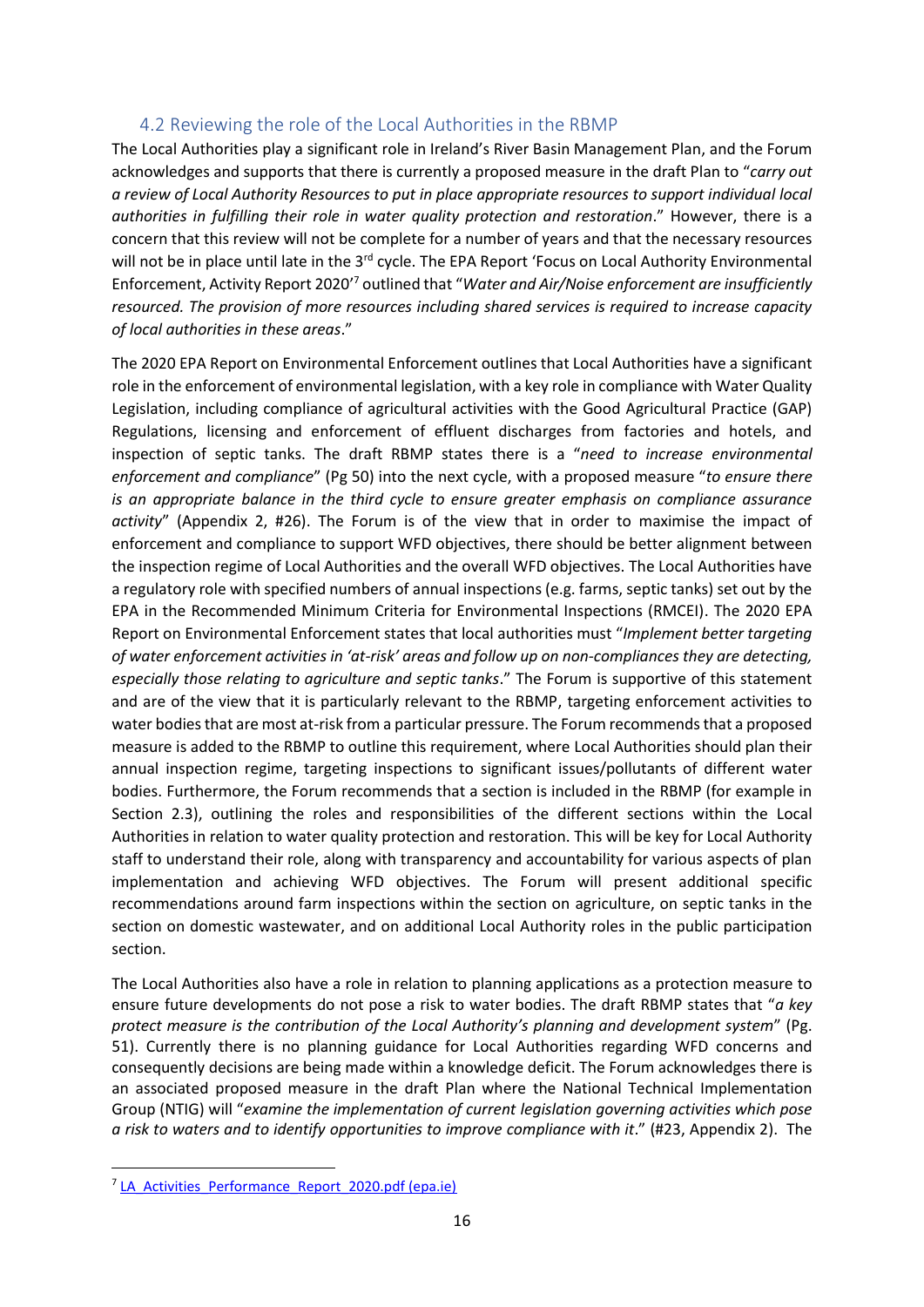Forum recommends urgency in implementing the upcoming Planning Guidelines on the WFD and recommends training for relevant staff and decision makers involved in planning and WFD implementation.

In a study carried out by the ESRI assessing 'Knowledge and awareness of water quality protection issues within Local Authorities', Grilli and Curtis (2021)<sup>8</sup> found that staff are knowledgeable about high level issues and policy, including institutions responsible for water management, awareness of WFD and river basin management plans, while knowledge and awareness levels are considerably lower on more specific details, including on water quality status and protection measures being implemented within their jurisdictional areas. Overall, the study suggests that there is considerable scope for improvement in knowledge and awareness, and it is essential that knowledge and awareness of water management is effectively transferred through the hierarchical structure to the staff responsible for day-to-day activities (Grilli and Curtis, 2021). The Forum recommends there is mandatory training on relevant aspects of the WFD, such as catchment science and management, developed for Local Authority staff, across sections (environment, planning, roads, heritage, biodiversity, community and enterprise) to ensure that all activities that are carried out by the Local Authorities should support efforts to achieve the WFD protect objectives.

The Water Forum's policy Framework for Integrated Land and Landscape Management encourages multidisciplinary and multi-organisational approaches, as well as environmental policy coherence, policy integration and policy implementation. Within local authorities this will require crosscomponent planning where different sections will need to work together in a co-ordinated manner to achieve water, climate and nature targets. The Forum recommends that every Local Authority should appoint a WFD Officer who can co-ordinate the implementation of the RBMP and strengthen alignment between the Local Authority work programmes to the WFD objectives, while also considering multiple benefits, and identifying trade-offs where necessary.

<sup>8</sup> [Knowledge and awareness of water quality protection issues within Local Authorities](https://www.esri.ie/publications/knowledge-and-awareness-of-water-quality-protection-issues-within-local-authorities) | ESRI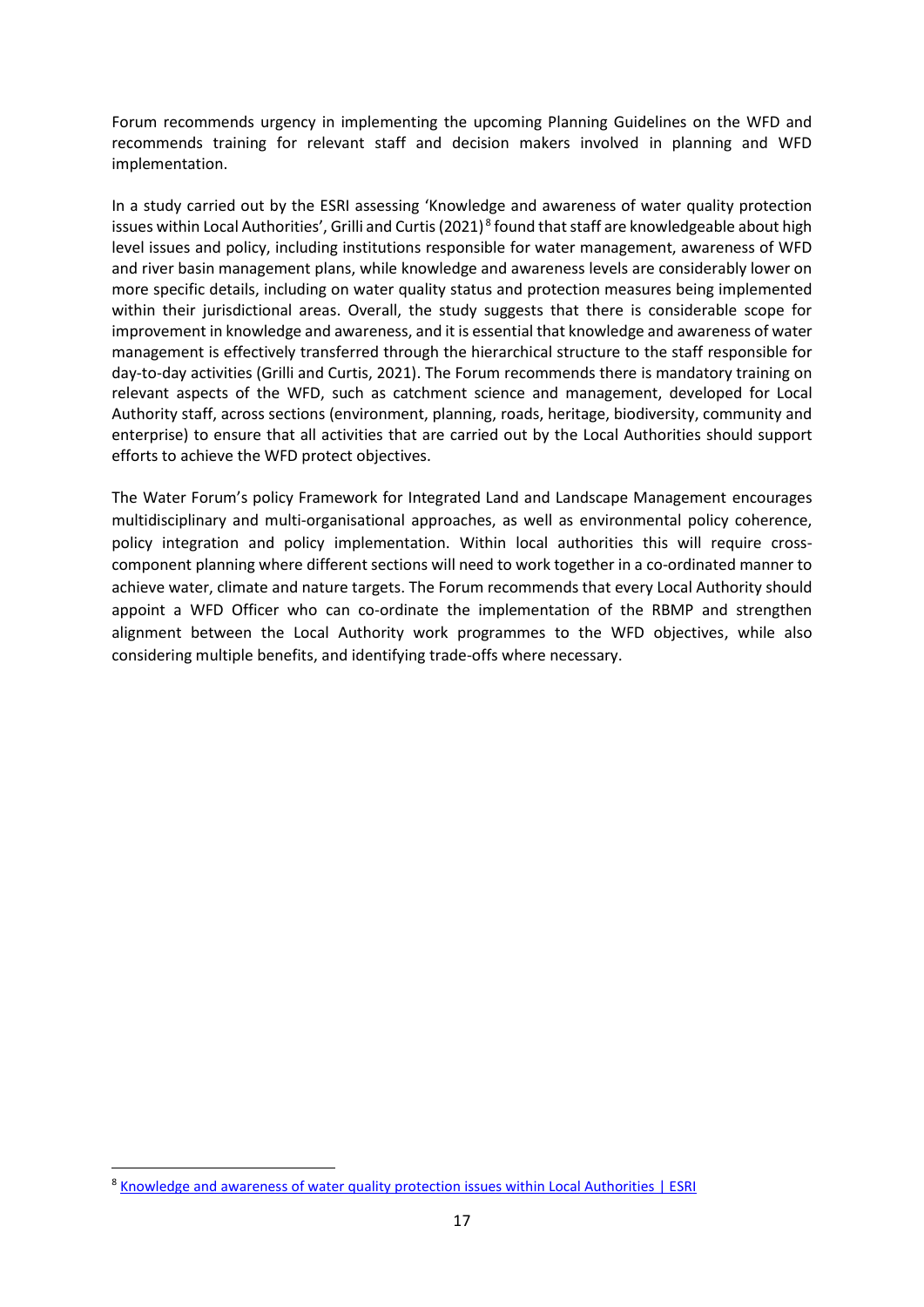#### **Key Recommendations – Governance and Local Authorities**

#### 1.

The Forum is of the view that in order to maximise the impact of enforcement and compliance to support WFD objectives, there should be better alignment between the inspection regime of Local Authorities and the WFD objectives. The Forum recommends that a proposed action should be added to the RBMP to target local authorities' inspection regime for water protection / restoration, where staff should plan their annual inspection regime by targeting inspections to significant issues/pollutants of different water bodies.

- 2. Every Local Authority should appoint a WFD Officer who can co-ordinate the implementation of the RBMP and strengthen alignment between the Local Authority work programmes to the WFD objectives.
- 3. To ensure transparency and accountability, the Forum recommends that a section should be included in the RBMP (for example in Section 2.3), outlining the roles and responsibilities of the different sections within the local authorities in relation to water quality protection and restoration
- 4. The Forum recommends urgency in implementing the upcoming Planning Guidelines on the WFD, while emphasising the need for stakeholder engagement as part of the process. Training on the new Planning Guidelines for the WFD should be provided for relevant staff and decision makers involved in planning and WFD implementation.
- 5. The Forum recommends mandatory training be developed for Local Authority staff, across sections (environment, planning, roads, heritage, biodiversity, community and enterprise) to ensure that all activities that are carried out by the Local Authorities should support efforts to achieve the WFD protect objectives.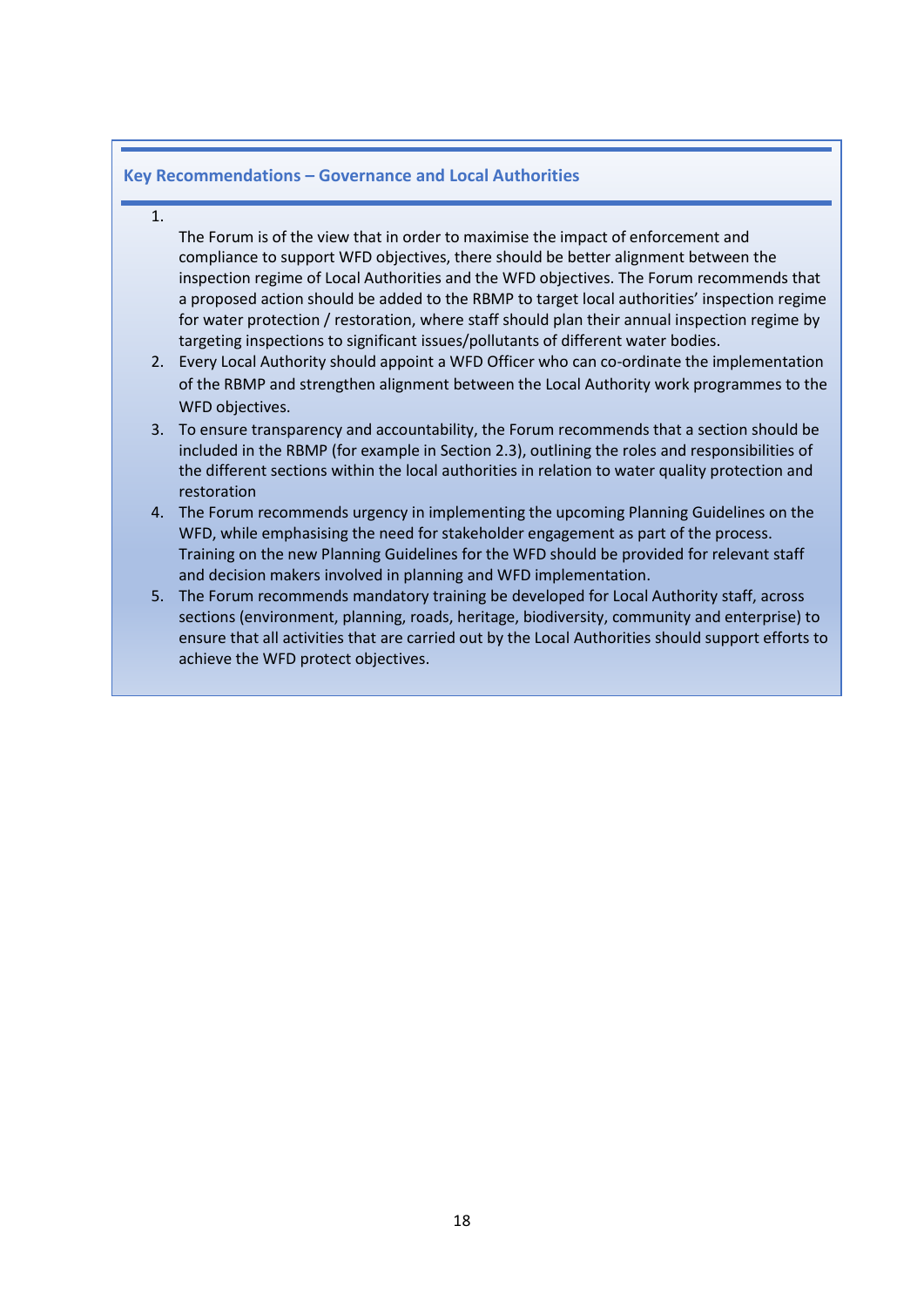## <span id="page-19-0"></span>4.3 Areas for Action

The Forum acknowledges the increase in Priority Areas for Action (PAAs) from 190 in the second cycle to 527 in the third cycle. The Forum recommends that more detail is included in the final RBMP on the number of different water bodies that will be included in the PAAs, such as how many At Risk water bodies will be included in the PAAs. The Forum also recommends for more detail to be included on the resourcing of the additional PAAs relative to the second cycle.

In relation to the third cycle Areas for Action (Figure 18, Page 53 of the draft RBMP), the Forum recommends more details are included as to how many areas are included in the different types of areas, in particular the Areas for Restoration / Protection lead by Local Authorities, and the Public Health Areas for Areas for Restoration / Protection. The Forum welcomes the new category on public health in these areas, particularly protecting and restoring drinking water source protection. Similar to the Forum's recommendations in adequately resourcing measures to protect high status water bodies, the Forum recommends that the need for adequately resourcing areas for action, including drinking water source protection, must be effectively communicated through Government. Furthermore, there will also need to be engagement and collaboration between the different agencies that have a role in these Areas for Action, and the Forum recommends that roles and responsibilities of these agencies are outlined in the final Plan.

In relation to drinking water source protection (Page 72 of the draft RBMP), the Forum is supportive of the proposed measure for an "Drinking Water Expert Group to make recommendations to the Minister regarding a new approach to drinking water source protection as part of the transposition of the recast Drinking Water Directive". The Forum would welcome engagement with this Expert Group in the future in relation to this process as it is directly linked to the Forum's Strategic Plan. The Forum highlights the need to promote synergies between the WFD and the Recast Drinking Water Directive, encouraging people and communities to make the link between their actions to the local environment and the quality of their drinking water.

#### **Key Recommendations – Priority Areas for Action**

- 1. The Forum recommends that more detail is included in the final RBMP on the number of different water bodies that will be included in the PAAs, such as how many At Risk water bodies will be included in the PAAs.
- 2. The Forum recommends that the need for adequately resourcing areas for action, including drinking water source protection, must be effectively communicated through Government.
- 3. The Forum is supportive of the proposed measure for in relation to the Drinking Water Expert Group and the recast Drinking Water Directive and would welcome engagement with this Expert Group in the future in relation to this process.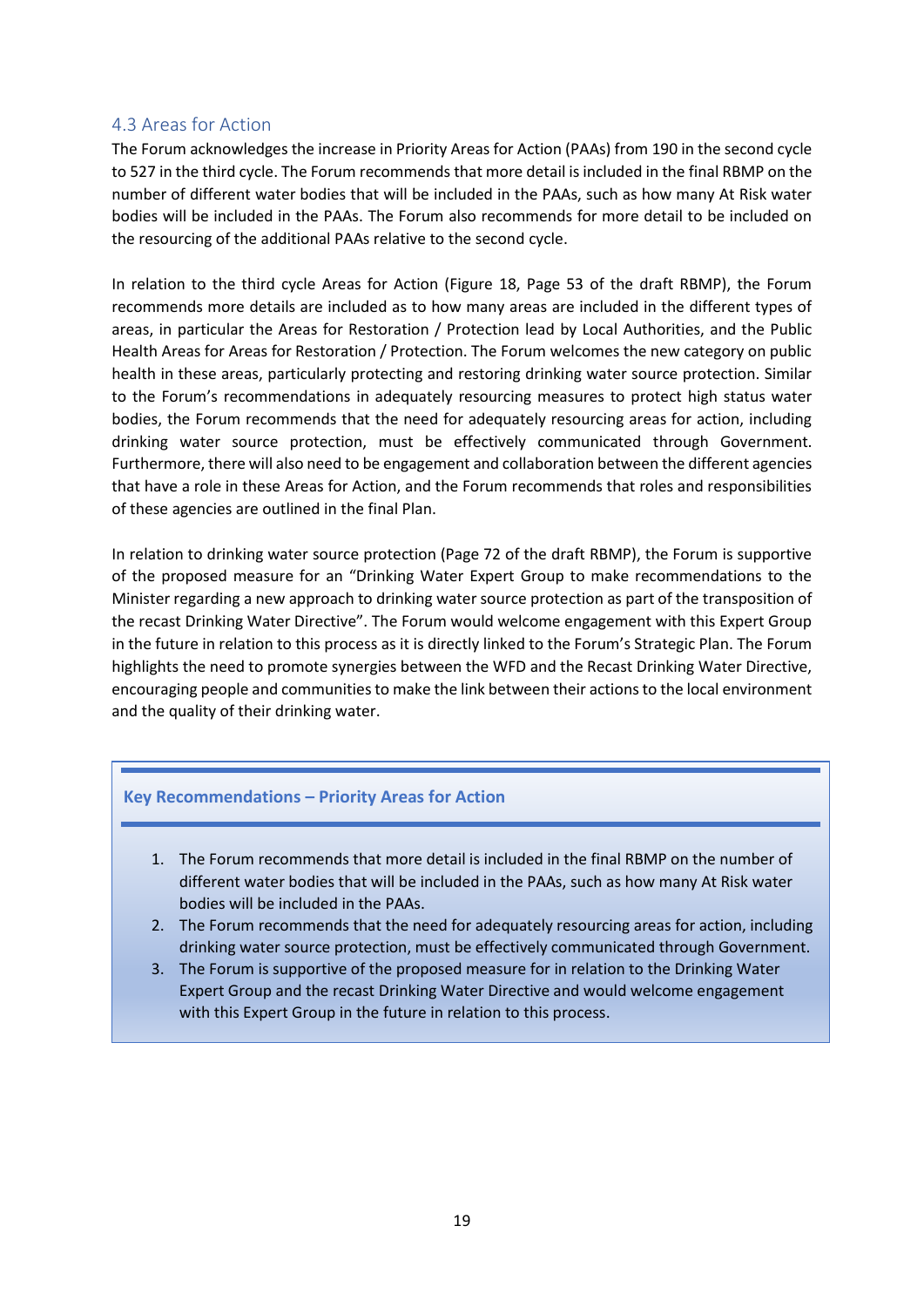#### <span id="page-20-0"></span>4.4 Financing strategy

The Forum has concerns that a discrepancy between ambitions and outcomes of this RBMP could result from insufficient financial resources for the implementation process or for the administrative costs at organisations/agencies for implementing the proposed measures. Both of these were reported as significant issues for the Swedish water governance system for the implementation of the Programmes of Measures of their RBMP (Soderberg, 2016). Furthermore, challenges in implementation process can occur due to the inability to apply or enforce measures that have been decided due to limited (financial and human) resources dedicated to control their application (Bondarouk & Mastenbroek, 2018; Hudson et al., 2019). The Forum therefore recommends that the significance of adequately resourcing this RBMP is effectively communicated within Government, highlighting the urgency of addressing the water crisis, alongside the climate and biodiversity crises.

The Forum acknowledges the proposed measure to "*Explore the feasibility of establishing a high-level interdepartmental group to develop a comprehensive financing strategy to support the implementation of measures to deliver on the ambitious Water, Climate and Biodiversity objectives committed to in the Programme for Government*". This would be a significant step towards working in a holistic, integrated approach, and the Forum recommends that there is urgent commitment within Government to complete this Action. An international example of policy coherence is in Germany, who have created a "super ministry" for economics and climate protection, which can veto any legislation incompatible with the 2015 Paris Agreement (Maublanc, in prep). The initiation of this interdepartmental group would also allow for the identification of synergies in proposed measures across the different components, thereby avoiding duplication and making better use of resources. In contrast, it would also allow for the identification of trade-offs across the three components, where resources are insufficient to meet all objectives. The Forum recommends transparency in the political bargaining process of trade-offs both internally (within the DHLGH) and external (across government departments).

## **Key Recommendations – Financing**

- 1. The Forum recommends that the significance of adequately resourcing this RBMP is effectively communicated within Government, highlighting the urgency of addressing the water crisis, alongside the climate and biodiversity crises.
- 2. The Forum recommends that there is an urgent commitment within Government to complete the proposed interdepartmental group to develop a comprehensive financing strategy to support the implementation of measures to deliver on the ambitious Water, Climate and Biodiversity objectives committed to in the Programme for Government.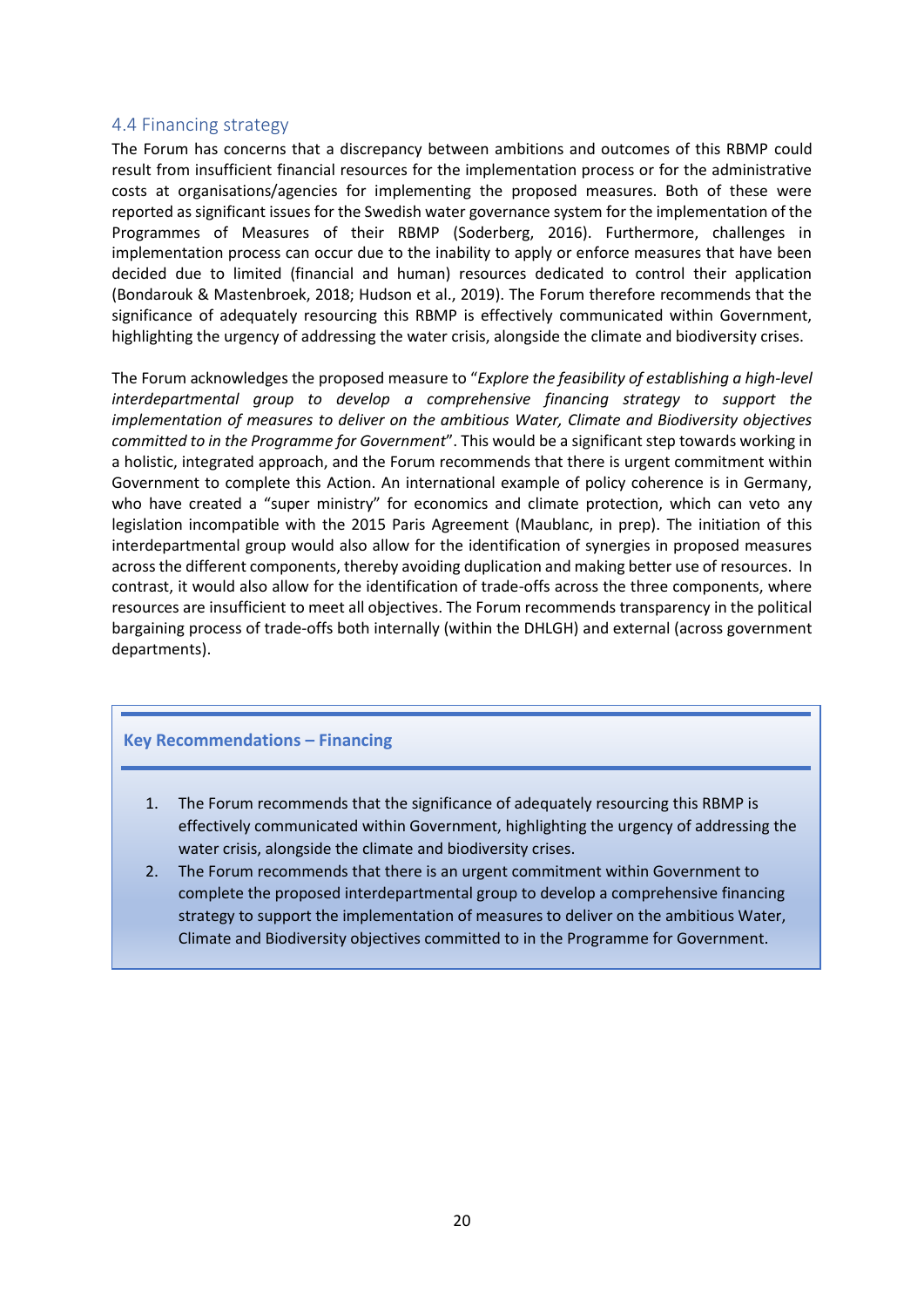# <span id="page-21-0"></span>5. Public Participation

Public participation is defined as engagement with communities, citizens, non-citizens and stakeholders and operates beyond the local scale<sup>9</sup>. It includes a commitment to *social transformation* that carries the potential for dissent and critique, but it can also facilitate enhanced ownership, equity and empowerment and lead to more just, equitable and sustainable decision-making. Including communities and individuals in procedures and decision-making around water resources from the beginning recognises the value of their knowledge early in the catchment management process. It also elicits concerns, connections, and expertise early on and, vitally, it builds trust. The draft plan states that the third cycle aims to have more consistent and meaningful engagement with the river basin management planning process. It is proposed that this will be achieved by the formation and capacity building of local fora to identify and implement the right measures.

The draft RBMP has proposed 5 Principal Actions in relation to public participation:

- Evaluate the outcome of the Resilience Project for Rivers Trusts to inform future community engagement initiatives (LAWPRO)
- Examine ways in which further support can be provided for the formation and capacity building of local fora to help identify and implement measures (LAWPRO)
- Increase the level of funding under the Community Water Development Fund (DHLGH)
- Explore opportunities for the development of a national citizen science programme (DHLGH)
- An Fóram Uisce to identify the optimum level of engagement with the implementation structures for the WFD as part of their strategic planning process.

Given that the objective of this plan is to restore good ecological status in 50% of Ireland's water bodies by 2027, and it is being developed against a backdrop of a climate emergency that requires greenhouse gas reductions of 50% by 2030, and biodiversity loss needs to be halted by 2030, the Water Forum believes that transformative change is required within society to achieve these targets.

The Water Forum's policy Framework for Integrated Land and Landscape Management recommends that integrated catchment management planning begins with a stakeholder 'vision' and that communities are engaged throughout the implementation of catchment management plans. The proposed development of 46 catchment plans in the 3<sup>rd</sup> cycle provides an excellent opportunity to engage meaningfully with communities and to empower them to take action for the positive environmental outcomes that are required to meet both EU and National legally binding targets.

Research commissioned by the Water Forum on Public Participation in Water Governance<sup>10</sup> identified three principles for effective public engagement:

- − address inequity and power imbalances between different individuals and stakeholder groups
- − incorporate various forms of knowledge/expertise to recognise the value of lay knowledge as well as scientific expertise
- − address issues of scale e.g. how pressures and processes that operate at national level circumscribe local decision-making regarding water management

<sup>9</sup> Webinar Report - Public Participation [in Catchment Management March](https://www.thewaterforum.ie/app/uploads/2022/03/Webinar-Report-Public-Participation-in-Catchment-Management-March-2022.pdf) 2022

<sup>&</sup>lt;sup>10</sup>[Bresnihan, P and Hesse, A. \(2019\). Public engagement in water governance. Report to An Fóram Uisce.](https://thewaterforum.ie/app/uploads/2020/03/Water-Forum_Public-Participation_Bresnihan-and-Hesse_2019.pdf)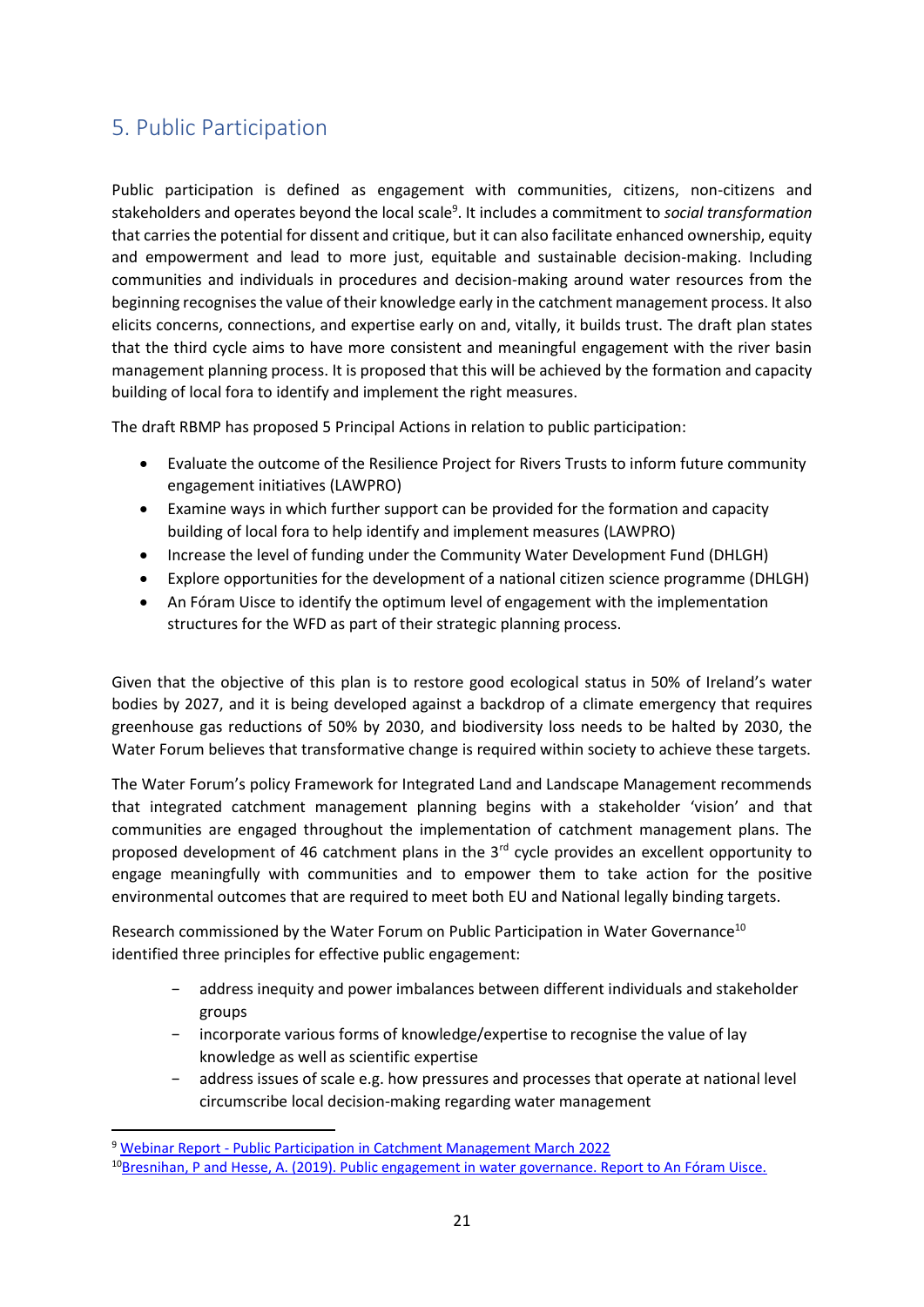Developing a collective vision and strategy in a multi-stakeholder catchment, while challenging, is critical to identifying and agreeing priorities and encouraging practice change at local level. Deep participation includes co-creation, co-design and co-decision making. Participative approaches recommend the inclusion of everyone, all ages, all social categories and all stakeholders. Such approaches need to be facilitated at the beginning of the policy cycle and continue through to evaluation of the plan. Realising this vision requires an engagement process based on the principles such as trust, respect and open communication. The objectives of the participation need to be clearly outlined, such as who is participating in the process, what the process involves, the expected outcomes and the next steps<sup>9</sup>. People are more likely to engage if it is directly relevant to them (local level), but engagement requires holistic collaboration of disciplines, sectors, different stakeholders and methods of engagement. In the first instance therefore, it will be particularly important that statutory agencies, each of whom has a particular and distinctive role, work and communicate more closely with one another in *formulating a joint agenda to support such community engagement processes in* the context of an integrated approach to catchment management.

Truly effective public participation that includes all stakeholders, will bring the social (including political), wellbeing (physical and mental), cultural and economic dimensions to integrated catchment management. Communities engage in catchment management for a myriad of different reasons such as angling, forestry, heritage, biodiversity protection, recreation, therefore it is essential that a wide range of experts are available to facilitate informed, fact-based discussions. The objective of the engagement is the creation of a 'catchment vision or plan' to achieve the necessary environmental objectives for water but this is very likely to include actions that reflect the interests of all the participants and organisations. Along with the key local networks and groups such as tidy towns, heritage groups, angling and sports clubs, catchment associations, volunteer centres, it is essential to engage with social inclusion networks within the Public Participation Networks (PPN) to reach and include hard-to-reach groups. Engaging hard-to-reach groups can be a challenge but working with local community organisations such as Group Water Schemes or Catchment Associations who have built up local trust and mutual respect is essential in this regard.

When engaging with communities in public participatory processes, agencies and stakeholder groups need to identify themselves to ensure equity<sup>10</sup>. The role of the agencies is to provide facts and expert advice, along with facilitating informed discussion. *Training in facilitation and information dissemination will be required for providers and flexibility and reflective practice are essential<sup>11</sup> .*

Community engagement outcomes such as plans of action, need to be embedded in a wider democratic system to support implementation. This can be limited by resources but following on from engagement any community recommendations should be evaluated and the community needs to be informed of what is actionable and achievable along with explanations and the reasoning for these decisions. Structures and resources need to be put in place for scientists, agencies and policy makers to work alongside the people who live and work in the catchment<sup>12</sup> to create a mutual vision, and to develop and agree local catchment action plans. The purpose being to be "of the community" as opposed to imposing "on the community" thereby developing collective ownership and generational stewardship of our rivers and lakes

<sup>&</sup>lt;sup>11</sup> [EPA Research Report 406 Sharing Lessons Learned from Water Governance](https://www.epa.ie/publications/research/water/Research_Report_406.pdf)

<sup>12</sup> [Case Studies on Local Catchment Groups](https://irishriverprojectwater.files.wordpress.com/2022/03/local_catchment_groups_in_ireland_may2021.pdf) in Ireland, 2018-2020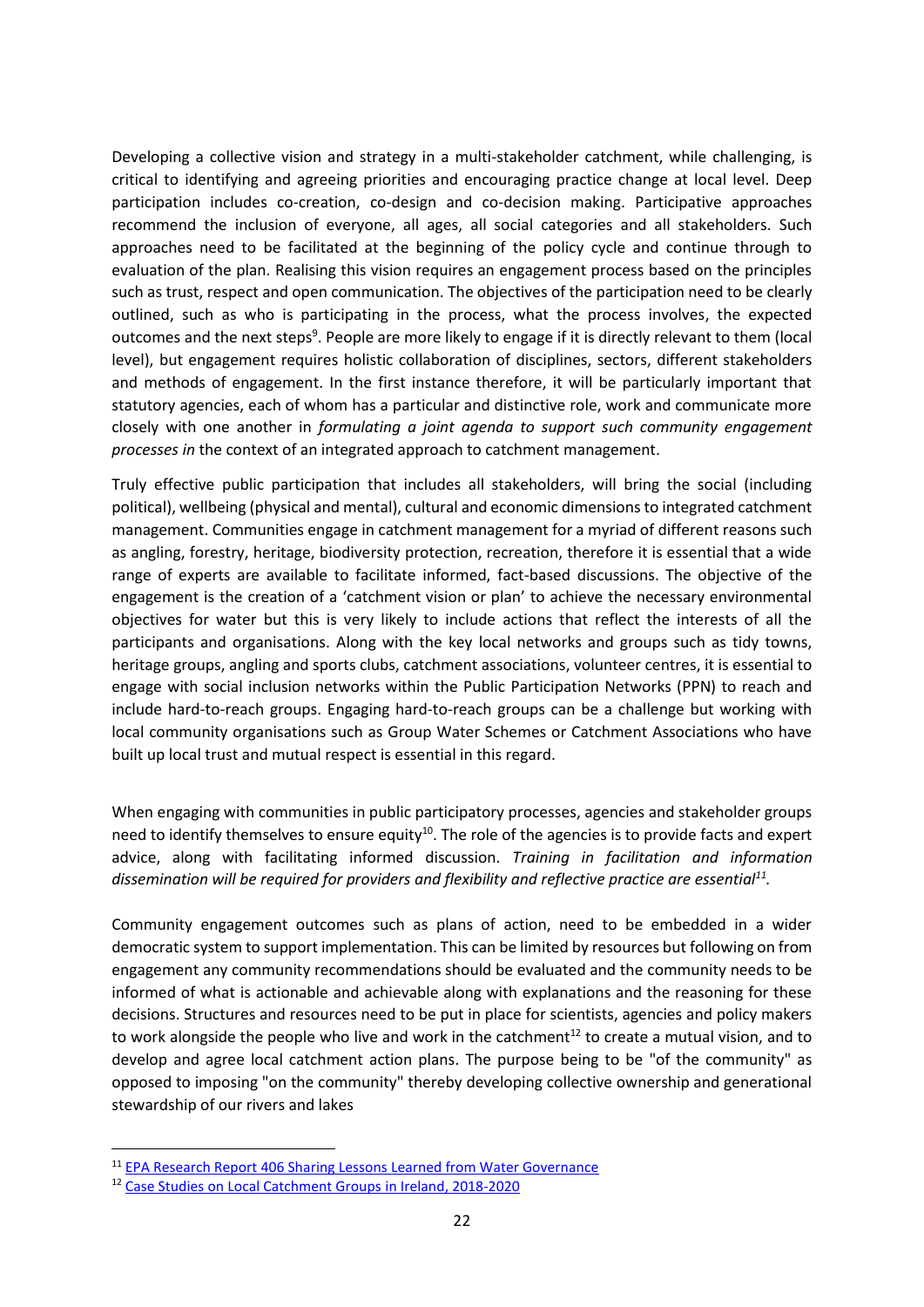Agencies (e.g. Local Authorities, Inland Fisheries Ireland (IFI), National Parks and Wildlife (NPWS), Climate Action Regional Offices (CARO)) should work with participants to identify and agree what actions are achievable, expected timelines, responsibilities (community, individual and agency), reasons need to be provided for the decisions made, and a final plan can be ratified by the whole group (**agencies and communities co-creating catchment plans together**) for the water body. Participants need to be informed of progress and included in regular updates on the plan implementation, even if it is negative progress.

Delivering such an approach will require a fundamental change in how public participation is undertaken. A **framework** will have to be developed to allow agencies to work together to support the development and implementation of public participation dialogues, community action planning and project co-creation. **Structures and resources** need to be put in place to develop and deliver specific, measurable, actionable, reasonable and timebound actions plans that are prioritised to deliver positive environmental outcomes for nature, water, climate and community resilience.

The Forum recommends that a phased approach, with catchment-based pilots being started immediately, to identify best approaches and refine options for wider implementation during the third cycle. The aim should be that over the course of this RBMP cycle that the **framework, procedures and resources** are fine-tuned and in place to support the development and implementation of integrated land and landscape management plans for all water bodies and catchments so that communities, businesses and individuals are empowered to take the necessary actions to contribute to Ireland meeting its objectives for water, biodiversity and climate mitigation.

The Water Forum believes such engagement is a priority and that clear proposals to enable this as part of a national programme of public participation should be outlined in the RBMP. Structures and frameworks to support the development and delivery of community catchment objectives and actions need to be put in place so that communities have the ongoing support of statutory bodies to deliver the desired actions and practice change outcomes required to achieve Ireland's environmental objectives.

Finally, the Forum supports the development of a national citizen science programmes proposed in the draft Plan as this is a great opportunity to engage communities and improve water literacy and data on local water quality but would like to recommend that a central repository for all such databases is made publicly available so that access to the outcomes of data collection is accessible to all. If such a repository included information and resources to support citizen science participation (identification guides, methodologies etc) this would potentially increase levels of engagement and enhance equality of access as groups and individuals could find out how to become involved in local water body recording and monitoring.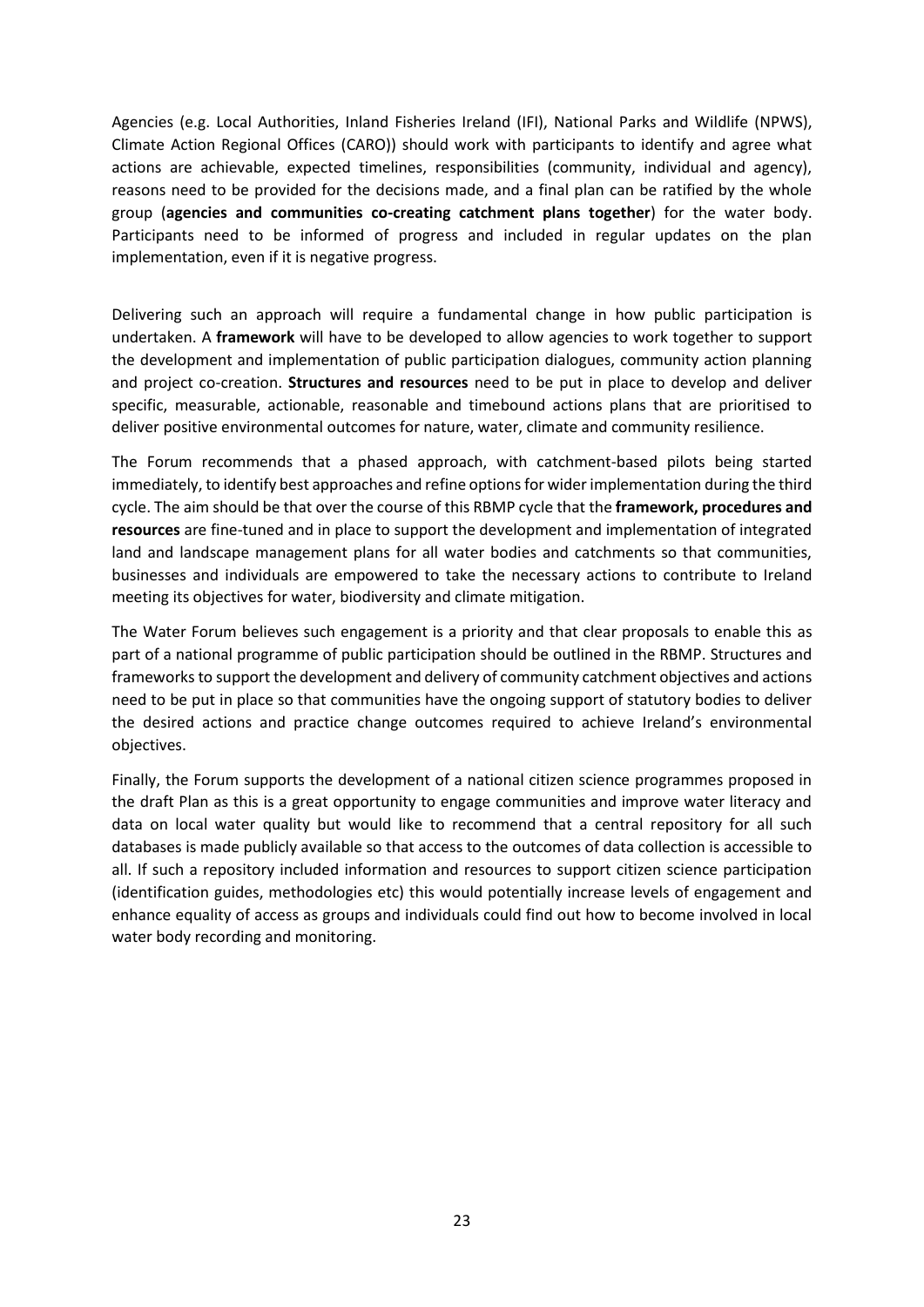#### **Key Recommendations – Public Participation**

- 1. The overall level of meaningful public and stakeholder engagement in the implementation of the WFD needs to radically improve. A **new national approach** to public participation needs to be developed that includes a vision and action plan for public engagement in the 46 catchment areas that encompasses the principles and recommendations set out in the Water Forum Briefing Note on public participation.
- 2. A phased approach be taken in a number of pilot catchments to test various approaches to improving public engagement, contributing to the development of a new national approach. The Forum would welcome future engagement with the Department, Local Authorities and LAWPRO in the design and implementation of these pilots. These pilots should take place very early in the  $3<sup>rd</sup>$  cycle so that more effective and more meaningful public engagement processes are in place for the remainder of the 3<sup>rd</sup> cycle.
- 3. A **framework** will have to be developed to support the development and implementation of public participation dialogues, community action planning and project co-creation within and between Local Authority areas and within and between state agencies with responsibilities for water, climate and biodiversity.
- 4. **Structures and resources (personnel, training and funding)** need to be put in place to develop and deliver specific, measurable, actionable, reasonable and timebound actions plans that are prioritised by the public participatory process to deliver positive environmental outcomes for nature, water, climate and community resilience.
- 5. There needs to be **consistent, ongoing and informed discussion** at local level that facilitates the co-creation of solutions and action (agency, community and individual) to protect our natural resources and build truly resilient communities across Ireland.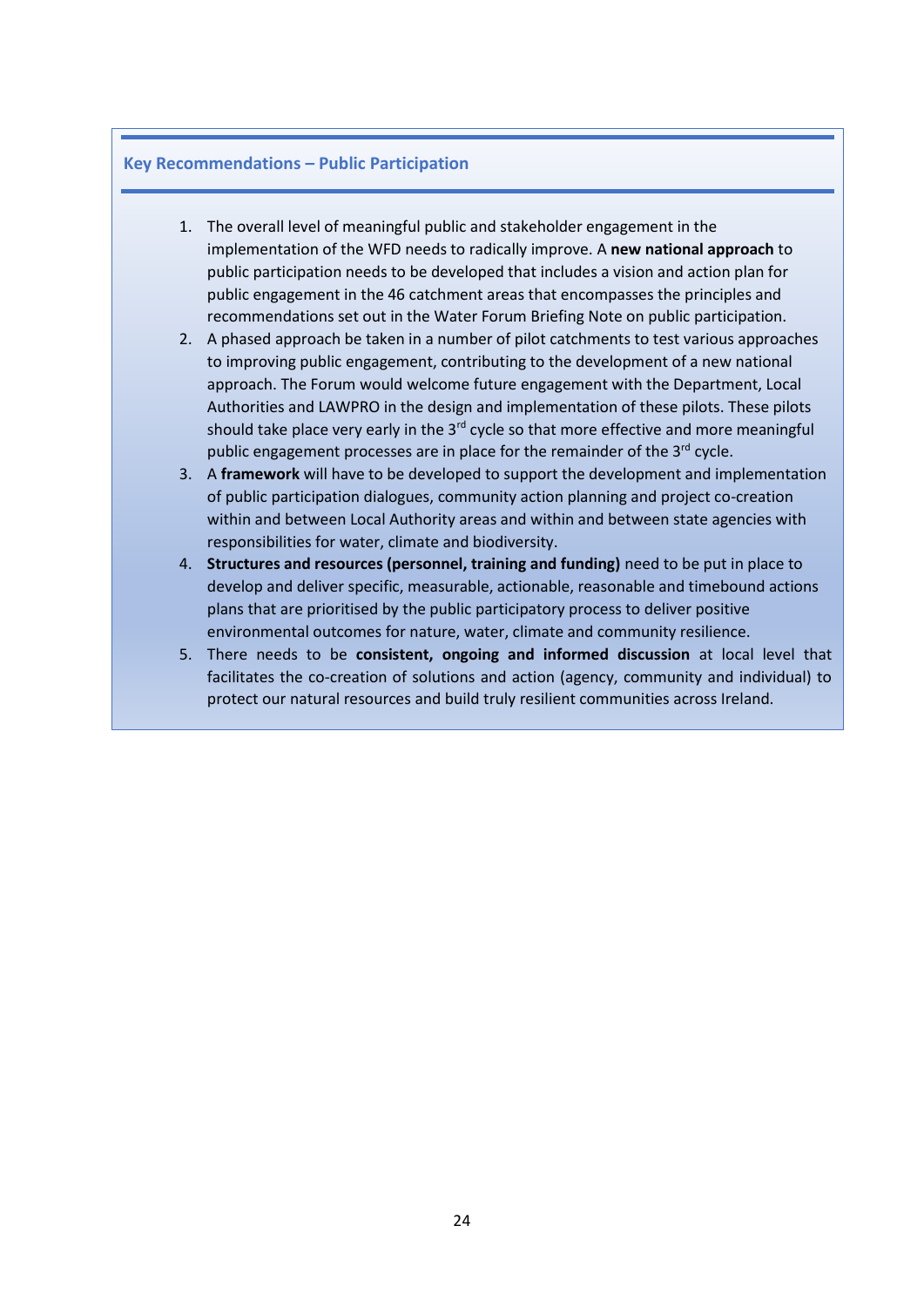## **Specific Actions required to achieve the public participation recommendations**

#### **National level**

- A review of climate, biodiversity and water funding streams needs to take place (interdepartmental level) so that adequate funding is given to each sphere and active community organisations can be resourced financially to participate in catchment management and deliver on the agreed and prioritised catchment actions for water, biodiversity and climate.
- The current review of the Local Authority sector should include an assessment of the additional staffing requirements (and training) needed to provide for meaningful public participation in catchment management for water, biodiversity and climate, that should include providing ongoing expert support to communities delivering actions.

#### **Regional Structures**

- A Framework need to be put in place so that agencies and organisations with statutory responsibility for water, climate and biodiversity can work together at local level for efficient and effective outcomes in all realms, possibly local operational groups (catchment-based) that would feed into the regional operational committees already in place.
- Establishment of regional stakeholder fora of key stakeholders including Rivers Trust, Catchment Associations, Group Water Schemes, and other relevant groups and individuals. The National Water Forum model can be used to establish a strategy for this*,* local fora could then be formed at catchment level.
- These regional stakeholder fora should engage with the Regional Structures such as the Operational Committees and Regional Committees. Community Water Officers should have a key role in developing and supporting these regional fora.

#### **Local Authority Structures**

- Facilitating multi-stakeholder public participation requires the support of all sectors of the Local Authority; biodiversity, climate, environmental, tourism, heritage, tidy towns and PPN coordinators.
- Every Local Authority should create a plan identifying how they will integrate public participation outcomes across their work programmes and possibly lead or collaborate in project co-creation, planning and implementation.
- Every Local Authority should establish a working group, ideally under the supervision of a Director of Service reporting to the Regional Committee, that includes their biodiversity, climate, environmental, and liaising with LAWPRO community water officers where water, climate and biodiversity as seen as equal pillars to prioritise actions for optimum outcomes in all spheres.
- These Local Authority working groups continue to provide support to communities to deliver actions on the ground for water, biodiversity and climate through the provision of scientific data and expert advice to facilitate effective plan implementation at community level and improved water literacy.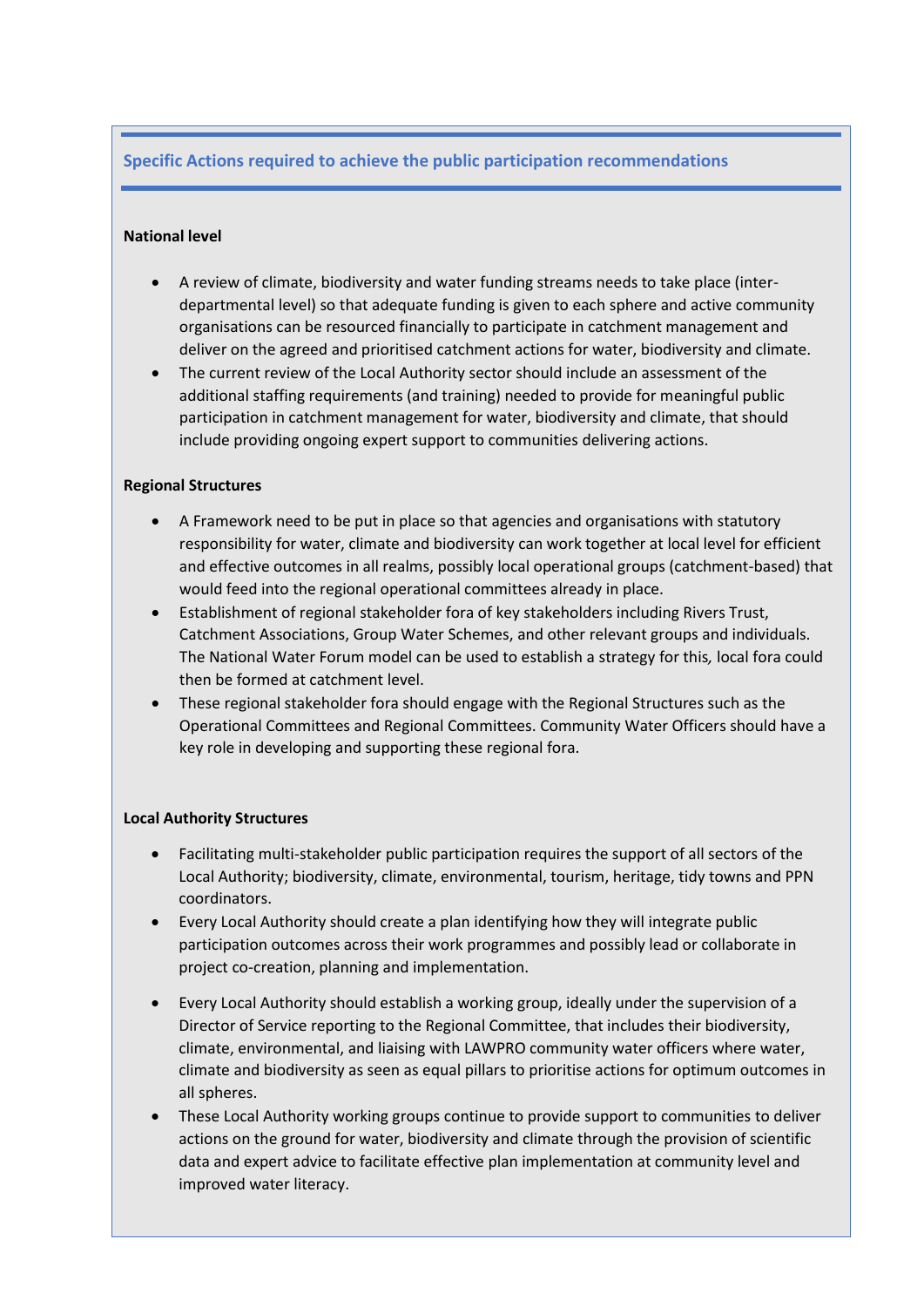# **Specific Actions required to achieve the public participation recommendations**

### **Local Authority Structures (cont.)**

- Training needs to be provided to Local Authority and agency staff in community facilitation, participative and deliberative democracy approaches (e.g. Rivers Trust Ripple Process and Deliberative Democracy tools<sup>2</sup>) and as well as action planning and project implementation for positive environmental outcomes for biodiversity, water and climate.
- Training needs to be provided to Local Authority and relevant agency staff responsible for the assessment of funding applications for water, biodiversity and climate projects so that the project achieves positive environmental objectives and that it is financially reasonable.
- Training needs to be provided in stakeholder mapping and best practice in community engagement processes as identified in the Public Participation Policy Briefing Note prepared by the Water Forum<sup>1</sup>.
- Expand the team of community water officers to a minimum of one per catchment area to support the work of community groups and act as a focal point for these groups to facilitate addressing of local issues and brokering liaison with relevant agencies when water quality or status issues arise.

#### **Community level**

- Adequate funding and resources need to be provided to active catchment groups giving them the capacity to develop projects and deliver actions on the ground and to facilitate participation.
- There needs to be better integration of funding streams available to community groups for action on the ground and it needs to be easily accessible without onerous administration.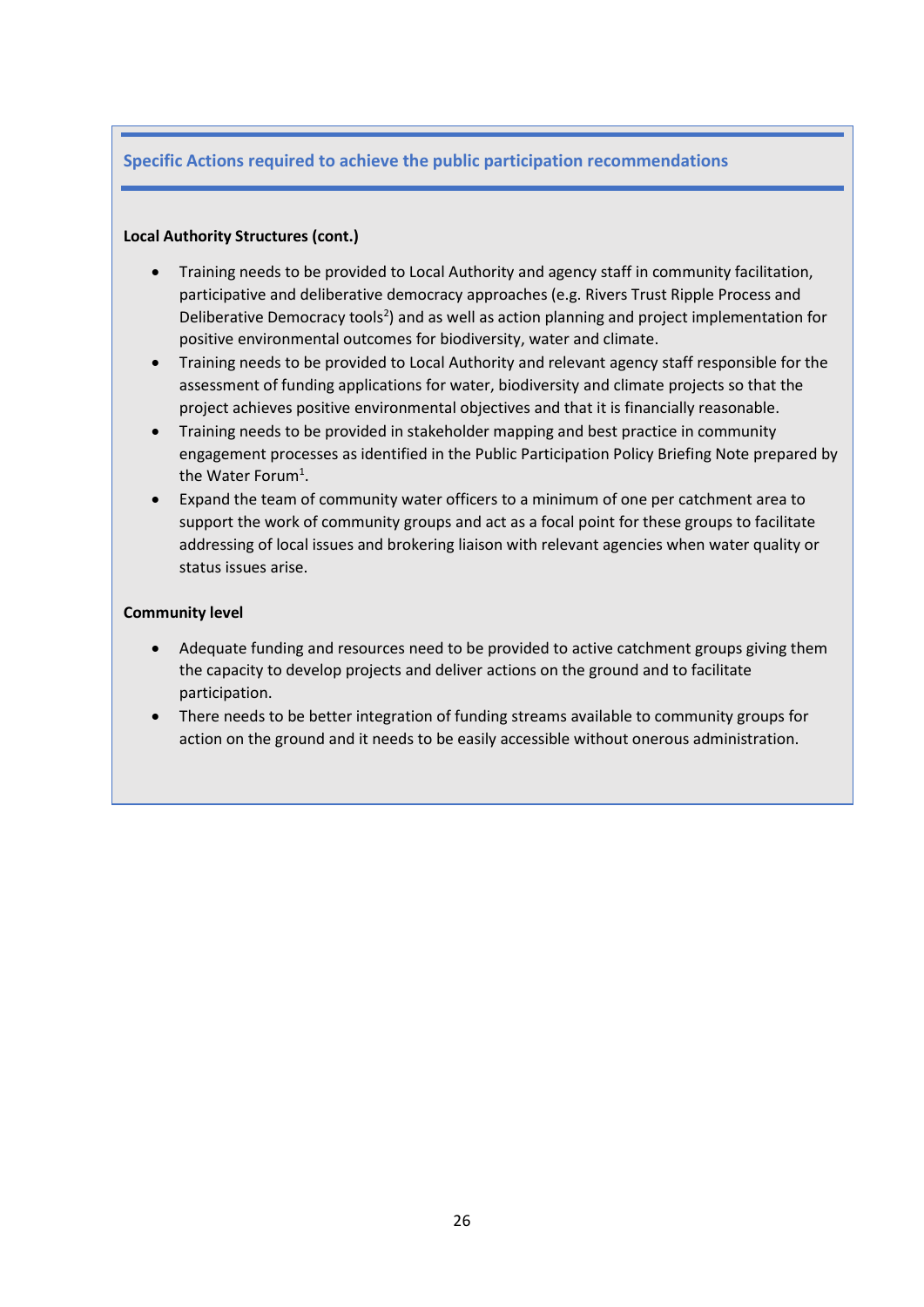# <span id="page-27-0"></span>6. Pressures

# <span id="page-27-1"></span>6.1 Agriculture

Agriculture is the largest significant pressure on water quality impacting 1,000 water bodies, where the number has increased by 223 since the start of the second cycle. The draft RBMP states that "*this represents the greatest increase in any individual significant pressure type*", illustrating the urgency in addressing this pressure in the third cycle. While the Forum is supportive of the Principal Actions outlined in the draft RBMP, it is concerned that the focus and implementation of the Actions will not achieve the required results in a timely manner and have a number of recommendations for additional actions.

## **Putting the receptor at the centre of decision-making and actions**

The Actions in the draft RBMP focus largely on the pressures, such as agriculture. However, as outlined in Box 1 Section 3, the Forum advocates an outcomes-based emphasis with water body requirements as the starting point. This applies in particular to agriculture as it is a potential pressure in 65% of the country. The protection measures where a water body is achieving the WFD objective and the mitigation measures where the water body is not achieving the WFD objective will vary depending on, for instance:

- The water body type, e.g. river, coastal, groundwater.
- The particular WFD objective, e.g. high status.
- The land and landscape setting.
- The farming pressure, e.g. intensive or extensive, tillage or grassland, farmyard, diffuse runoff.
- The potential pollutant, e.g. phosphate, nitrate, MCPA, and the environmental quality standards for each potential pollutant.

By taking account of these factors in an integrated manner, it provides a risk-based approach encompassed within the general source-pathway-receptor (SPR) framework for decisions on measures. Consequently, for measures to be effective and efficient, account must be taken of these factors in the catchment areas of water bodies, particularly those *At Risk* of not meeting the WFD objectives. While these factors and the approach are of course known to the authors of the draft RBMP, the Forum recommends that the final RBMP includes the context for decision-making on the required targeted measures and actions should be provided in the form of an explanatory outline of source-pathway-receptor characterisation where the receptor and its requirements is at the core of the process. Providing transparency in the decision-making process in deriving Actions for agriculture is required to provide an explanatory context for all stakeholders.

The draft RBMP proposes six Principal Actions with regard to agricultural pressures for the third cycle (Page 60 of the draft RBMP). The first principal action is related to the GAP Regulations, where the Nitrates Expert Group "*is working on the development of the new Nitrates Action Programme, which will be implemented by the regulations*"*,* where *"it is expected the new NAP will retain the existing controls on Nitrogen and Phosphorus from agriculture*" and "*implement tighter controls on Nitrogen and Phosphorus inputs*". This action is somewhat less descriptive (or ambitious) than the proposed mitigation measures outlined as key actions for delivering the increased level of ambition, on Page 22 of the draft RBMP, which calls for; "*at least 50% reduction in nitrogen losses to waters from agriculture*". The Forum recommends that the measure to reduce Nitrogen losses by 50% is included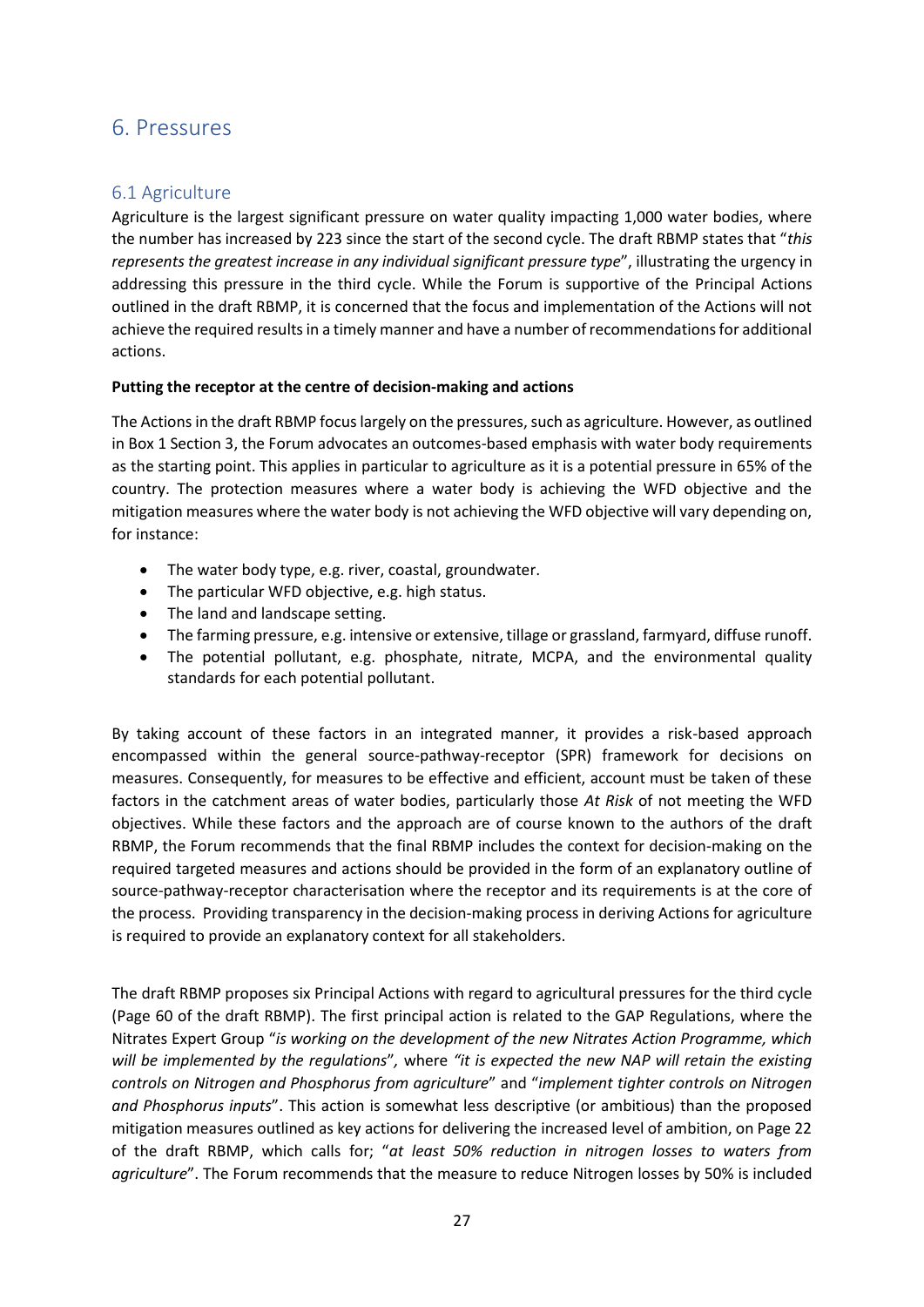in the final list of Proposed Measures, and that more detail is added to the final RBMP, outlining how the NAP and the RBMP will meet this 50% Nitrogen reduction target. Furthermore, the Forum recommends that an independent review of the final NAP is carried out, to assess how capable this tool will be for meeting WFD water quality objectives.

A second key mitigation measure is outlined on Page 22 of the draft RBMP, highlighting the need for "*2500km of riverside interception measures*"; a measure which was also not subsequently included as a Principal Action for Agriculture. The Forum therefore recommends that this mitigation measure to establish 2500km of riverside interception measures, is included as an additional Principal Action in the final RBMP, along with details as to how it will be implemented.

Buffer zones are one of the most common interception measures used to mitigate impacts of farming on water quality from a large range of pollutants and significant issues such as phosphate, total phosphorus, sediment, nitrate, ammonium, pesticides and microbial pathogens<sup>13</sup>, with multiple cobenefits such as enhanced aquatic and terrestrial biodiversity. It is important however, to consider that effectiveness of buffer zones for mitigating impacts on water quality will be dependent on the permeability of the soil, subsoil and bedrock, and on the topography. Therefore, the Forum recommends that greater consideration be given to requiring spatially targeted extended buffer zones, particularly in poorly draining areas which enable interception of runoff and therefore pollutants. Positioning buffer zones to the water and pollutant flow delivery paths and zones (which will depend on local topography), will ensure optimum water quality protection. Utilisation of the EPA PIP maps would aid location of the flow delivery paths and points. In the Forum's submission on the CAP Strategic Plan<sup>14</sup>, the Forum recommended that the Irish Government should supplement CAP payments to ensure sufficient coverage of spatially targeted buffer zones to ensure sufficient coverage in critical source areas, which should be considered as a cost-effective policy tool of the RBMP for achieving WFD objectives.

#### **Compliance Assurance**

In relation to compliance assurance, the draft RBMP has a Principal Action; "*Local authorities and the EPA, through the NIECE network, will ensure that compliance assurance (including enforcement) actions for agricultural activities will be further enhanced and ensure that there is an increased targeting of inspections by local authorities based on water quality results, critical source areas and the EPA's PIP Maps*". The Forum is supportive of the need for targeting of inspections; as outlined in the section on Governance, the Forum recommends that there is a need to better align the Local Authority inspection regime and the requirements of the WFD. While the requirement to ensure compliance with the GAP regulations is important, these regulations do not encompass the 'right measure in the right place' approach, required to sufficiently deal with diffuse losses of nutrients from agriculture. Therefore, there is a current need to strengthen the inspection regime to ensure that the primary focus is to achieve environmental outcomes, primarily to protect or improve water quality. This approach would encourage a focus more on the effectiveness of inspections rather than solely on numbers undertaken.

The Forum recommends that an Action is added to the RBMP for the Department, with support from the EPA and LAWPRO, to develop a targeted farm compliance assurance regime for DAFM and local authorities that is based on characterisation of the catchment areas of relevant water bodies. This characterisation should be completed prior to choosing the farms for inspection and the farm visit. For instance, a number of different inspection sheet templates might be developed depending on the

<sup>13</sup> <https://nfgws.ie/nfgws-source-protection-publications/>

<sup>14</sup> [Water-Forum-Submission-on-CAP-Public-Consultation.pdf \(thewaterforum.ie\)](https://thewaterforum.ie/app/uploads/2021/12/Water-Forum-Submission-on-CAP-Public-Consultation.pdf)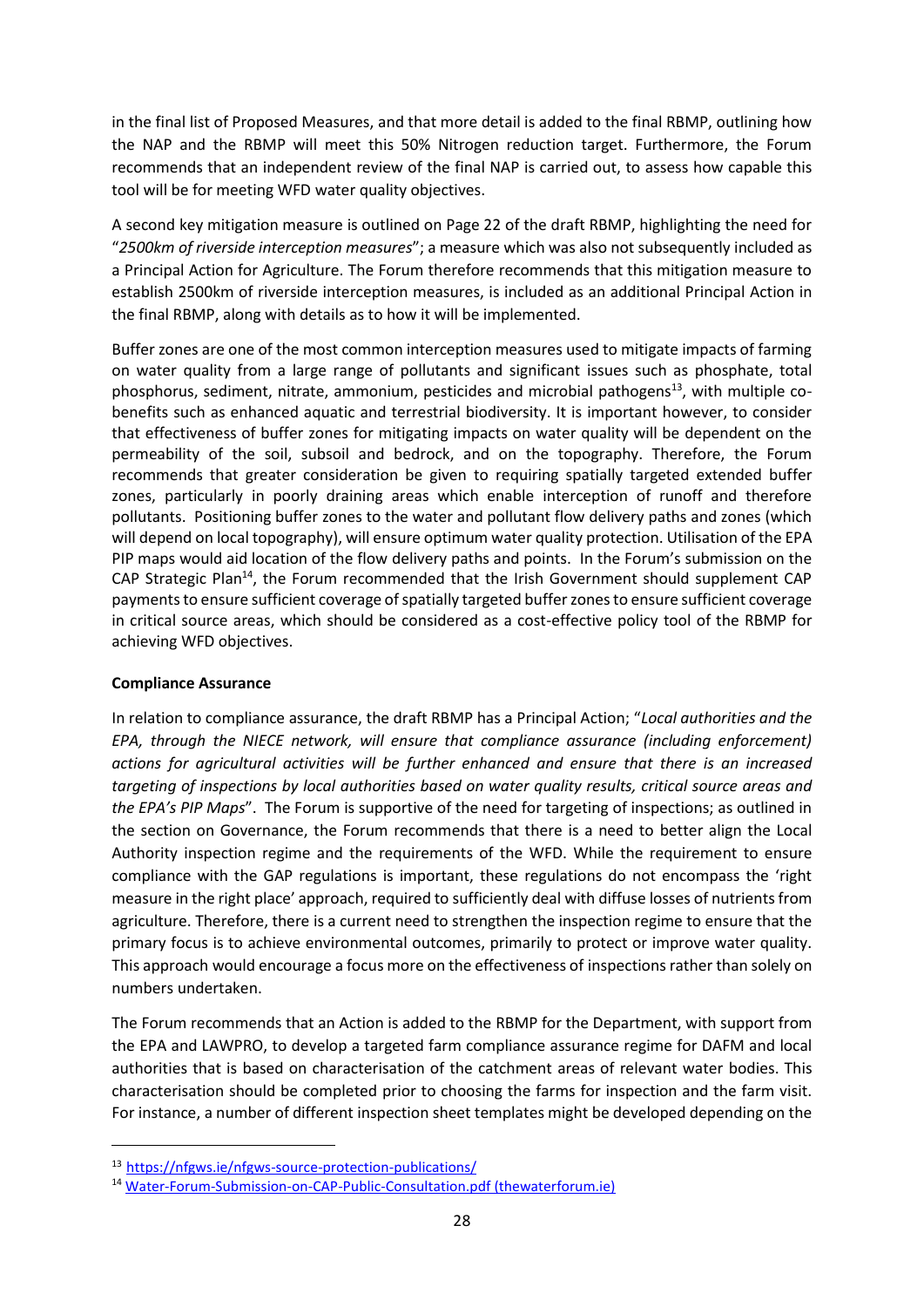significant issue (for example a different inspection sheet for nitrogen, phosphorus or sediment). If local authorities have access to a list of water bodies in their county, with the corresponding WFD objective and significant issues (in line with the Forum's recommendation outlined in Box 1), then the appropriate farm inspection template could be selected, which will be targeted to specific local conditions, i.e. right measure right place.

Furthermore, targeted inspections should lead to targeted mitigation measures to reduce the pressure of a significant issue on a farm, supporting the 'right measure right place' objective. Due to the myriad of challenges farmers are facing to meet objectives of water, climate and biodiversity, the communication of mitigation measures between Local Authority staff and/or advisors to the farmers, should highlight the range of co-benefits that various measures will have for water, climate and biodiversity.

# **Training for Local Authority and DAFM Staff**

To support a targeted inspection regime, Local Authority and DAFM staff will require catchment management training to have sufficient knowledge and understanding of the main receptors (type of water body, SAC, etc), WFD objectives, main pollutants and their pathways and targeted mitigation measures. Training should also be provided on the WFD App, Critical Source Areas and EPA PIP maps to support staff in targeting their inspections to specific water bodies for either restoration or protection measures. Furthermore, specific training on targeting farm inspections should be provided to support this measure.

The Forum recommends that an action is added to the RBMP to develop mandatory training in catchment management and targeting farm inspections to strengthen the Local Authority and DAFM inspection regime and align it with the WFD requirements.

# **Training for Farmers and Contractors**

In its submission on the public consultation of the Nitrates Action Programme<sup>15</sup>, the Forum made recommendations around increased training opportunities for farmers, including;

- General water quality, biodiversity and climate issues
- Nutrient management planning (which includes environmental factors)
- EPA PIP maps and critical source areas
- Communication and awareness to all rural dwellers on the GAP regulations, local pressures and solutions.
- The impact of fertiliser on water quality and how to reduce its use
- Social learning, knowledge exchange events for farmers and co-design of solutions

The Forum is of the view that training should be considered a key tool for addressing agriculture in the RBMP, which should emphasise knowledge exchange whereby farmers contribute to the solutions in a two-way process. In a presentation made by ASSAP to the Forum members, the lack of knowledge / awareness of WFD requirements and water protection measures among contractors was highlighted. Training in WFD requirements and best practice in water quality issues and fertiliser spreading should therefore be provided to contractors who spread organic and inorganic fertilisers on

<sup>15</sup> [AFU-Submission-Nitrates-Action-Programme-Stage-2-Public-Consultation.pdf \(thewaterforum.ie\)](https://thewaterforum.ie/app/uploads/2021/09/AFU-Submission-Nitrates-Action-Programme-Stage-2-Public-Consultation.pdf)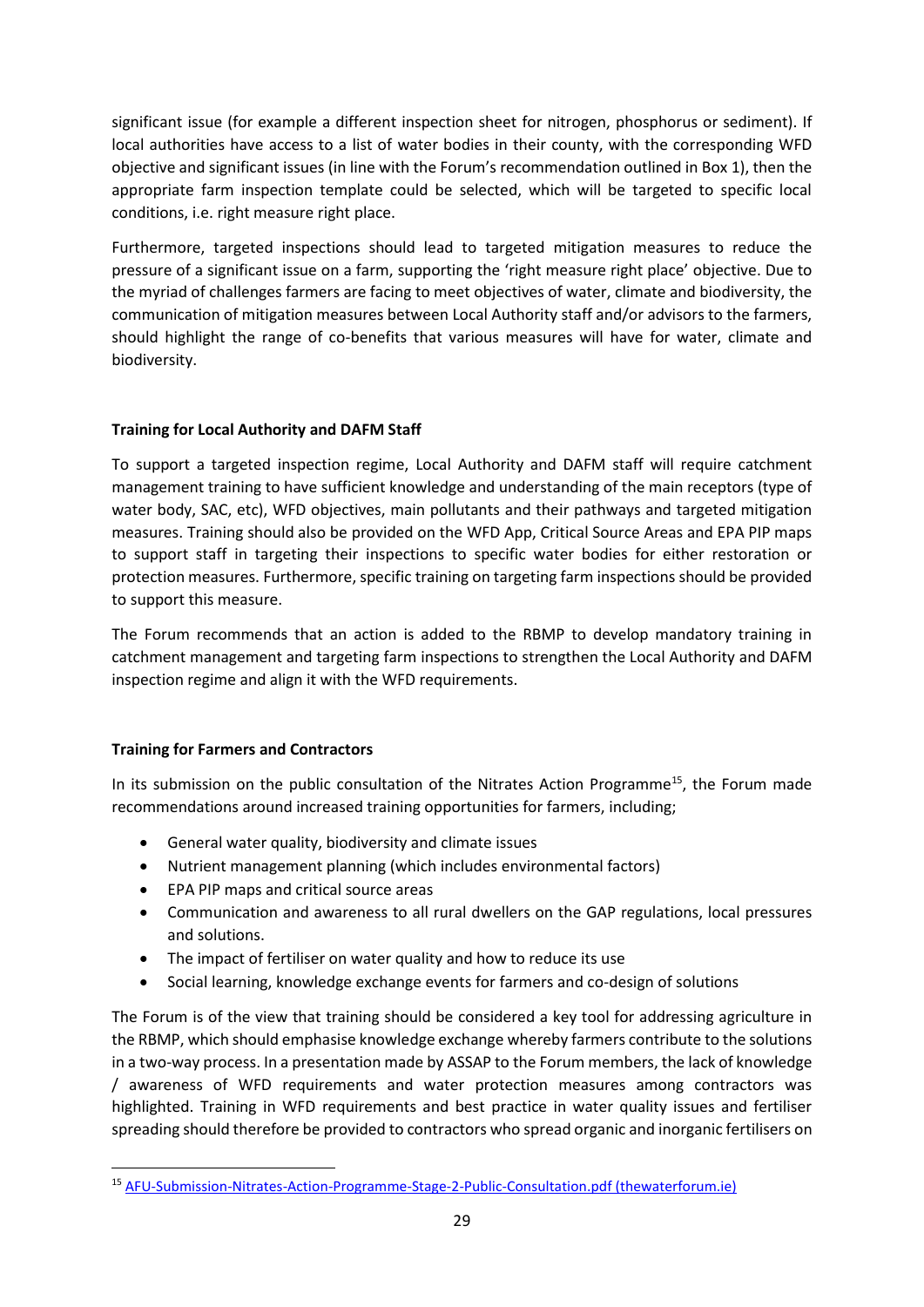farms (as recommended in the Forum's submission on the NAP). ASSAP are proposing to develop a sticker to promote precision agriculture for tractors, to highlight buffer distances, growth rates, application rates and soil conditions, an initiative that was welcomed by Forum members who believe it should be expanded to all contractors.

The Forum recommends that the DHLGH and DAFM allocate sufficient resources to support the training requirements for both farmers and contractors to support knowledge exchange and the implementation of the RBMP measures to meet WFD requirements.

#### **Review of CAP**

While the Forum acknowledges that the new CAP Strategic Plan is listed as a key tool for addressing the impacts of agriculture on water quality, the Forum is concerned that the final CAP Plan will be agreed and finalised by the DAFM and it may not sufficiently address the requirements to protect or restore water bodies to meet their WFD objectives. In a presentation by ASSAP to members of the Forum, the need for financial support, external to ASSAP, was highlighted to ensure farmers are supported to implement the targeted mitigation measures. The Forum recommends an action is added to the final RBMP to do an independent review of the final CAP (both Pillar 1 and Pillar 2) to assess its strengths and weaknesses to meet the WFD objectives. This review of CAP should be carried out by an independent organisation with both ecological and legal knowledge, for example the EPA, to fully assess the Strategy. Where weaknesses are highlighted, the Department should outline how it will supplement the CAP to protect and restore water bodies.

In the Forum's submission on the CAP Strategic Plan, the Forum raised concerns over the limit of 50,000 farmers being eligible for Pillar 2 Agri-Environment Scheme (AECM). DAFM's recent Results-Based Environment Agri Pilot Project (REAP) received applications from five times the limit of participants, illustrating the willingness of the farming communities to transition to sustainable farming. The Forum recommended that applications should be assessed giving priority to farmers in PAAs or At-Risk water bodies, with an aim to increase the impact that CAP could have on water quality. It is likely, however, that the Irish Government will have to supplement CAP to support water quality protection/mitigation measures, for example to establish the 2500km of riverside interception measures outlined on Page 22 as being required. As outlined in the Forum's submission on the Food Wise 2030<sup>16</sup>, a new level of funding for the protection of public goods (water, air, soil and biodiversity), under the principle of public money for public goods, would be required to support the implementation and associated socio-economic impacts of the environmental actions outlined in Mission 1 of the Food Wise 2030 Strategy. Transitioning from chemical-based agriculture to more environmentally sustainable agriculture (as required by the EU Green Deal), could also be considered for the Government's Just Transition Fund, whose objective is to support innovative projects that contribute to the economic, social and environmental sustainability.

<sup>&</sup>lt;sup>16</sup> FINAL Submission-Agri-Food-Stratefy-2030 An-Foram-Uisce.pdf (thewaterforum.ie)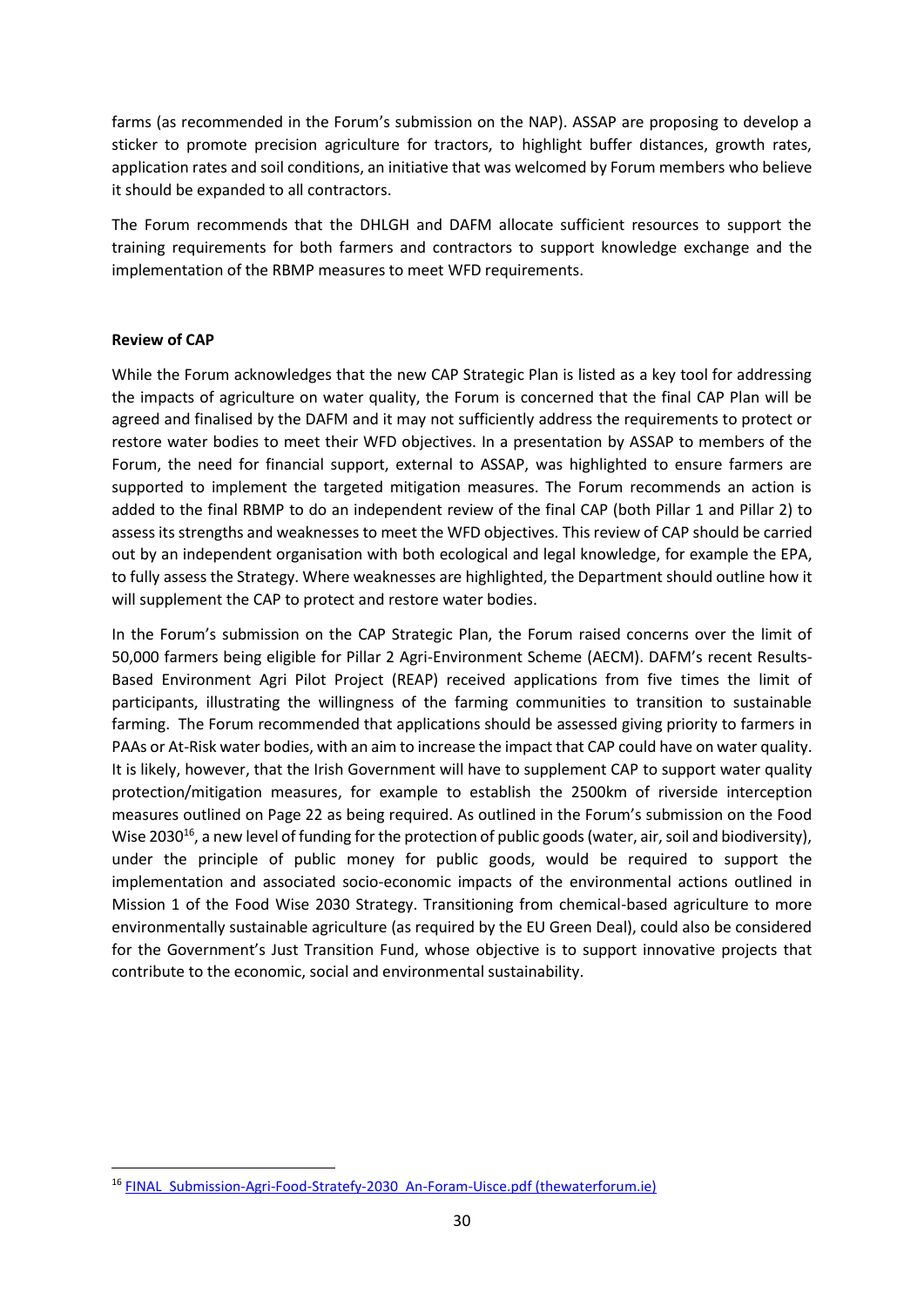#### **ASSAP**

There is a proposed action in the draft RBMP; "*Consideration will be given to extending and expanding LAWPRO and ASSAP to support the implementation of the new CAP Strategic Plan. There will be an increased focus on sustainability across the entire farm advisory service (both Teagasc and private advisory services). This may include a role in the preparation of Farm Sustainability Plans*."

Farm advisors play a central role in communicating with farmers and facilitating them to address key challenges facing the agri-food sector, as well as assisting in the implementation of mitigation / protection measures. The Forum acknowledges that reviews of ASSAP's work have shown that farmers are receptive to the proposed measures to improve water quality in their river catchments. To date, the work of ASSAP has been concentrated within the Priority Areas for Action (PAA) and the Forum would recommend that efforts are expanded to include all deteriorating and at-risk water bodies. Any efforts to expand ASSAP must be accompanied by a major enhancement and refocusing of mainstream advisory services with a key focus on sustainability. The Forum recommends that an Action is added to the final RBMP to address the need for knowledge-transfer between ASSAP advisors and other farm advisors, in order to mainstream the work of ASSAP to include all deteriorating or at-risk water bodies*.*  In a presentation by the ACP to Forum members, tailored advise on local conditions (e.g. soil drainage), weather and farm practices was highlighted as being essential. The Forum supports the need to expand ASSAP but recommends that ASSAP must expand in parallel with a corresponding increase in catchment scientists, to ensure the ASSAP team have the necessary scientific data and evidence to develop effective farm actions. The Forum emphasises the need for close cooperation and collaboration between LAWPRO and ASSAP, where both agencies are working in a fully integrated manner to achieve water quality objectives. Furthermore, an expansion of Local Authority staff will also be required to characterise the sub-catchments, identify pollution sources and recommend solutions that achieve the 'right measure in the right place'.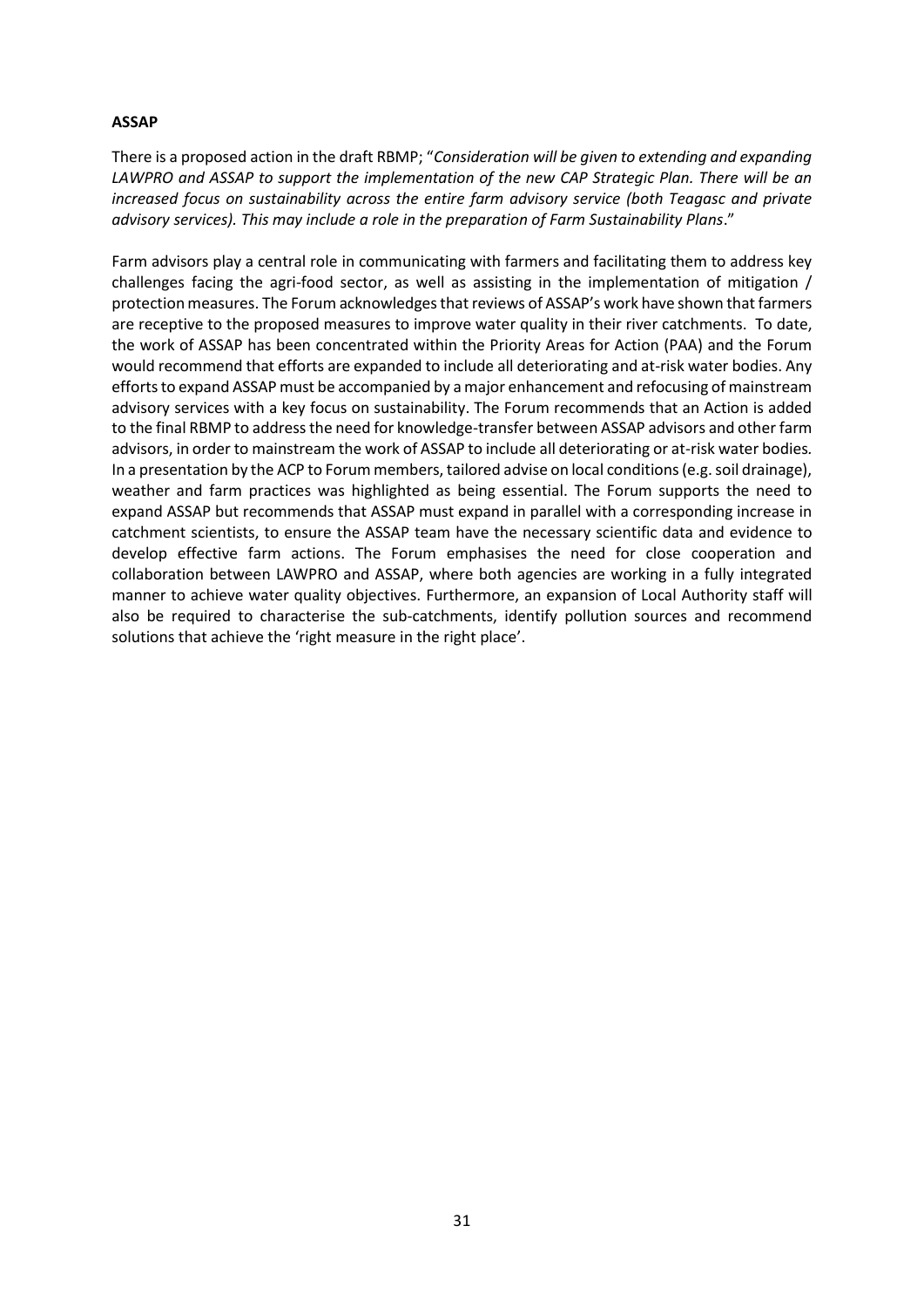#### **Key Recommendations – Agriculture**

- 1. The Forum recommends that the context for decision-making on the required targeted measures and actions should be provided in the form of an explanatory outline of sourcepathway-receptor characterisation where the receptor and its requirements is at the core of the process.
- 2. The Forum recommends that the measure to reduce Nitrogen losses by 50% is included in the final list of Proposed Measures, and that more detail is added to the final RBMP, outlining how the NAP and the RBMP will meet this 50% Nitrogen reduction target.
- 3. The Forum recommends that an independent review of the final NAP is carried out to assess how capable this tool will be for meeting WFD water quality objectives.
- 4. The Forum recommends that the mitigation measure to establish 2500km of riverside interception measures is included as an additional Principal Action in the final RBMP, along with details as to how it will be implemented.
- 5. In relation to interception measures, the Forum recommends that greater consideration be given to requiring spatially targeted extended buffer zones, particularly in poorly draining areas which enable interception of runoff and therefore pollutants.
- 6. The Irish Government should supplement CAP payments to ensure sufficient coverage of spatially targeted buffer zones to ensure sufficient coverage in critical source areas; these should be considered as a cost-effective policy tool of the RBMP for achieving WFD objectives.
- 7. An Action should be added to the Plan for the Department, with support from the EPA and LAWPRO, to develop a targeted farm compliance assurance regime for DAFM and local authorities that is based on characterisation of the catchment areas of relevant water bodies prior to choosing the farms for inspection and the farm visit.
- 8. An action should be added to the RBMP to develop mandatory training in catchment management and targeting farm inspections to strengthen the inspection regime and align it with the WFD requirements.
- 9. Targeted inspections should lead to targeted mitigation measures, and the communication of mitigation measures between Local Authority staff and/or advisors to the farmers, should highlight the range of co-benefits that various measures will have for water, climate and biodiversity.
- 10. DHLGH and DAFM should allocate sufficient resources to support the training requirements for both farmers and contractors to support the implementation of the RBMP measures to meet WFD requirements.
- 11. An action should be added to the final RBMP to do an independent review of the final CAP to assess its strengths and weaknesses to meet the WFD objectives. Where weaknesses are highlighted, the Department should outline how it will supplement the CAP to protect and restore water bodies.
- 12. The work of farm advisors should be expanded to include all deteriorating and *At Risk* water bodies, and an Action should added to the final RBMP to address the need for knowledgetransfer between ASSAP advisors and other farm advisors in order to mainstream the work of ASSAP to include all deteriorating or *At Risk* water bodies*.*
- 13. The Forum supports the need to expand ASSAP but recommends ASSAP expands in parallel with increased catchment scientists, to ensure the ASSAP team have the necessary catchment characterisation understanding and evidence to develop effective farm actions.
- 14. The Forum emphasises the need for close cooperation and collaboration between LAWPRO and ASSAP, where both agencies are working in a fully integrated manner to achieve water quality objectives.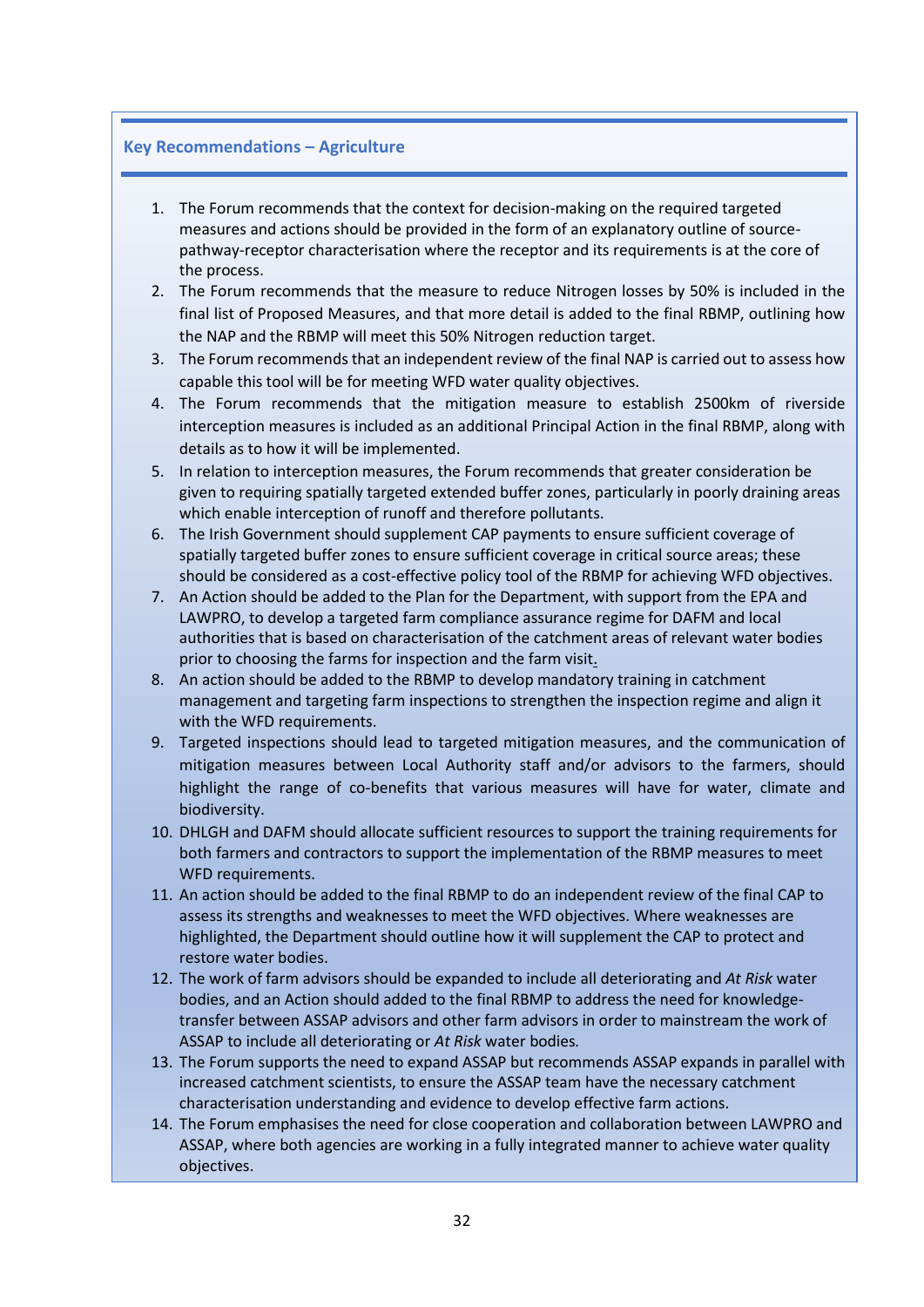# 6.2 Hydromorphology

<span id="page-33-0"></span>Hydromorphology is the second biggest pressure on all at-risk water bodies and is the most significant pressure on high status water bodies. In all surface water bodies, drainage schemes have the most impact causing channelisation (deepening and straightening channels that results in a loss of natural habitats for biodiversity), dams and weirs are the second largest impact as they impede flow, while land drainage is the third largest impact, again causing channelisation and hastening the flow resulting in sedimentation of streams.

Our knowledge of how catchments, river systems, soils and landscapes function has developed enormously in the past number of years, while we also have excellent data with open access to databases such as Corine Landcover maps, Geological Survey of Ireland Groundwater and Geotechnical maps and EPA Pollution Impact Potential maps. This data along with Integrated Catchment Management approaches allows for more integrated and holistic approaches to land drainage and landscape management for flood attenuation. Currently, 11,500 km of Ireland's waterways are managed under the 1945 Arterial Drainage Act that statutorily obliges the OPW to maintain all these water bodies and embankments so that they are free flowing to reduce flood risk and provide adequate outfall for land drainage and urban flood defences. While much of this work may be necessary, the last review of land drainage policy was carried out by the ESRI in 1982, 40 years ago. The Water Forum believes it is essential that the Department carry out a review of the Arterial Drainage Act and its associated works to assess the impact on the ecological potential of catchments and to assess its alignment with the objectives of the Water Framework Directive. This review should also consider the opportunities for the development and implementation of alternative nature-based catchment management options for flood risk management.

The Forum would like to acknowledge the progress made during the second cycle such as the development of:

- 1. Improved assessment and monitoring tools
- 2. National inventory of barriers (IFI)
- 3. Roadmap for improving fish migration
- 4. Statutory water and planning guidelines that will be out for public consultation (May 2022)
- 5. Review of drainage legislation

There are four Proposed Measures for Hydromorphology in the draft RBMP;

- DHLGH to develop a new Controlled Activities for the Protection of Waters regime to address pressures on the physical condition of waters.
- DHLGH to establish a restoration programme to mitigate the negative impact of past construction in or near water bodies.
- A pilot project will be undertaken for the Annacotty weir in County Limerick to assist with the design and implementation of the national restoration programme.
- DHLGH to oversee the implementation of the roadmap of actions to improve fish migration in the lower Shannon at the Hydroelectric scheme located around Parteen and Ardnacrusha.

The Forum has concerns over the time it will take to develop the required legislation to address hydromorphological pressures within this cycle, including; the New Controlled Activities for the Protection of Water regime, the development of the new regulatory framework, the administrative system and the establishment of an expert group to steer this process. The Forum recommends the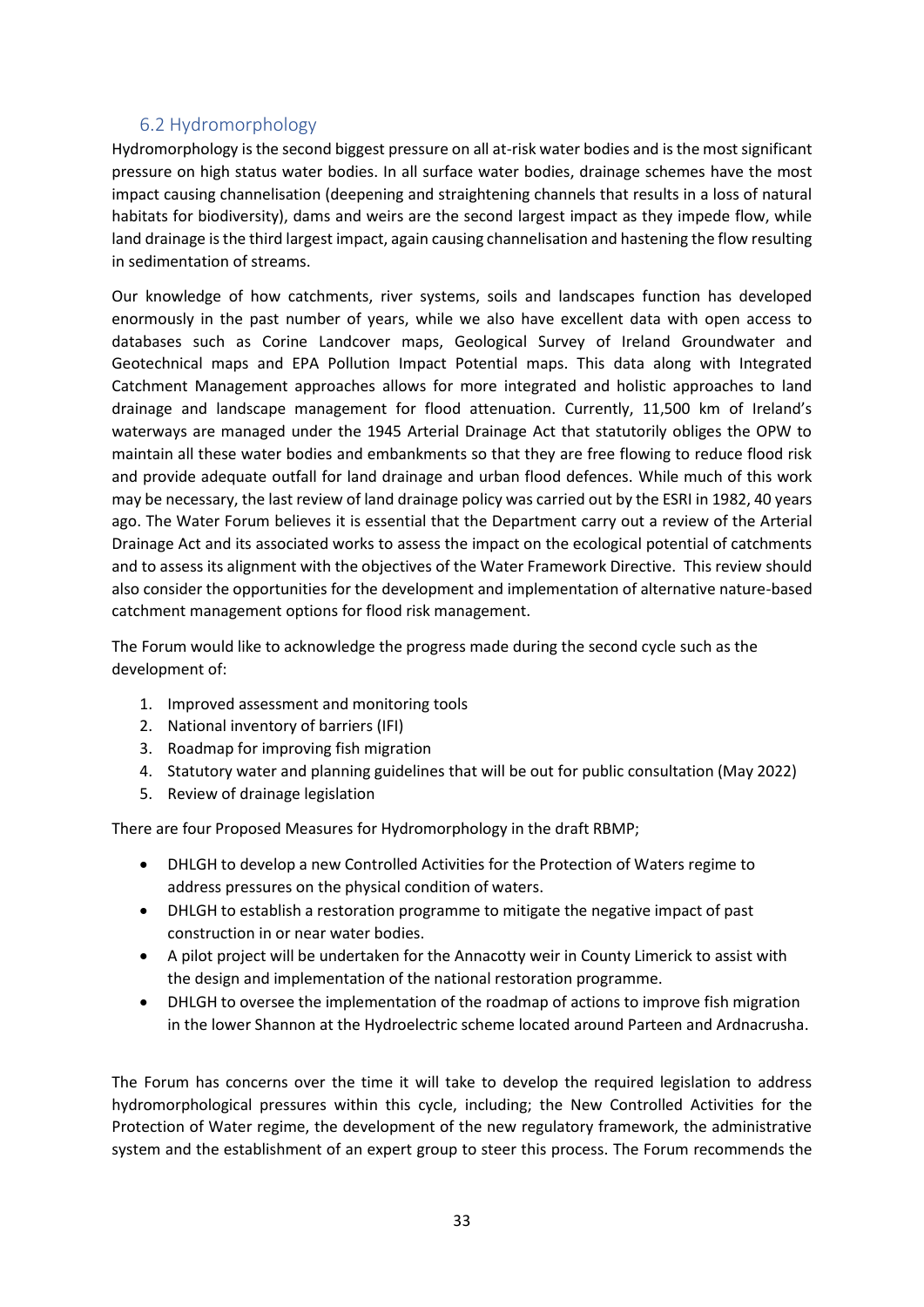Department add urgency to the development of this legislation while also ensuring significant public consultation that includes a real effort to engage with all stakeholders.

The Forum recommends that the Water and Planning guidelines, which were an outcome to be delivered in the 2<sup>nd</sup> cycle, should be expedited as they are essential so that WFD objectives are incorporated into all planning decisions. Furthermore, WFD-specific assessments (similar to EIA) should be carried out in advance of all developments impacting water bodies, e.g. dredging, drainage, river maintenance, flood protection, and training should be provided to all planners and drainage contractors on the requirements.

Land management practice such as land drainage, river bank erosion and over-grazing all contribute significantly to hydromorphological pressures. The Forum recommends that a proposed measure is added to the RBMP for the delivery of an awareness campaign to provide guidance to land-owners on land management practice to prevent any of these outcomes. Better land management is needed to reduce sedimentation and to slow the flow as this will increase flood attenuation and build resilience to climate change impacts. The Forum recommends that measures to slow the flow to retain water within the landscape for water quality, quantity, biodiversity and climate mitigation outcomes should also be incorporated into solutions for protection and restoration of water bodies (multispecies swards, retaining and re-establishing hedgerows, retaining natural channel perturbations and wetland habitats). The Forum recommends that the final plan should promote natural water retention measures as an option for catchment-scale flood mitigation and habitat restoration using international best practice and guidelines, along with learnings from projects such as SLOWWATERS and the recommendations from the Natural Water Retention Measures (NWRM) working group<sup>17</sup>.

Dumping At Sea (DAS) permits not only legislate the dumping, but also the loading of the material to be dumped. This is usually dredged material from harbours and ports so almost every permit is related to hydromorphological alterations to water bodies that are within the boundaries of the WFD, even though the dump site may actually be outside the boundary of the WFD. The Forum recommends that any permits granted by the EPA under the Dumping at Sea Act are assessed for compliance with the WFD.

The Water Forum welcomes the technical review of Heavily Modified Water Bodies (HMWB), i.e. water bodies whose physical characteristics and or hydromorphological conditions has been modified by engineering works. All of these HMWB will need to achieve good ecological potential within the 3<sup>rd</sup> cycle. This review has resulted in a significant increase in the number of water bodies designated at HMWB status from 33 in the first RBMP cycle to 466 in the  $3<sup>rd</sup>$  cycle. Additional EU guidance and new hydromorphological tools for assessing water bodies have led to this increase in designation, to just less than 10% of all water bodies. The Forum will participate in the public consultation of this process in April 2022.

<sup>&</sup>lt;sup>17</sup> [WFD Natural Water Retention Measures Working Group -](https://www.catchments.ie/download/wfd-natural-water-retention-measures/) Catchments.ie - Catchments.ie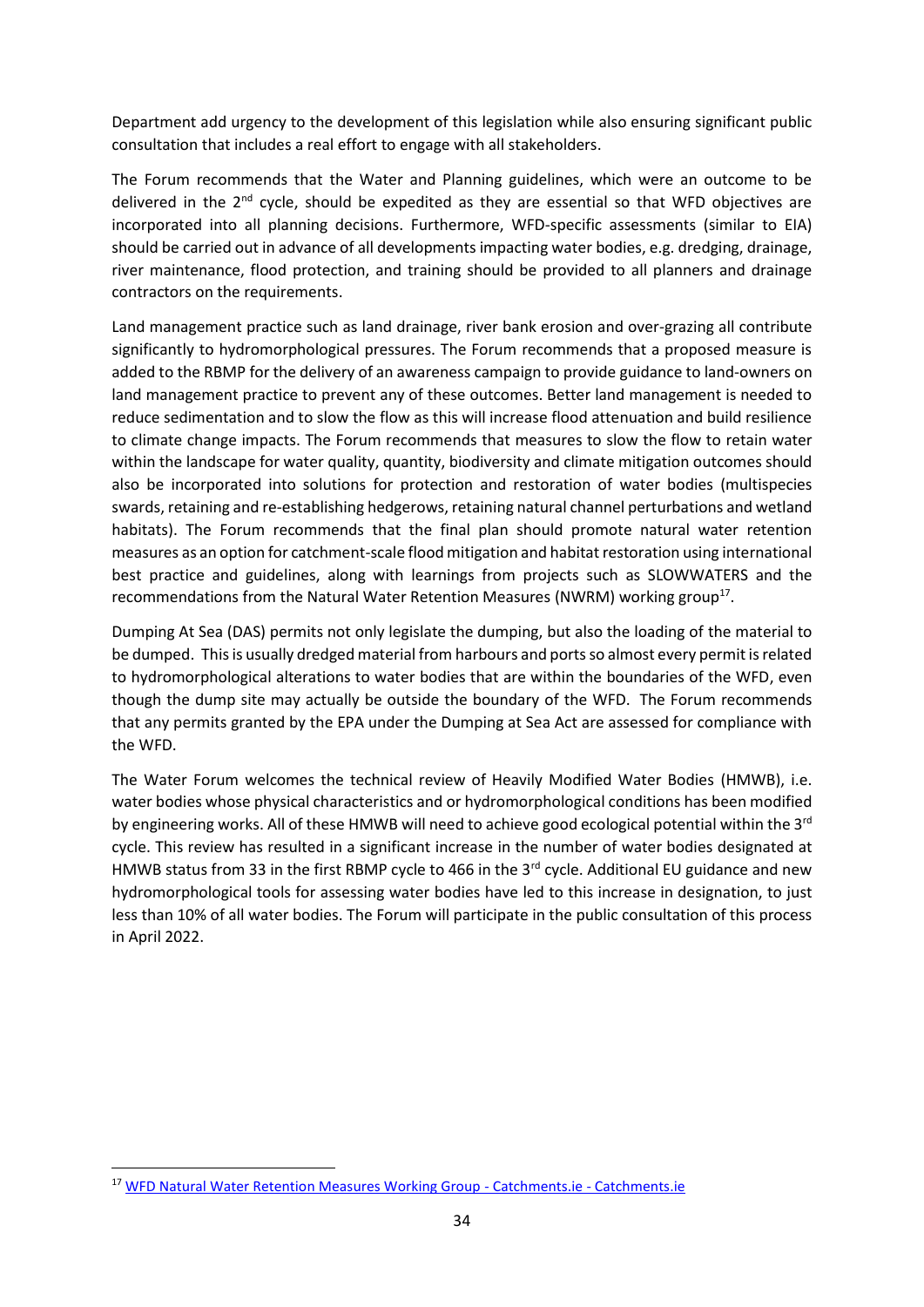#### **Key Recommendations – Hydromorphology**

- 1. The Water Forum recommends that the necessary legislation for the Controlled Activities for the Protection of Water regime (legislation, regulation, administration and communications) is put in place as soon as possible following significant consultation with all stakeholders.
- 2. The Arterial Drainage Act 1945 needs to be reviewed to assess its alignment with the objectives of the WFD, while opportunities for the implementation of alternative naturebased catchment management options for flood risk management should be considered.
- 3. The Planning Guidelines proposed in the  $2^{nd}$  cycle need to be urgently implemented, where WFD-specific assessments (similar to EIA) should be carried out in advance of all developments impacting water bodies, e.g. dredging, drainage, river maintenance, flood protection. Training should also be provided to all planners and works contractors on the requirements.
- 4. The development of a national framework and guidance for river restoration that includes nature-based catchment management solutions (NWRM) as recommended by the NWRM working group needs to be included in the plan.
- 5. The Forum recommends that a proposed measure is added to the RBMP for the delivery of an awareness campaign to provide guidance to land-owners on land management practice.

## <span id="page-35-0"></span>6.3 Forestry

Forestry is the third significant pressure on water bodies in Ireland, with 223 water bodies currently impacted by pressures from the forestry sector. These include the physical alteration to habitats, excessive nutrients and sediment, and changes in water level and/or flow.

The second RBMP (2018-2021) proposed a number of principal actions to address forestry pressures on water quality. Furthermore, the DAFM document 'Forestry and Water: Achieving the Objectives and Priorities under Ireland's River Basin Management Plan 2018-2021' also outlined key measures to address water quality issues. In the 2018-2021 RBMP, forestry was identified as a significant pressure in 238 (16%) water bodies identified as At Risk and that the pressure was 'largely associated with sediment from clear felling, drainage, and planting and establishment…..and predominantly located in catchment headwaters…coincident with catchment boundaries'. While forestry was identified in the second cycle as the fourth most common pressure on all water bodies, it was the most significant pressure on high status waters, impacting 51 (41%) of these extremely precious water bodies. The draft third RBMP lacks details as to how effective the second cycle proposed measures were at reducing the threat from Forestry. The Forum therefore recommends that the 2022-2027 RBMP contains a summary of the status of these 238 and 51 high status water bodies, comparing their quality and status at the commencement of the second cycle, with their current status now that the 2018- 2021 RBMP has come to an end. This will provide clarity as to the relative success of the measures for the 2018-2021 period and will serve as a useful benchmark from which to plan measures for the forestry sector at national, sub-catchment and water body level for the 2022-2027 Plan.

In line with the Forum's recommendation for an outcomes-based approach for the RBMP, with details of targeted measures and timelines for achieving WFD objectives for all water bodies, the Forum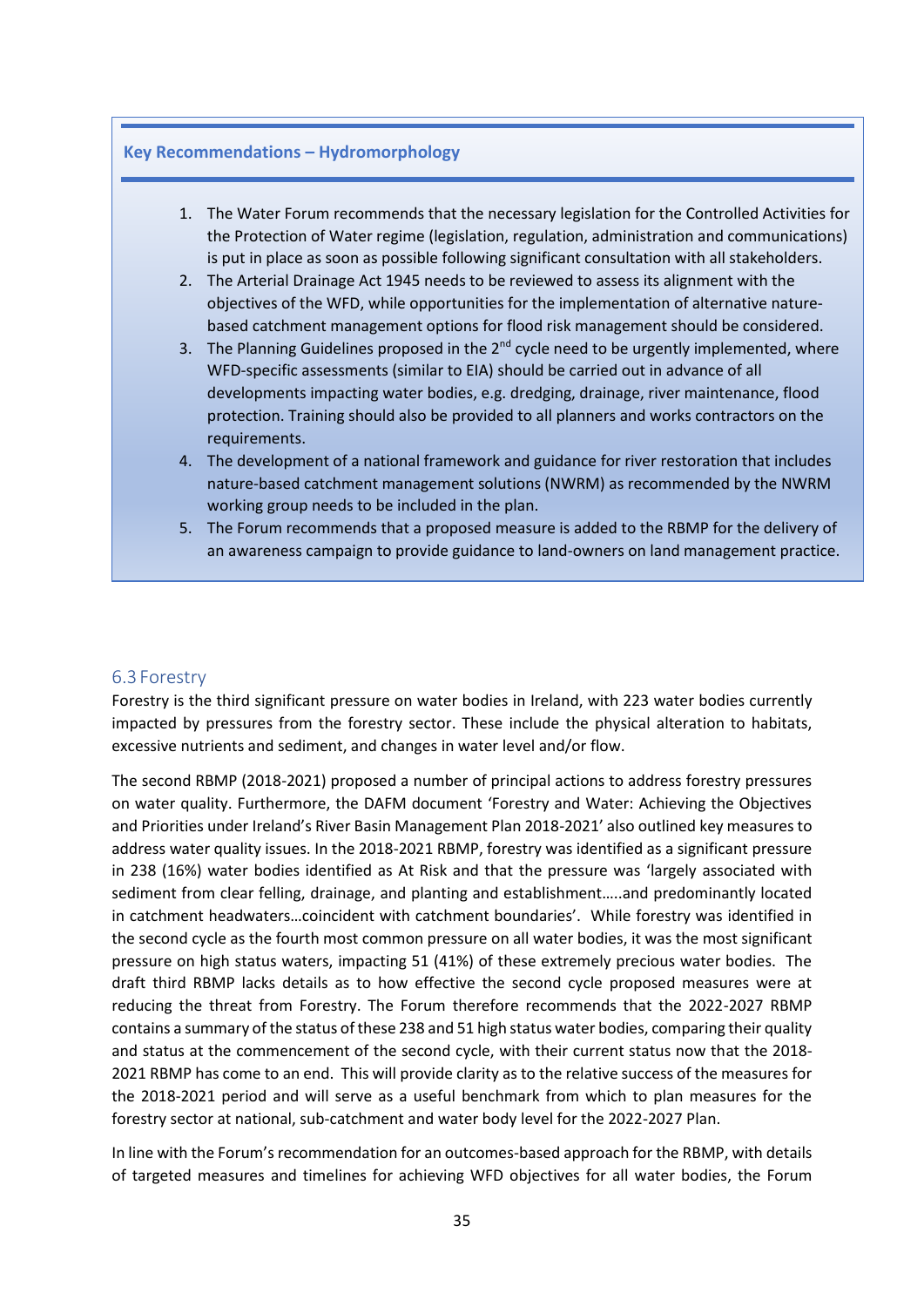recommends that for the 233 water bodies where forestry has been identified as the significant pressure in the 3<sup>rd</sup> RBMP, that targeted measures (either restore / protect measures) are included to indicate how the RBMP will reduce the forestry pressure from these water bodies. Timelines should also be included, both interim timelines to indicate progress during the  $3<sup>rd</sup>$  cycle, and the date expected for each water body to achieve its WFD objective.

The second RBMP provided detail on the range of relevant forestry policies, schemes and projects which were relevant to reduce the pressures from forestry on water bodies. The Forum is of the view that the third RBMP should also include details of the relevant policies and projects which will impact or support the required implementation measures in the final plan. Furthermore, a table should be added to the RBMP outlining the roles and responsibilities of different government departments, state bodies and agencies which have a role in forestry related activities, to ensure transparency and accountability in the different groups. A number of key forestry legislations such as the new Forestry Strategy and the next Forestry Programme are currently in preparation with engagement and consultation on-going. According to the Forestry Service (in a presentation to the Forum members), these aim to consider the wider role of forestry in relation to ecosystem services, including water protection. The Forum recommends that details are added to the final RBMP on how these policy documents will align with the requirements of the WFD. Furthermore, the Forum recommends that as part of this process the Forestry Service should outline how much land is available for different types of afforestation (i.e. the right places). While this might be addressed as part of the Land Use Review, it is relevant to both the Forestry Programme and the RBMP as a means to identify the extent and location of different types of suitable soils. These sensitivity maps would be a proactive measure for the protection of water from future afforestation activities.

The Forum acknowledges that national policy envisages a significant growth in new afforestation with a target of 8,000 hectares per annum set in the most recent Climate Action Plan. It is critical that all new afforestation on lands not previously used for this purpose be carried out according to the principle of the right trees in the right places for the right reasons and with the right management, and that all new afforestation is planned and managed in a way that will be of benefit to water quality, by either driving improvements in water quality or by providing protection to water bodies already at good status (i.e. in accordance with the WFD).While the Forum supports the principal action for "*Further engagement between DAFM and other parties on forestry-related issues, both within the existing WFD structures and forums, and bilaterally (e.g. with Inland Fisheries Ireland)*", the Forum recommends that the RBMP should provide detail as to what these engagements are expected to achieve, increasing transparency and accountability for aligning forestry activities with the WFD.

The Forum is of the view that the first Principal Action for Forestry in the draft RBMP, for DAFM to "*Continue to seek improvements to the licence applications process for key forestry activities*", is weak and should instead provide more direction for DAFM to ensure that their licence application process is aligned with the WFD. In particular, there should be specific WFD site assessments for licencing of all afforestation activities, including new planting, harvesting and on-going management and any other related activities that could have an impact on water quality. While there have been advancements made in regulatory framework in recent years, the Forum emphasise that catchmentscale, cumulative impacts of forestry should be assessed for all licence applications. DAFM will have to ensure that WFD assessments will not add any further delays to the licence process, which the Forum acknowledges is already protracted.

The Forum supports the developments that EPA PIP maps will now be used in licence assessments (as outlined in presentation by the Forestry Service to the Forum members). In relation to the final Principal Action for forestry, where DAFM will "*Deliver further training of Registered Foresters and*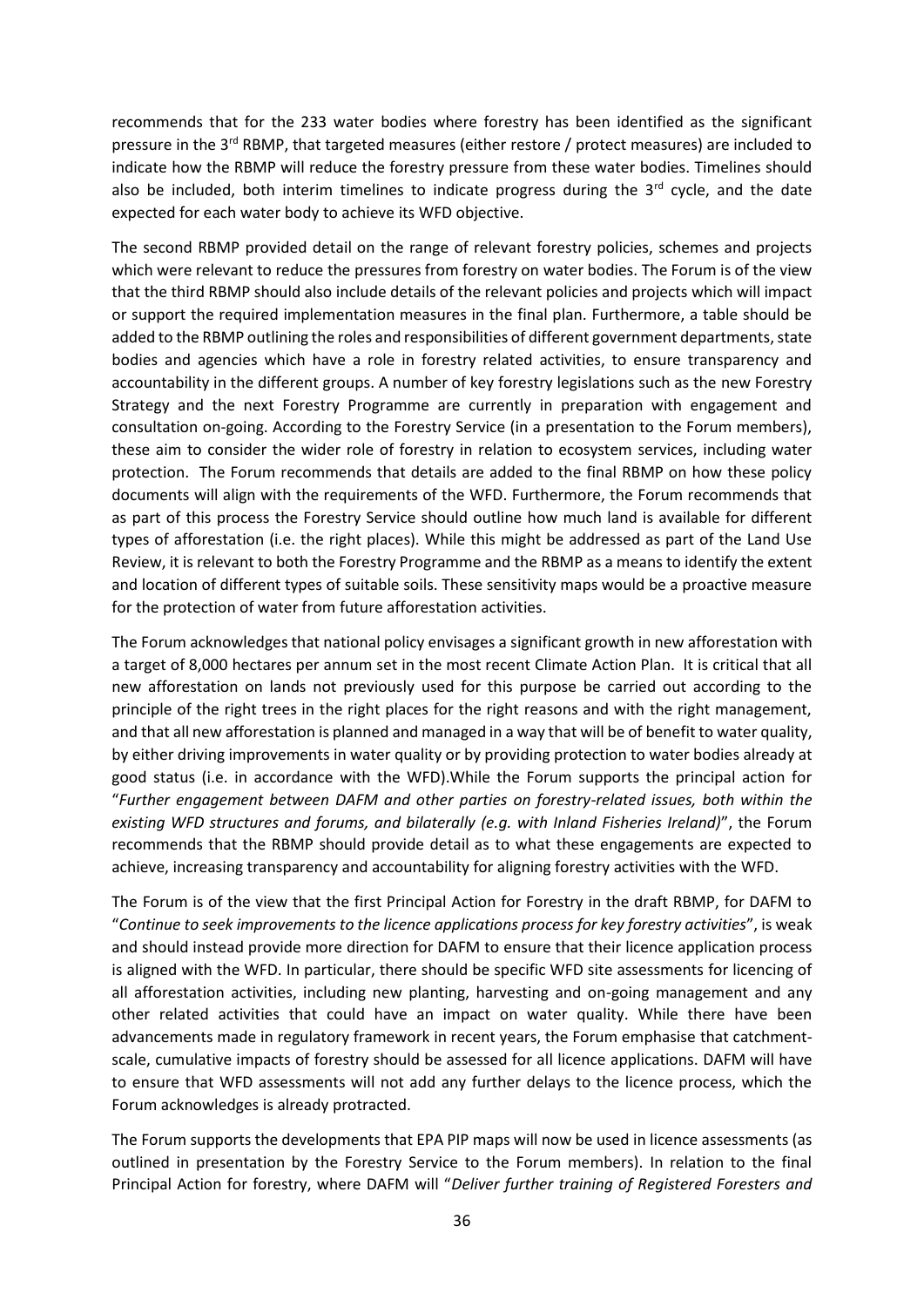*Consultant Ecologists and of Department Forestry Inspectors and Ecologists, in relation to the design, assessment and implementation of forestry projects from the perspective of the protection environment, including water*", the Forum recommends that specific mandatory training on EPA PIP maps and associated characterisation and assessment science should be delivered by the EPA to all inspectors, to support the inclusion of the these maps as a layer in the Forestry GIS based system that is used for licence assessments.

In 2013, the EPA and COFORD supported a multi-sector co-operative project called HYDROFOR $^{18}$ (commissioned by DAFM) to investigate the impacts of forestry operations on Ireland's aquatic ecology. The HYDROFOR researchers' professions spanned the natural, engineering and social sciences, and the research presented significant policy recommendations in relation to forestry activities. The Forum is concerned over the lack of clarity by the DAFM as to what policy recommendations from the HYDROFOR report have been implemented. The Forum recommends that the RBMP includes an action for DAFM to implement the policy recommendations presented in the HYDROFOR report for the protection of the ecological quality of water. Where there are exceptional circumstances where DAFM cannot implement some of the recommendations, the Forum recommends that DAFM develop a summary report outlining the supporting justification as to why. This would ensure transparency and accountability in the decision-making process, along with challenges, for adopting the significant policy recommendations arising from this significant assessment of the impacts of forestry operations on the ecological quality of water. The Forum acknowledges that many pressures from forestry in Ireland are as a result of legacy forestry practices which were initiated decades ago without sufficient knowledge of the impacts it would have on water quality or biodiversity. The Forum is of the view that the draft RBMP lacks targeted measures to deal with the legacy forestry issues and their impacts on water quality and recommends that DAFM, with support of the DHLGH, outline key actions to tackle this issue at a national level and also at subcatchment and water body level. This should include details to address legacy tunnelling issues and impacts on aquatic species. Targeting of measures at a water body and sub-catchment level will assist with this as many of the pressures from forestry exist in areas where legacy issues arise, for example, in catchment headwaters. The 2022-2027 RBMP should have a specific objective to have largely resolved the legacy issues with forestry by the end of the plan period.

The Waters of LIFE project, which has a role in supporting the implementation of measures to protect and enhance high status objective water bodies, are proposing to implement two pilot projects to focus on Forestry and water quality to develop and test approaches to safely remove legacy stands. The Forum recommends that an action is added to the RBMP to incorporate learnings on an on-going basis from these pilot projects to tackle legacy forestry issues where they are impacting on high status waters. The Forum emphasises that additional efforts to reduce legacy forestry issues in high status and other water bodies should proceed in parallel, to ensure that significant and measurable progress is made at reducing this pressure over the third cycle.

The Forum is supportive of the engagement between the Forestry Service and LAWPRO in relation to reducing the impacts of forestry in Areas for Action. The Forum recommends that this engagement is expanded to ensure that all water bodies 'at risk' from forestry are being addressed. This should also include the identification of protection measures for high-status water bodies.

 $^{18}$  [Water | Environmental Protection Agency \(epa.ie\)](https://www.epa.ie/publications/research/water/research-report-169.php) Research 169: HYDROFOR: Assessment of the Impacts of Forest Operations on the Ecological Quality of Water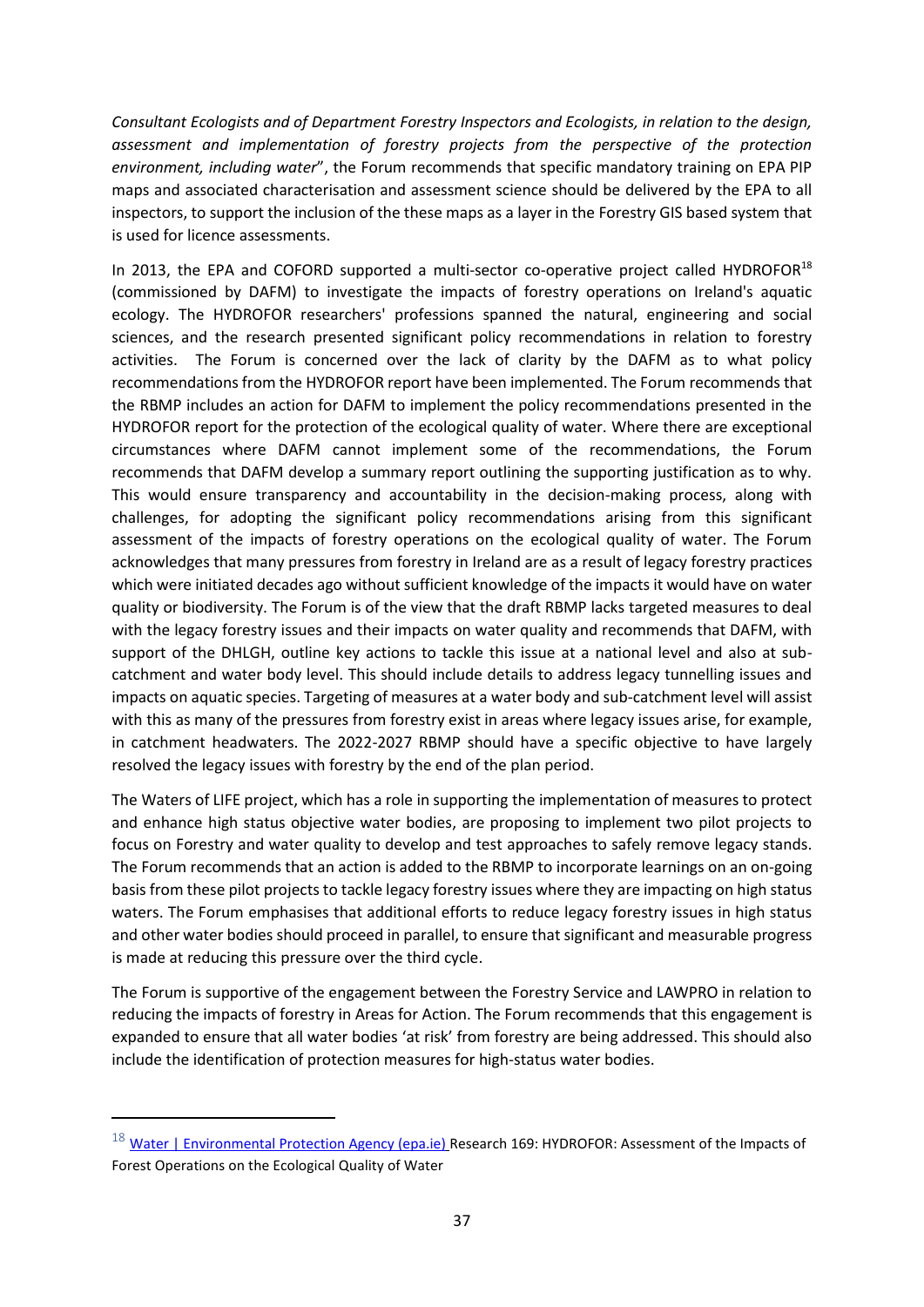The Forum is aware that the new CAP Strategic Plan has included a number of tree planting activities in both Pillar 1 and Pillar payment schemes. The Forum strongly recommends that the Forestry Section (DAFM) and the Water Advisory Section (DHLGH) should have input in the delivery of these activities to ensure maximum outputs for water quality.

# **Key Recommendations – Forestry**

- 1. The Forum recommends that the 2022-2027 RBMP contain a summary of the status of water bodies outlined in the second RBMP (238 at risk from forestry and 51 with high status objectives), comparing their quality and status at the commencement and end of the second cycle. This will provide clarity as to the relative success of the measures for the 2018-2021 period and will serve as a useful benchmark from which to plan measures for the forestry sector at national, sub-catchment and water body level for the 2022-2027 Plan.
- 2. The Forum recommends that for the 233 water bodies where forestry has been identified as the significant pressure, that targeted measures (either restore / protect measures) are included to indicate how the RBMP will reduce the forestry pressure from these water bodies. Timelines should also be included, both interim timelines to indicate progress during the  $3<sup>rd</sup>$  cycle, and the date expected for each water body to achieve its WFD objective.
- 3. The Forum recommends that details of the relevant forestry policies and projects should be included in the final RBMP (similar to the format of the second RBMP), particularly those which will impact or support the required implementation measures in the final plan.
- 4. The Forum recommends that details are added to the final RBMP on how the new Forest Strategy and the next Forestry Programme will align with the requirements of the WFD. Furthermore, the Forum recommends that as part of this process the Forestry Service outline how much land is available for different types of afforestation (i.e. the right places). – These sensitivity maps would be a proactive measure for the protection of water from future afforestation activities.
- 5. The Forum recommends that the RBMP should provide detail on proposed engagement between the DAFM and other parties on forestry-related issues, as to what these engagements are expected to achieve, increasing transparency and accountability for aligning forestry activities with the WFD. Furthermore, a table should be added to the RBMP outlining the roles and responsibilities of the different Government departments, state bodies and agencies to ensure transparency and accountability in the third cycle.
- 6. The Forum recommends that the RBMP provides more direction for DAFM to ensure that their licence application process is aligned with the WFD. In particular, there should be specific WFD site assessments for licencing of all afforestation activities, including new planting, harvesting and on-going management and any other related activities that could have an impact on water quality. Catchment-scale, accumulative impacts of forestry should be included in these assessments.
- 7. The Forum recommends that all new afforestation on lands not previously used for this purpose be carried out according to the principle of the right trees in the right places for the right reasons and with the right management and in accordance with objectives of the WFD.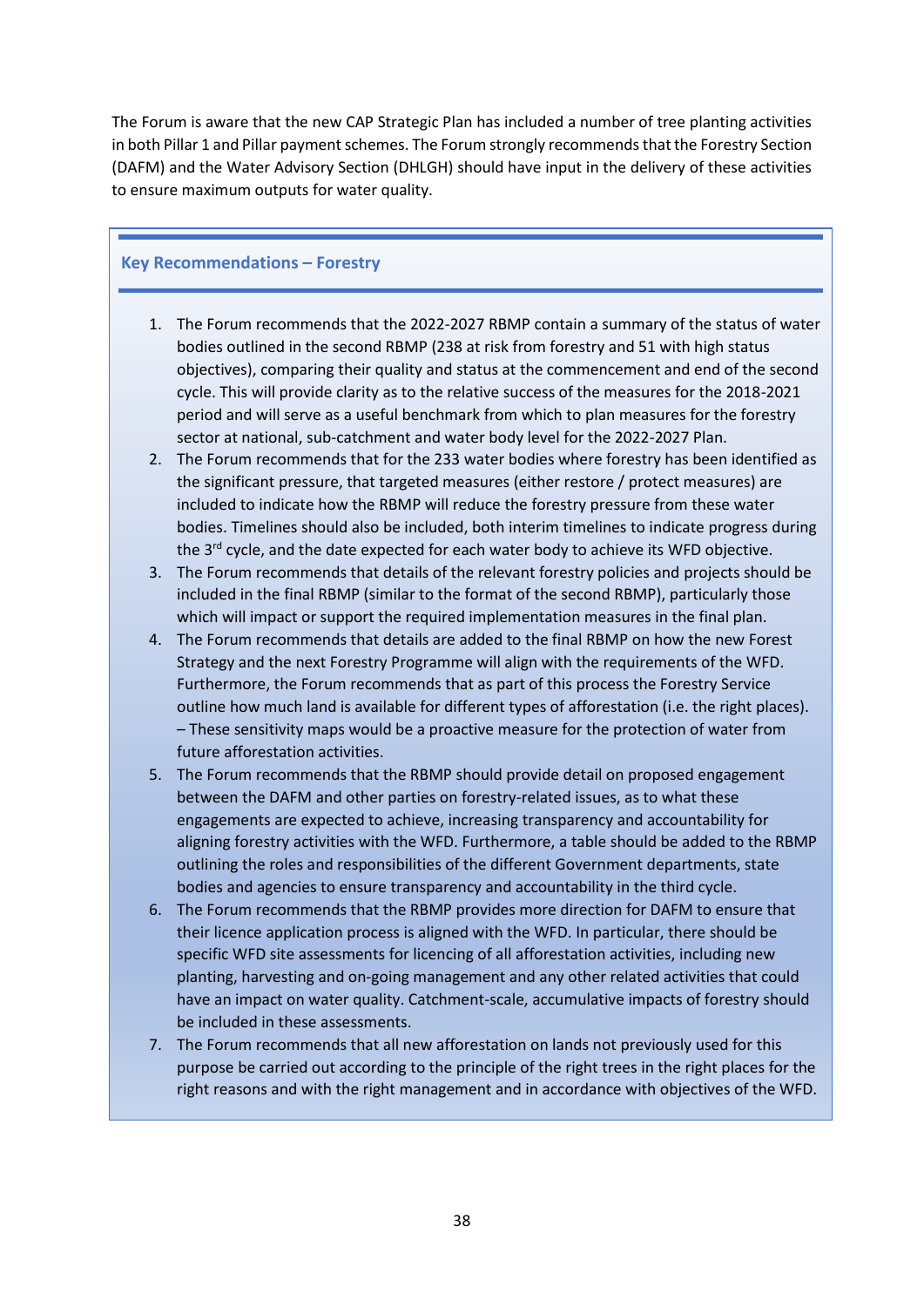#### **Key Recommendations – Forestry**

- 8. The Forum recommends that specific mandatory training on EPA PIP maps and associated characterisation and assessment science should be delivered by the EPA to all inspectors, to support the Forestry GIS based system that is used for licence applications.
- 9. The Forum recommends that the RBMP includes an action for DAFM to implement the policy recommendations presented in the HYDROFOR report for the protection of the ecological quality of water. Where there are exceptional circumstances where DAFM cannot implement some of the recommendations, the Forum recommends that DAFM develop a summary report outlining the supporting justification as to why. This would ensure transparency and accountability in the decision-making process, along with challenges, for adopting the significant policy recommendations arising from an assessment of the impacts of forestry operations on the ecological quality of water.
- 10. The Forum is of the view that the draft RBMP lacks targeted measures to deal with the legacy forestry issues and their impacts on water quality and recommends that DAFM, with support of the DHLGH, outline key actions to tackle this issue at a national level and also at subcatchment and water body level.
- 11. The Forum recommends that an action is added to the RBMP to incorporate learnings from the Waters of LIFE pilot projects (on an on-going basis) to tackle legacy forestry issues where they are impacting on high status waters.
- 12. The Forum recommends that the engagement between the Forestry Service and LAWPRO is expanded to ensure that all water bodies 'at risk' from forestry are being addressed. This should also include the identification of protection measures for high-status water bodies.
- 13. The Forum recommends that the Forestry Section (DAFM) and the Water Advisory Section (DHLGH) should have input in the delivery of the tree planting activities of the new CAP to ensure maximum outputs for water quality.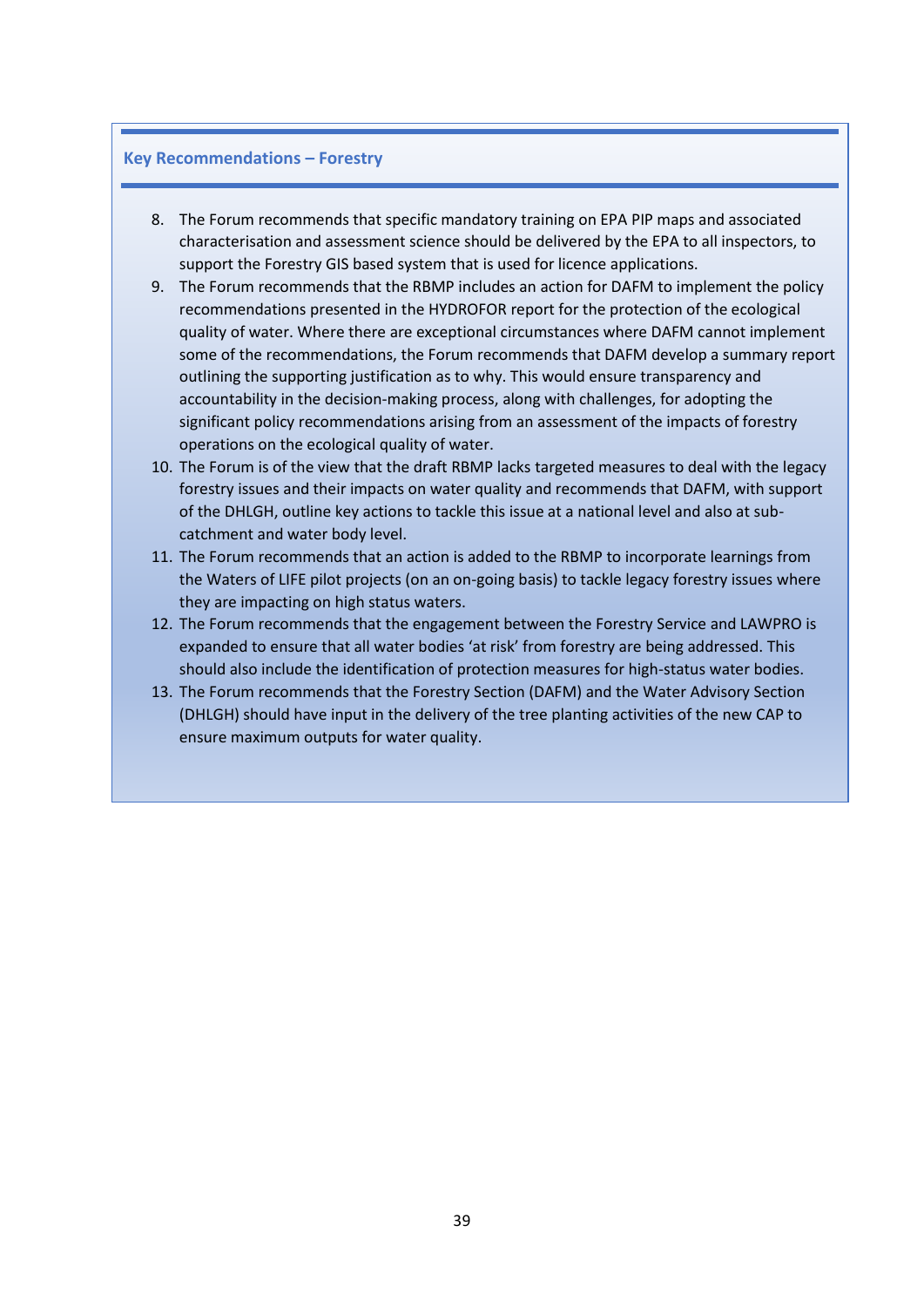## <span id="page-40-0"></span>6.4 High Status Objective Water Bodies

Of the 4,842 water bodies in Ireland, only 230 are classified as High-status. This number has been steadily decreasing over the past two RBMP cycles; there were 290 high status sites at the start of the second cycle and 324 high status sites at the start of the first cycle. The EPA Ireland's Environment, An Integrated Assessment Report 2020<sup>19</sup> noted "the dramatic reduction in the number of our most pristine rivers, which has fallen from over 500 sites to only 20 sites in 30 years". This catastrophic decline illustrates that urgent action is needed to halt and reverse this trend across all high-status objective water bodies. Addressing the decline in high status waters was a key objective of the second RBMP and it is very disappointing that the negative trend has continued during the plan period between 2018 and 2021.

The Forum considers the draft RBMP weak in its ambition regarding objectives for high status water bodies. The 2<sup>nd</sup> RBMP had a specific section titled 'Strategy and Actions to protect our high-status objective sites'. The Forum recommends that the  $3<sup>rd</sup>$  RBMP also includes the same section, outlining the different measures that will be put in place to protect and restore high status objective sites, along with details of the supporting projects (Blue Dot, Waters of LIFE). The Forum recommends that this section should clarify the differences between water bodies already classified as high-status sites (therefore requiring protection) and those with high-status objectives, which could indicate they require either protection or restoration depending on their current status. The Forum recommends that an urgent action is added to the RBMP to develop a plan to urgently protect the 230 high status water bodies. Furthermore, the 20 remaining pristine water bodies should be included as a sub-group within this plan, with an emphasis on high-level protection of these water bodies.

Blue Dot water bodies are those which have, or have the capacity to have, the highest water quality and it is Ireland's ambition to preserve and protect them and to restore them where necessary. According to the draft RBMP (Pg. 54), there are 384 Blue Dot water bodies nationally and it is proposed to include 238 of them within Areas for Action in the third cycle. One of the proposed measures in the draft RBMP outlines "*The Blue Dot Programme to draft a detailed work plan for waters with a High-Status Objective, with a view to them forming part of the proposed local catchment plans*". The Forum has concerns that this measure only applies to water bodies within Areas of Action, i.e. this proposed measure applies to 238 of the 384 high status objective water bodies (only 62%), and therefore there remains a gap as to how the remaining 146 water bodies with a high-status objective will be addressed

In line with the Forum's recommendation for an outcomes-based approach, where all targeted measures are developed for all water bodies, the Forum recommends that active measures are required to protect or restore all of the 384 water bodies with high status objectives. It is likely that, without significant additional resources, there will be a time lag for the delivery of the actions for the 146 Blue Dot water bodies not within Areas for Action, thus risking further deteriorations. The Forum recommends that any additional resources should be focused on a plan of action, with a focus on targeted measures to ensure efficiency and impact. Controls of unregulated activities, such as land drainage, should also be assessed when developing protection measures for these high-status sites.

In relation to the proposed workplan for waters with a high-status objective forming part of the proposed local catchment plans, there is no indication of who will have responsibility for delivering this work programme. The draft RBMP states that Local Authorities will have responsibility for the delivery of actions in the 46 catchment plans. The Forum recommends that specific details of roles and responsibilities for high status sites are included to ensure transparency and accountability for the protection of high-status sites. A table should be added to this section outlining the roles and

<sup>19</sup> Environmental Protection Agency – Ireland's Environment – [An Integrated Assessment 2020 \(epa.ie\)](https://www.epa.ie/publications/monitoring--assessment/assessment/state-of-the-environment/EPA_Irelands_Environment_2020.pdf)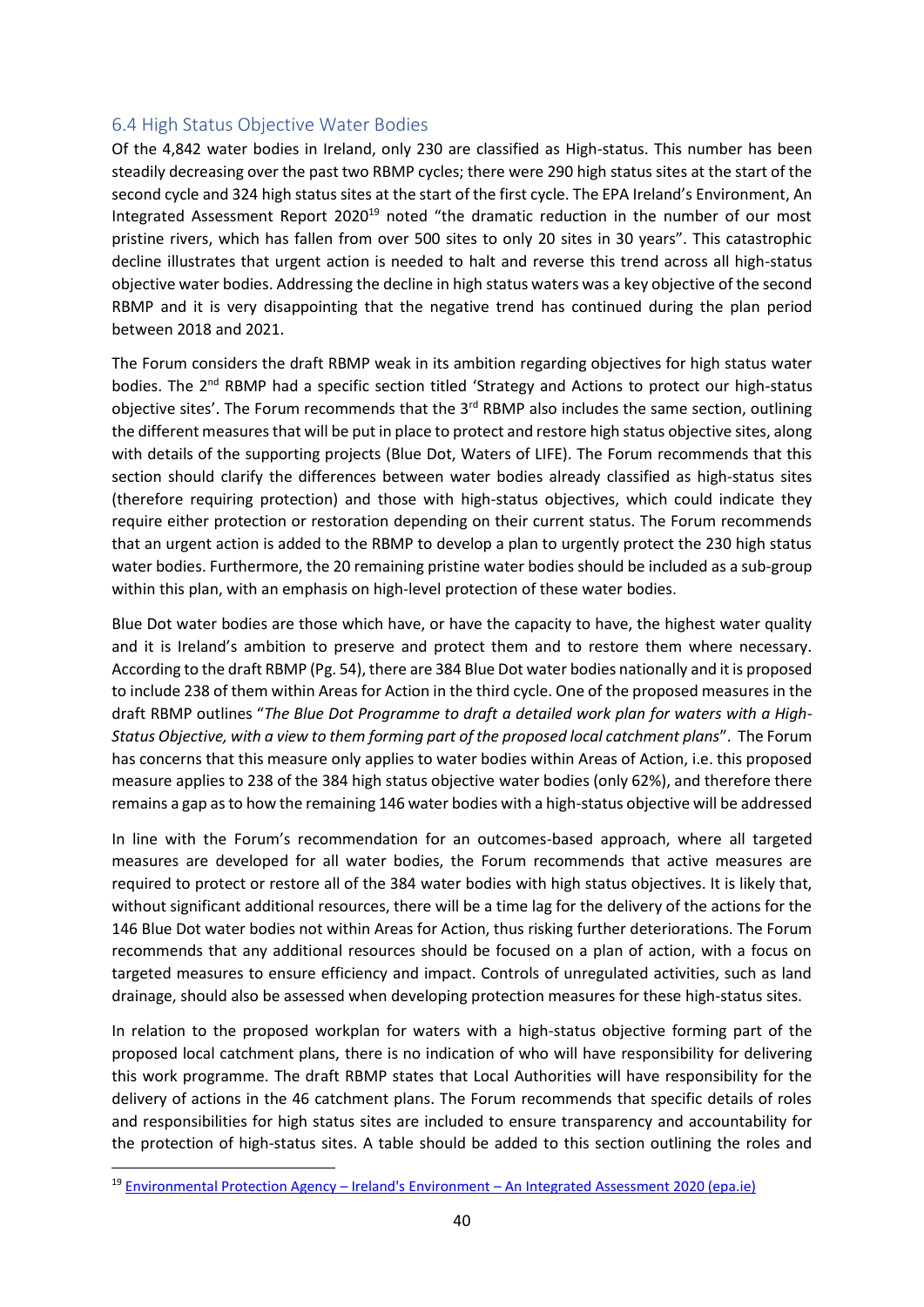responsibilities of the different Government departments, state bodies and agencies. An integrated catchment management approach must be adopted, ensuring coherence across these governance bodies and policies, which is currently fragmented. It is imperative that the decline in high status waters is halted and reversed in the third cycle so very clear and transparent governance and implementation processes are needed for this area.

The objective of the Waters of LIFE project is to "*Support the implementation of the measures to protect and enhance high status objective water bodies and thus to support the work of the Blue dot Catchments Programme as outlined in the River Basin Management Plan*". The Waters of LIFE gave a presentation to the Forum members, which illustrated a range of project actions to build on characterisation work of RBMP and improve understanding of drivers of status change in high status sites. It also highlighted the range of engagement and collaboration efforts between various key agencies (DAFM, Teagasc, Forestry Service, LAWPRO, Coilte, EPA). The Forum recommends that details of this project and its associated collaboration efforts should be included as a key action in the RBMP to address high-status sites. While the RBMP states that the Blue Dot Programme will be supported by the Waters of LIFE project, this project is only beginning, so its learnings are not likely to be realised until late in the RBMP cycle and therefore they will have little impact on the wider Blue Dot catchment programme within this cycle.

# **Key Recommendations – High Status Objective Water Bodies**

- 1. The Forum recommends that a section is added to the RBMP to outline the strategy to protect high status sites, with an associated list of principal actions and clarity about governance, accountability and implementation. A table should be added to this section outlining the roles and responsibilities of the different Government departments, state bodies and agencies. An integrated catchment management approach must be adopted, ensuring coherence across governance bodies and policies.
- 2. The Forum recommends that an urgent action is added to the RBMP to develop a plan to urgently protect the 230 high status water bodies. Furthermore, the 20 remaining pristine water bodies should be included as a sub-group within this plan, with an emphasis on high-level protection of the water bodies. The active measures required to protect or restore all of the 384 water bodies with high status objectives must also be outlined in the final RBMP.
- 3. The Forum recommends that an action is added to the RBMP on the monitoring and reviewing of the Blue Dot Programme, including details of the role of the Blue Dot Steering Committee.
- 4. The Forum recommends that details of the Waters of LIFE project, its objectives and associated collaborations should be included as a key action in the RBMP to address high-status sites.
- 5. The Forum recommends that a member of the Forum executive should sit on the Waters of LIFE Stakeholder Advisory Group, to allow updates to be provided to the Forum members on the progress of the plan.
- 6. The Forum recommends that the DHLGH engage with the DAFM to ensure priority access to AECM schemes for landowners within all 384 high status objective water bodies (currently approximately 70% are included) as a means to meet WFD objectives.
- 7. The Forum recommends a national awareness campaign on Blue Dot catchments and high-status objective water bodies and why it is essential that their status is restored and protected.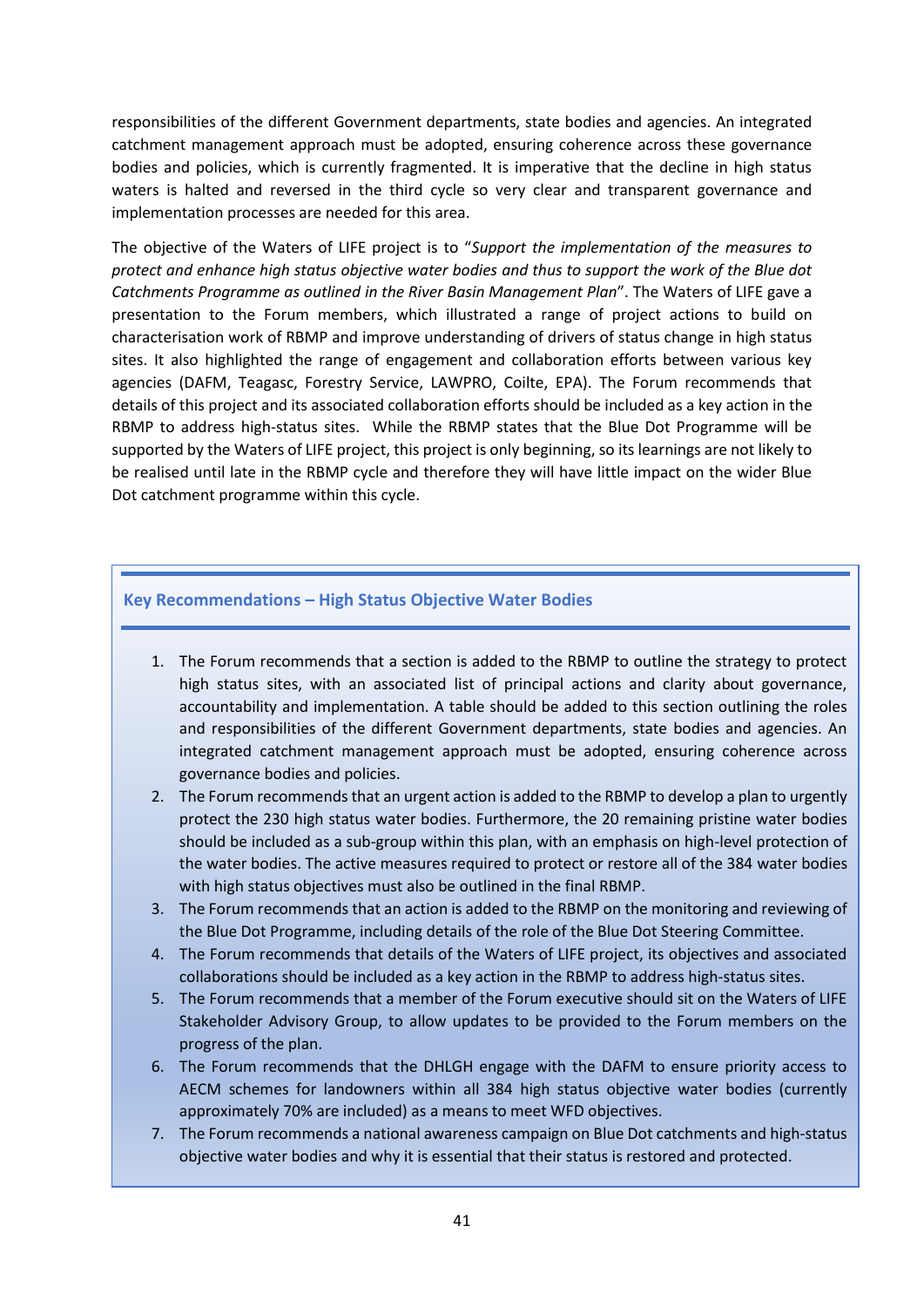#### <span id="page-42-0"></span>6.5Urban Wastewater

Urban wastewater is a main pressure in 208 water bodies, the fourth largest significant pressure identified for the  $3<sup>rd</sup>$  cycle, impacting 13% of unsatisfactory surface waters. The Water Forum welcomes the reduction in wastewater as a significant pressure in 83 water bodies during the second cycle, along with the planned investment in 83 urban wastewater treatment plants and 10 collection networks proposed for the third cycle.

It is essential that Irish Water's plans and programmes of work address the significant pollution risk in the 208 water bodies at risk from urban wastewater and bring these water bodies to good ecological status. The Forum recommends that Irish Water must outline clear measures in their RC4 Capital Investment Plan to address the 208 water bodies at risk from urban wastewater, which must be addressed during the third RBMP. Furthermore, there should be no deterioration in the other water bodies putting them at risk from urban wastewater. This requirement should be included as an additional Principal Action in the final RBMP plan, in line with the Forum's recommendation or an outcomes approach to the third cycle (Box 1).

In relation to the proposed measures to invest in the 83 Waste Water Treatment Plans and 10 collection networks, Irish Water needs to publish proposed dates for these projects, expected completion dates and any dependencies and these need to be included in next RBMP. The EPA Waste Water Treatment report for 2020<sup>20</sup> stated that based on the current investment levels and rate of delivery of infrastructure, it will take two decades to bring Ireland's waste water infrastructure to the necessary standard. The Forum recommends that Irish Water prioritise their planning process to address those water bodies where wastewater is the most significant risk and where the greatest benefits can be achieved.

The European Union's Urban Waste Water Treatment Directive sets standards for waste water treatment at all large urban areas across Europe. Compliance with the standards is *a basic step* in protecting our environment from the adverse effects of wastewater discharges. The final deadline to comply with these mandatory standards was 2005. The EPA 2020 report also stated that treatment at "*12 towns and cities failed to meet EU standards"* for environmental protection, standards which were set 15 years ago. The Forum recommends that the Department ensures these improvements are made by Irish Water within this RBMP cycle.

The EPA have also identified 42 areas where wastewater treatment improvements are needed to prevent pollution and 5 of these are currently being assessed for improvements. A further 8 areas will be addressed up to 2024, but Irish Water does not have a clear plan to address the remaining 29 areas where infrastructure works are needed.

One of the proposed measures in the draft RBMP is in relation to Irish Water's *Enhanced ambition programme;* where additional funding is being provided by the European Commission to specifically support upgrades of wastewater treatment plans which are impacting water bodies at-risk from urban wastewater. The Forum recommends that the final RBMP should provide more information on the process of this Enhanced Ambition programme, to increase transparency and accountability towards achieving WFD objectives, outlining the proposed sites for improvements, measures to be implemented and timelines for delivery. Priority should also be given to towns that have more than one environmental priority such as failing to meet EU treatment standards and is on the list of towns and villages discharging raw sewage. Similarly, €20m of the EU Recovery and Resilience Fund was assigned to the River Basin Management Plan specifically for the upgrade of 10 wastewater treatment

<sup>20</sup> [Urban-Waste-Water-Treatment-in-2020-report.pdf \(epa.ie\)](https://www.epa.ie/publications/monitoring--assessment/waste-water/Urban-Waste-Water-Treatment-in-2020-report.pdf)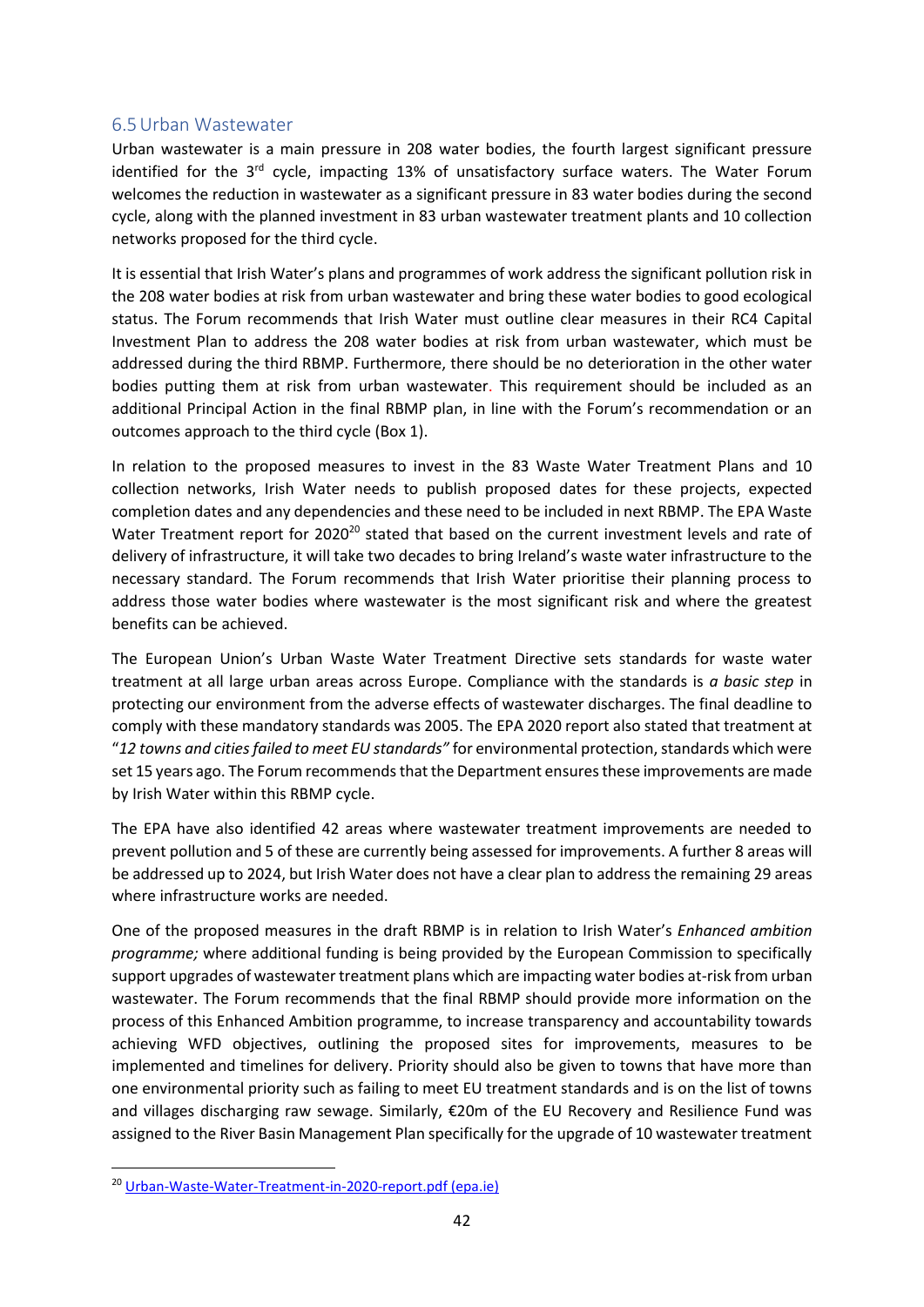plants, and the Water Forum recommends that these plants are identified in the RBMP and that the upgrades are delivered within this cycle.

*34 towns and villages release raw sewage* into the environment because they are not connected to water treatment plants. In a recent press release (6/9/2021), Irish Water stated they are on track to remove the 'majority' of raw sewage discharge by 2025. The Forum recommends that increased transparency in the plans, progress and expected timelines for these projects, as part of the final RBMP.

*Nature-based solutions (NBS)* such as Integrated constructed wetlands (ICW), willow bed evapotranspiration systems and soil-absorption systems can achieve high treatment performances and are already in operation in locations across Ireland. An Irish study (Hickey et al., 2018) looked at 52 constructed wetlands operated by local authorities, and performed data analysis to compare effluent results from constructed wetlands with secondary free surface flow or tertiary horizontal subsurface flow, hybrid systems and integrated constructed wetlands (ICW) with those from smallscale mechanical wastewater treatment plants of the same size class. The authors found that ICWs performed well in retaining nutrients and suspended solids, when design guidelines were adhered to. Irish Water (IW) have recognised that wetlands can also help improve wastewater quality by filtering and removing high levels of nutrients from wastewater, as well as their use for wastewater treatment of small rural communities<sup>21</sup> rather than relying solely on hard-engineering grey-infrastructure solutions. Soft engineering solutions have benefits for biodiversity and a lesser carbon footprint and can potentially be implemented faster than hard engineering solutions and are significantly cheaper to operate (10% of conventional WWTP operational costs<sup>22</sup>). The Water Forum welcomes the development of *'the multiagency group under the NTIG that will co-ordinate efforts for NBS in catchment management'* proposed in the draft plan and hopefully it will encourage the consideration of wider use of ICW and nature-based solutions particularly for smaller agglomerations in at risk catchments. The Forum recommends the adoption of regulatory frameworks promoting NBS at the national level, harmonising them with the recommendations of existing European and International regimes (e.g. Paris Agreement, 2030 Agenda for Sustainable Development, SDGs, Water Framework Directive, Water Europe's Healthy Soils Strategy, UN and IWA's recommendations, etc.). This may also facilitate synergies across scales and across multiple agendas.

*Vulnerable habitats*; the EPA identified 12 priority areas where improvements in waste water treatment is needed to protect pearl mussel habitats under Irish Water's current plan, 5 of these areas are not likely to be resolved until after 2024. There are 64 shellfish designated areas around Ireland's coastline that are producing shellfish for human consumption, if these waters get polluted the shellfish can accumulate bacteria and viruses, and if consumed can cause illness to humans. Irish Water is required to carry out assessments in 43 of these to ensure wastewater is not impacting on shellfish and 25 assessments were outstanding at the end of 2020. The Water Forum recommends that the assessments of all shellfish designated areas are completed urgently, and that the necessary treatment processes are put in place to protect freshwater pearl mussel habitats and all shellfish designated areas.

*Stormwater overflows*; At the end of 2020, Irish Water had assessed the performance of approximately 60% of storm water overflow outlets (EPA Waste Water Report 2020). Of these, 25% did not meet the necessary standards, meaning that during storm events untreated sewage is entering surface waters, putting the environment and public health at risk. The Forum recommends that all

<sup>21</sup> <https://www.water.ie/help/wastewater/wetlands/>

<sup>&</sup>lt;sup>22</sup> Irish Water celebrates World Wetlands Day as new Integrated Constructed Wetlands (ICW) Project in Lixnaw [enters commissioning phase | News | Irish Water](https://www.water.ie/news/irish-water-celebrates-wo-1/)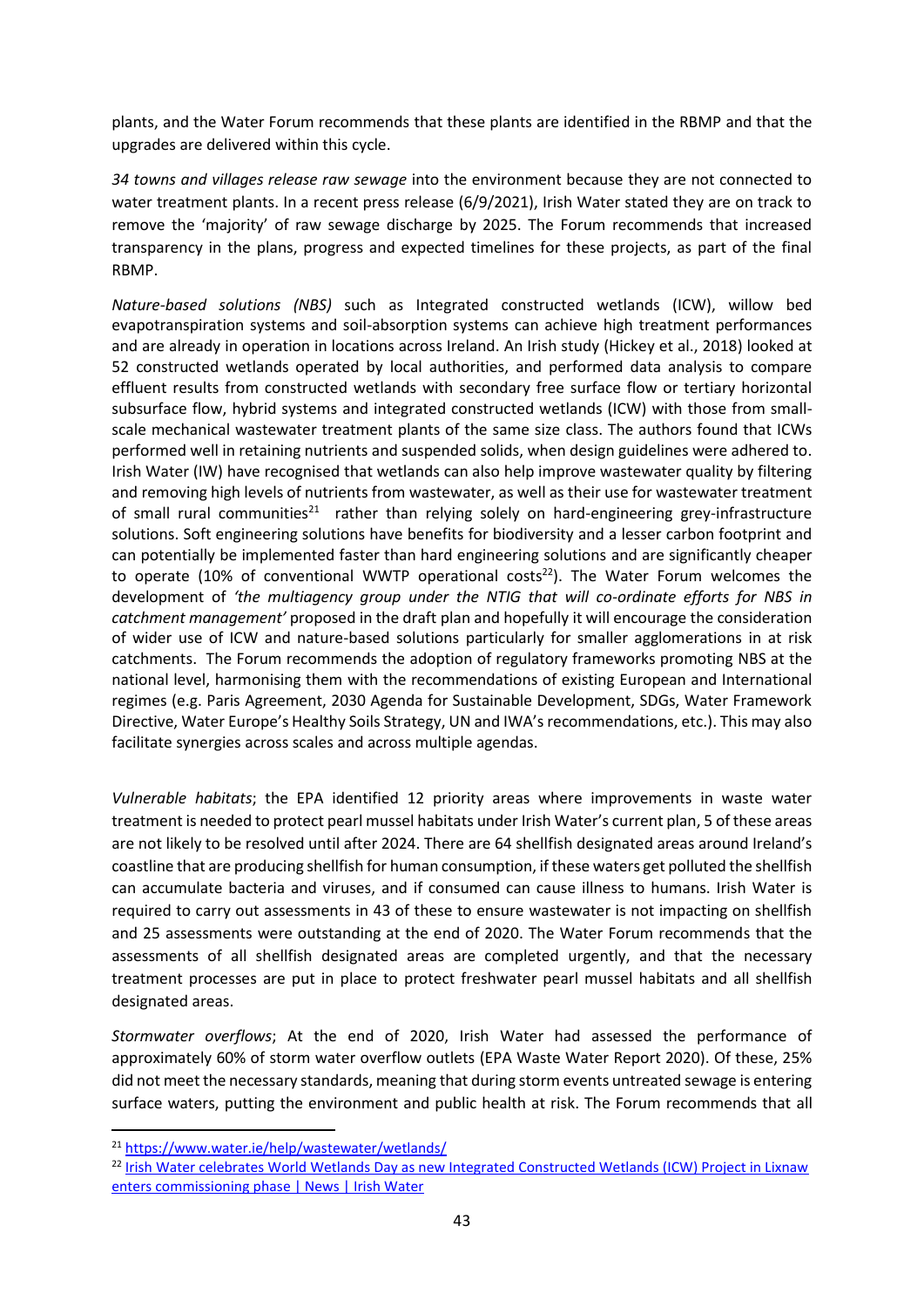combined sewer overflows and storm water overflows should be assessed and their locations should be mapped with discharge rates and discharge volumes recorded. Funding should be provided to develop a publicly accessible data-hub of this information particularly as such incidences can cause pollution events at bathing waters, open water recreation sites or other sensitive protected areas. It is essential that storm water overflow standards are met and implemented as soon as possible. The draft RBMP states that the EPA will carry out a review of waste water discharge licences and the Forum recommends that this include updated hydrological flow measurements to account for the likely impacts owing to climate change.

*Priority Areas*; The EPA Urban Waste Water Treatment report 2020 identified *97* priority areas that require plant and treatment upgrades to resolve environmental priorities. Irish Water in a press release (3/11/21), stated they had plans in place for 75 of these, leaving 22 to be addressed in the next investment cycle and therefore not likely to be addressed in the third RBMP cycle. Even when funding was available timelines to provide the infrastructure or additional treatment were often revised and extended. The plans for these 97 priority areas (identified by the EPA as requiring plant and treatment upgrades) must be included in the final RBMP, along with a timeline for improvement so that it can be monitored as part of the RBMP implementation process.

*Nutrient Recovery from Wastewater*; The Water Forum commissioned research on nutrient recovery and recycling (Giberti, in prep), which presents the various technologies available and national and international case studies of nutrient recovery; the research states that dissolved nutrients from wastewater should be considered as a resource to be recovered, rather than merely pollutants to be removed. Human urine contributes for less than 1% of the total wastewater volumetric flowrate, but it contains more than 80% of the total nitrogen, and more than half of the total phosphorus and potassium (Larsen et al., 2004; Vinneras and Jonsson, 2002). Nutrient recovery from waste water and its recycling into agriculture has the potential to both reduce nutrient pollution of water bodies and reduce the use of, for example, mineral phosphorus as land fertiliser. Sustainable phosphorus management is already being highlighted within Europe due to concerns over a future global supply shortage of recycled fertilisers to meet growing consumer food demand<sup>23,24</sup>. Phosphorus recovery as struvite has been included as part of the upgrade of Ringsend wastewater treatment plant, a development which is welcomed by members of the Forum.

The Forum recommends that more urgent consideration should be given in the RBMP to the concept of nutrient recovery from wastewater, not only from urban wastewater treatment facilities, but also through stream segregation technologies (e.g. urine diverting toilets). This would strengthen national efforts for achieving a circular economy and meeting requirements of the UN Sustainable Development Goals and EU Circular Economy goals, while reducing the dependencies on imported fertilisers (which are vulnerable to prices volatility).

Research projects such as [ReNu2Farm](https://www.nweurope.eu/projects/project-search/renu2farm-nutrient-recycling-from-pilot-production-to-farms-and-fields/) and [Nutri2Cycle](https://www.nutri2cycle.eu/document/#*) show that Struvite, a bio-based fertiliser from Phosphorus in waste water, was consistently more productive for plant growth than bagged chemical fertilizer, slurry or other bio-based fertilizers. Struvite also accommodated a significantly higher earthworm biomass than chemical fertilizers. The Water Forum recommends that Irish Water increase its levels of nutrient recovery as a means to reducing pressures on the environment, along with adapting to increasing fertiliser costs with reductions in availability.

<sup>23</sup> <https://ec.europa.eu/environment/consultations/pdf/phosphorus/EN.pdf>

<sup>24</sup> <https://www.phosphorusplatform.eu/links-and-resources/p-facts>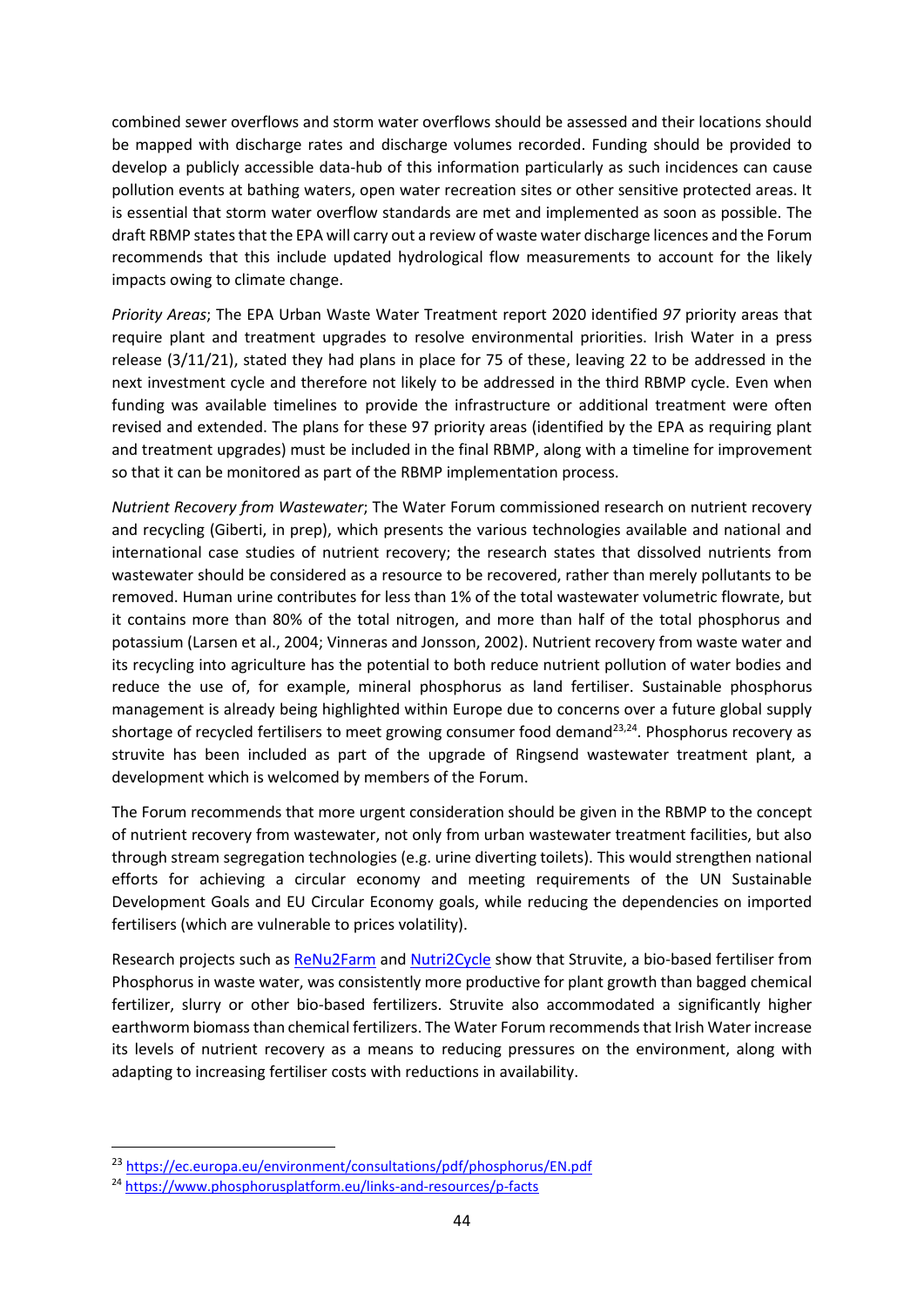#### **Key Recommendations – Urban Wastewater**

- 1. The Forum recommends that the RBMP includes an action for Irish Waterto address the deficits in treatment in the 208 water bodies at significant risk from urban wastewater treatment, where Irish Water must outline project details and timelines, in line with the Forum's proposed outcomes-based approach (Box 1). Irish Water must outline clear measures in their RC4 Capital Investment Plan to address the 208 water bodies at risk from urban wastewater, which must be addressed during the third RBMP. Furthermore, there should be no deterioration in the other water bodies putting them at risk from urban wastewater.
- 2. The final RBMP should provide specific information on associated dependencies for funding of wastewater infrastructure, including details of the Enhanced Ambition programme, with details of decision-making for proposed sites and timelines to achieving WFD objectives.
- 3. The assessments of all shellfish designated areas should be completed urgently, and that the necessary treatment processes are put in place to protect freshwater pearl mussel habitats and all shellfish designated areas.
- 4. A regulatory framework promoting nature based solutions at the national level should be adopted and harmonised with the recommendations of existing European and International regimes (e.g. Paris Agreement, 2030 Agenda for Sustainable Development, SDGs, Water Framework Directive, Water Europe's Healthy Soils Strategy, UN and IWA's recommendations, etc.)
- 5. There needs to be greater emphasis on nutrient recovery from wastewater treatment systems in the plan to contribute to a circular economy, while reducing pressures of nutrient pollution from wastewater.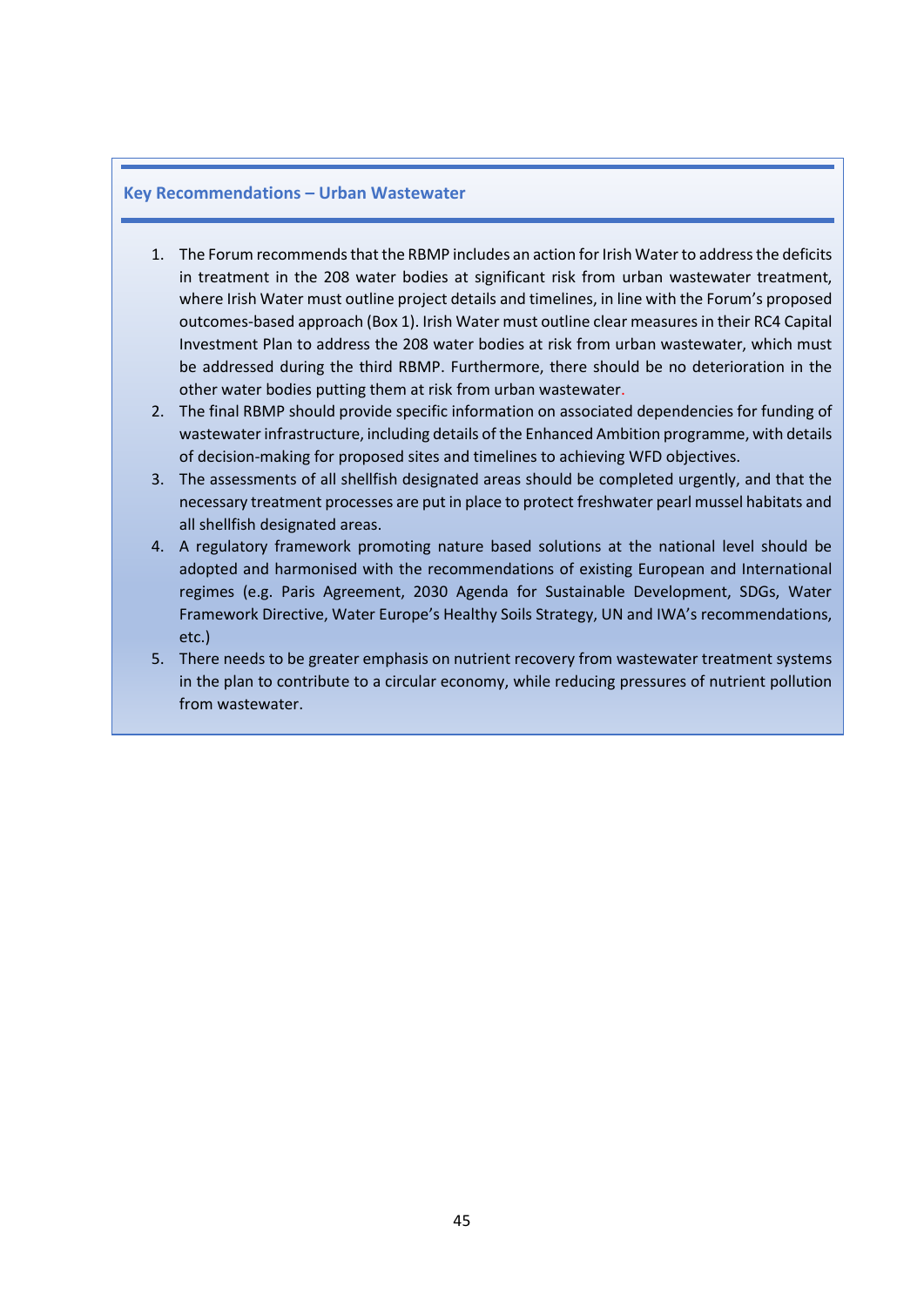#### <span id="page-46-0"></span>6.6 Domestic Wastewater

Domestic wastewater is the sixth largest pressure on water bodies in Ireland, where poorly performing, maintained or located domestic wastewater treatment systems (DWWTS) are highlighted as a pressure on 12% of At-Risk water bodies. The EPA's National Inspection Plan (NIP) is proposed as a key tool in the draft RBMP to address the pressure of DWWTS on water bodies, and states that an objective of the NIP "*is to prioritise inspections to areas of greatest environmental and public health risk and secure upgrading works where required*". The Water Forum prepared a submission for the public consultation on the NIP for  $2022-2027^{25}$ , where the Forum welcomed the risk-based methodology used in the draft NIP for the characterisation of risk and the 'right-measure-right-place' approach with targeted inspections based on scientific evidence of local conditions. Local authorities have a key role in reducing the pressures from current DWWTS through their inspection regime. As outlined in the Governance section, the selection of DWWTS for inspections should be in the context of the WFD and water catchment assessments to provide the scientific context and understanding needed for effective inspections and compliance assurance. The Forum supports the Proposed Action in the draft RBMP "*The Local Authority Environmental Services National Training Group (LAESNTG) will provide training for catchment assessment and Integrated Catchment Management for the staff of local authorities and all implementing bodies*" and recommends that all Local Authority DWWTS inspectors should complete Catchment Management Science Training, similar to that being taken by LAWPRO in Priority Areas for Action. Furthermore, refresher training should be provided on a regular basis (e.g. every two years) to ensure all staff are developing their inspection regime to optimise outcomes for water bodiesidentified as being at-risk from DWWTS. To strengthen the implementation of the NIP, the EPA should carry out increased audits of local authorities to ensure consistency in following through with enforcement, along with refresher training to Local Authority Inspectors on the enforcement model to ensure efficient closing out of advisory notices.

The Forum welcomes the focus on household wells in the NIP 2022-2027 $^{26}$ , which the EPA have reported as the lowest quality drinking water source in Ireland. The Forum is concerned that the 400 inspections per year in Zone 2 (households with a DWWTS co-located on the same site, and in areas which have higher groundwater susceptibility to the percolation of wastewater), is only equivalent to 8% inspection coverage in this Zone over the entire NIP and recommends that the EPA should lead a *targeted Education and Awareness Campaign* for the 160,000 dwellings that have a household well and DWWTS co-located on the same site. An effective awareness campaign, outlining the potential impacts to drinking water quality and associated health risks to the homeowners and their families, should encourage homeowners to correctly maintain their DWWTS, which would subsequently have co-benefits for local water quality.

*Grant schemes*; The Forum are also of the view that the grant scheme should be made available to all homeowners in Zone 1 (i.e. dwellings that are within 100m of water bodies that have been identified as being at risk from DWWTS), as a pro-active measure to reduce the national threat from DWWTS to our water bodies, supporting measures to achieve WFD objectives for at-risk water bodies. This is particularly necessary where DWWTS are located in unsuitable soils and may need specific technical requirements to adequately treat wastewater before entering the local soil. Homeowners in Zone 1 should be eligible to avail of this grant, even if they have not been inspected by local authorities under the National Inspection Plan.

<sup>25</sup> [AFU-submission-NIP-DWWST-Review-21st-March-2021.pdf \(thewaterforum.ie\)](https://thewaterforum.ie/app/uploads/2021/04/AFU-submission-NIP-DWWST-Review-21st-March-2021.pdf)

<sup>26</sup> [2022-2026-NIP---Final.pdf \(epa.ie\)](https://www.epa.ie/publications/compliance--enforcement/waste-water/2022-2026-NIP---Final.pdf)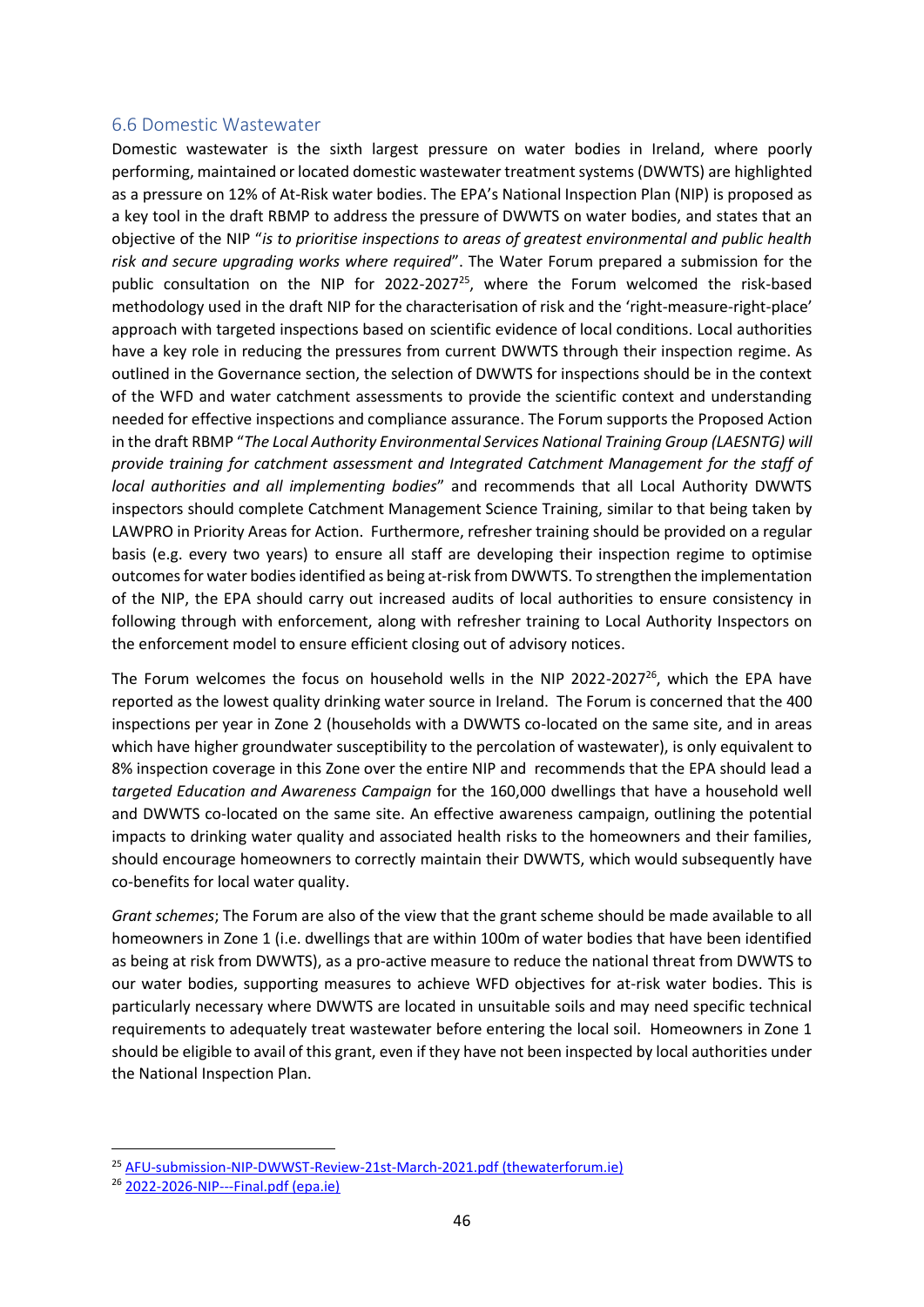The draft RBMP has a Proposed Action where the "*DHLGH will continue to monitor the uptake of the new grant schemes to ensure adequate numbers of people are availing of this measure. A research project will be initiated under the ESRI Research Programme on behaviours and attitudes to assess the level of uptake, impediments to uptake and to make recommendations for improving uptake*". The Forum is of the view that there could be administrative issues for applying for or drawing down the grant that could be limiting the scope of the scheme. Having reviewed the uptake of the grant scheme (83 in 2018, 160 in 2019, 111 in 2020 and 21 in between January and June 2021), the Forum has concerns that there are barriers for homeowners to avail of this grant. One of the conditions of eligibility is that the DWWTS "*must have been registered by the owner by 1st February 2013, or in the case of treatment systems constructed or installed after this date registration must have been*  completed within 90 days of connection<sup>"27</sup>, or they will not qualify for the grant. The Forum believes that this requirement should be removed as an eligibility criterion; if a DWWTS has been found to be a risk to human health or a risk to the environment, the Government should be supporting homeowners to remove this threat, regardless of when the DWWTS was registered. If the DWWTS is not registered, the homeowner should be allowed to register if it facilitated eligibility for the grant. Furthermore, there should be sufficient resources within a Local Authority to support the homeowner with the administrative requirements of the grant application.

The Forum recommends that an action is added to the final RBMP for on-going communication between the DHLGH, the EPA and Local Authorities, to ensure the grant scheme is optimal and effective at reducing the risk of DWWTS to water bodies, and also to secure funding to expand the grant scheme to increase the criteria for grant applications.

In its submission to the NIP 2022-2027, the Forum raised concern that grant schemes are "*outside the scope of the national inspection plan*". The report on the Review of the NIP 2018-2021 states "*Grant accessibility and sufficiency has been frequently raised in workshops and the initial stakeholder meetings as a barrier to closing advisory notices involving significant works*", and therefore it is clearly a key issue for the successful implementation of the plan. The Forum recommends that the RBMP must outline how it will align and cohere these different policy tools where the RBMP should act as the framework for policy coherence to reduce pressures from DWWTS.

*Planning and building control* also have a direct influence on the risk posed by DWWTS to local water bodies, where planning processes must ensure that planning is not permitted in areas that have unsuitable soil for DWWTS, while planning and building control must ensure that a suitable DWWTS are used in any new buildings. The Forum also raised concern in their submission to the EPA that planning and building control "*are outside the scope of th*e *NIP*" and believe it is not indicative of an integrated approach to address Ireland's water quality crises. The Forum is concerned about the lack of follow up procedures in relation to new buildings and recommends that there are follow-up inspections by Local Authority staff to ensure the correct DWWTS was used and that it was installed correctly. At the very least homeowners should have to submit a photo of the newly installed DWWTS, along with proof of purchase to ensure that the proposed DWWTS was actually used in the final build. The Forum recommends that the RBMP should outline measures to outline how it will integrate Local Authority planning application process with the requirements of the WFD.

The Forum supports the proposed measure associated to domestic wastewater in the draft RBMP; "*DHLGH to consider the outcomes of the research project into the application of zero discharge nature based solutions and their applicability or not within Ireland's climatic conditions*." This EPA funded project is not due to start until March 2022, therefore the Forum recommends that the DHLGH receive

<sup>&</sup>lt;sup>27</sup> gov.ie - [Domestic waste water treatment systems \(septic tanks\) \(www.gov.ie\)](https://www.gov.ie/en/publication/6cc1e-domestic-waste-water-treatment-systems-septic-tanks/)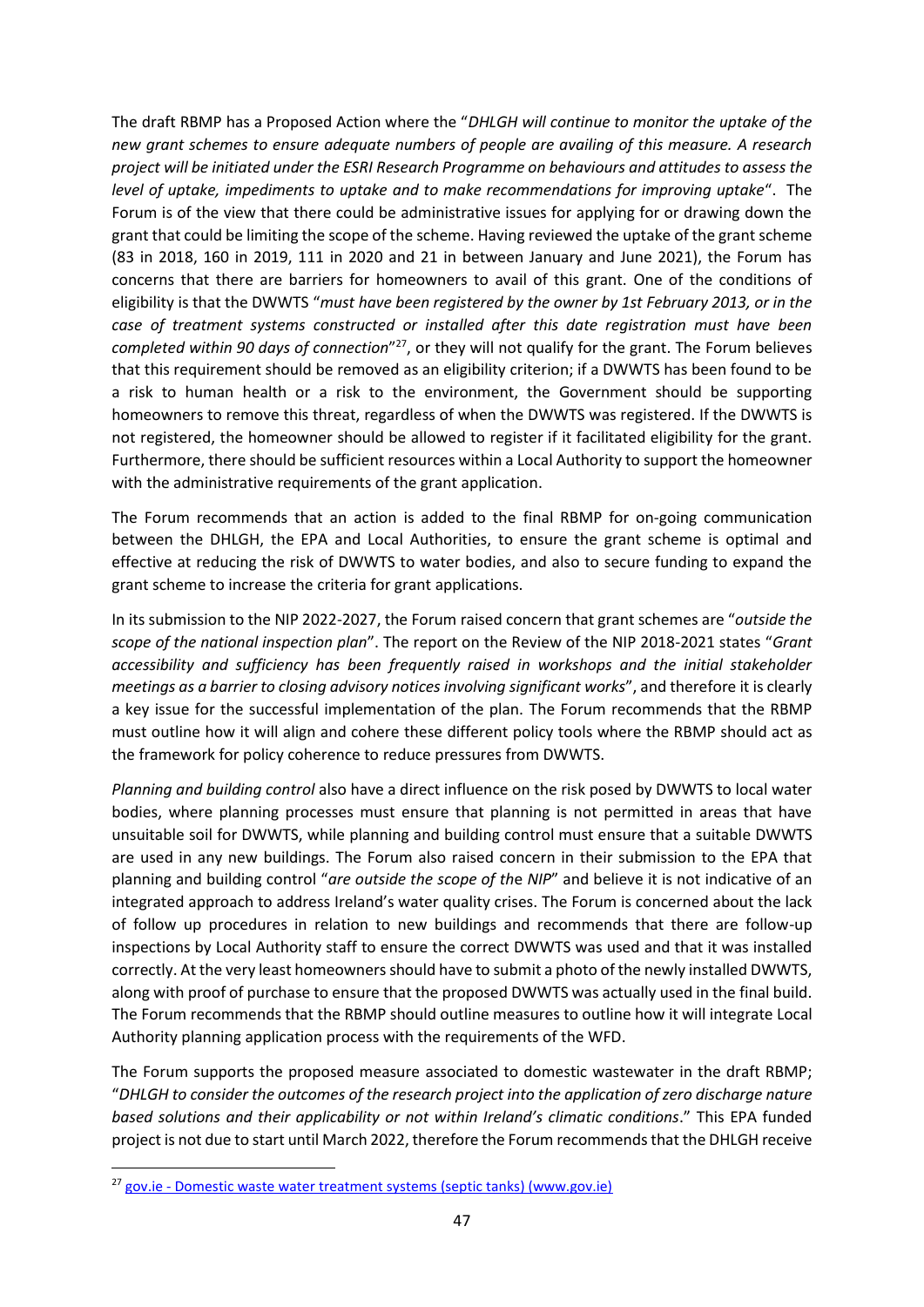interim updates on the research on the application of zero discharge from domestic wastewater, to allow for planning and incorporation into the  $3<sup>rd</sup>$  cycle.

In addition, the Forum suggests that research on a number of pilot projects for a rural community to adopt nutrient recovery technologies should be carried out. For example, in Cloughjordan, Co. Tipperary, there is no further planning permission due to an overloaded municipal wastewater treatment plant. The Eco Village Community in Cloughjordan are interested in nutrient recovery and reuse, which could be an ideal pilot project to assess this front of pipe approach. As part of the pilot project, subsequent monitoring of pollutants in local water bodies could indicate the impact of community-based nutrient recovery from wastewater, which could support developments in planning. Learnings from these pilot projects could support the development of guidelines for alternative approaches to domestic wastewater treatment.

## **Key Recommendations – Domestic Wastewater**

- 1. In relation to the National Inspection Plan, the EPA should integrate enforcement followthrough as part of its audit of local authorities, along with refresher training to Local Authority Inspectors on the enforcement model, due to large numbers of non-compliant advisory notices outstanding.
- 2. The EPA should lead a targeted Education and Awareness Campaign for the 160,000 dwellings that have a household well and DWWTS co-located on the same site to highlight health and environmental risks to encourage homeowners to correctly maintain their DWWTS.
- 3. An action should be added to the final RBMP for on-going communication between the DHLGH, the EPA and Local Authorities, to ensure the grant scheme is optimal and effective at reducing the risk of DWWTS to water bodies, removing current obstacles for receiving the grant.
- 4. The Forum recommends that the grant scheme should be made available to all homeowners in Zone 1 (i.e. dwellings that are within 100m of water bodies that have been identified as being at risk from DWWTS) as a pro-active measure to reduce the national threat from DWWTS to our water bodies, supporting measures to achieve WFD objectives for at-risk water bodies.
- 5. The Forum raised concern in their submission to the EPA that planning and building control "*are outside the scope of th*e *NIP*" and believe a more integrated approach including planning and building control would be more effective in addressing Ireland's water quality crises.
- 6. The RBMP should outline measures to outline how it will integrate Local Authority planning application process with the requirements of the WFD.
- 7. The Forum recommends that the RBMP should act as the framework for policy coherence to reduce pressures from DWWTS and outline how it will align and cohere the different policy tools (e.g. grant scheme, planning guidelines).
- 8. The Forum is concerned about the lack of follow up procedures in relation the establishment of DWWTS at new buildings and recommends that there are follow-up inspections by Local Authority staff to ensure the correct DWWTS was used and that it was installed correctly.
- 9. The Forum recommends that the DHLGH should receive interim updates on the research on the application of zero discharge from domestic wastewater, to allow for planning and incorporation into the 3<sup>rd</sup> cycle.
- 10. The Forum recommends a number of pilot projects to research community based nutrient recovery from domestic wastewater. Learnings from these projects could support the development of guidelines for alternative approaches to domestic wastewater treatment.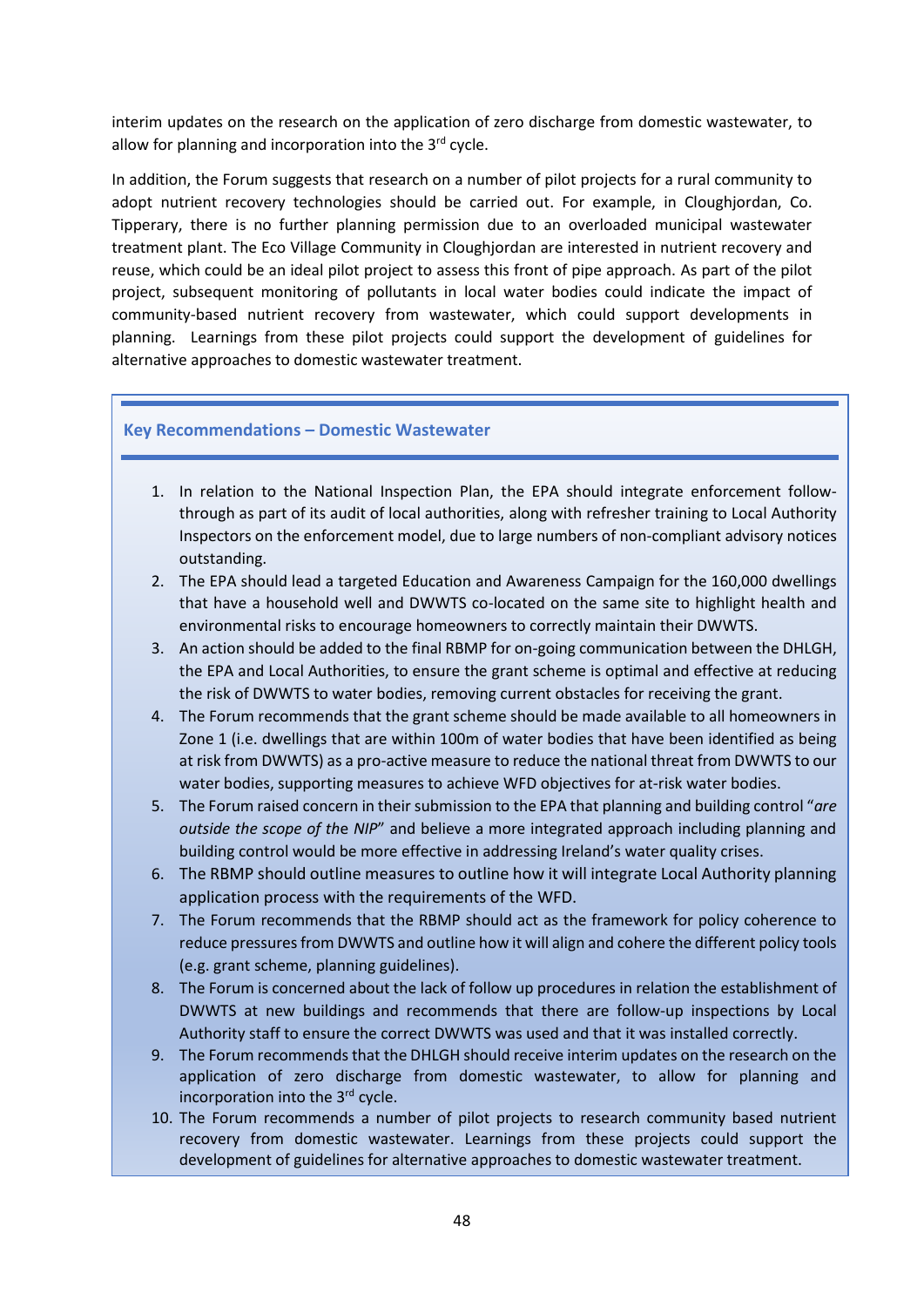# <span id="page-49-0"></span>6.7 Peatlands

Peatlands cover 20% of Ireland's land area, forming raised bogs in the midlands and blanket bogs on higher ground. Only 18% of Ireland's bogs are at good conservation status, with the remaining 82% degraded. Degradation releases greenhouse gases, reduces biodiversity and pollutes rivers and streams. Drainage allows oxygen flows into peat, microbes can then degrade the peat, releasing Greenhouse gasses in the process. Drained peatlands are the largest emitter of Greenhouse Gas (GHG) emissions every year in Ireland. The draft RBMP states that peatland degradation impacts on 106 water bodies and is a significant pressure on 28 water bodies.

The draft RBMP proposes seven Principal Actions in relation to Peatlands:

- Measures set out in the National Peatlands Strategy be updated into a new Implementation Plan by NPWS to continue driving the implementation of the various programmes to restore the raised bog SAC and NHA network.
- Appropriate bodies to implement the actions arising from the CANN and CABB Interreg programmes.
- DHLGH to oversee the coordination of the Wild Atlantic Nature LIFE Integrated Project (IP), bringing together the experience and knowledge of the associated partners.
- Bord na Móna to oversee the "Peatlands and People" LIFE Integrated Project.
- NPWS and Geological Survey Ireland to fund an investigation into the causes of blanket bog landslides that occurred across Ireland in 2020, and the vulnerability of other at-risk areas to future failures.
- DAFM to oversee the implementation of sustainable management practises developed through the Blackstairs Mountains, Wicklow Mountains and MacGillycuddy Reeks Mountains EIP projects.
- NPWS to explore peatland financing options to escalate restoration efforts including public private partnerships, community trusts, offsetting etc.

Not all of the measures in the second RBMP to address peatlands and water quality have been delivered. In order to successfully develop actions for the third cycle to reduce the pressures from Peatlands, the Forum recommends that a review of the second cycle is carried out to determine if the measures implemented between 2018 and 2021 had any impact on this pressure. While the number of waterbodies impacted by peat has decreased from the second cycle, (p69 dRBMP) the assessment of status should continue in order to assess the potential impact of climate change such as enhanced dissolved organic carbon (DOC) in water courses. The Forum is of the view that the measures proposed in this draft plan are fragmented and believes a much more focused national approach is needed to address the issues caused by degraded peatlands for water quality, flood attenuation, biodiversity and climate mitigation.

The managed rewetting of the bogs by blocking drains and other improvements to keep the water level between 0 and -30cm below the surface will let the bog plants grow back, reduce biodiversity loss, improve water quality and stop carbon emissions. Such action provides a quick win for climate, biodiversity and water quality. With 20% of our land area formed of peatlands, retaining the capacity of peatlands to store water has the potential to attenuate flooding during storm events by slowing the flow.

The Forum recommends that the RBMP should include an action that peatland degradation status is identified in each water body and measures are put in place to restore the status in each catchment. Furthermore, the status of peatlands in catchments should be continuously monitored for their impact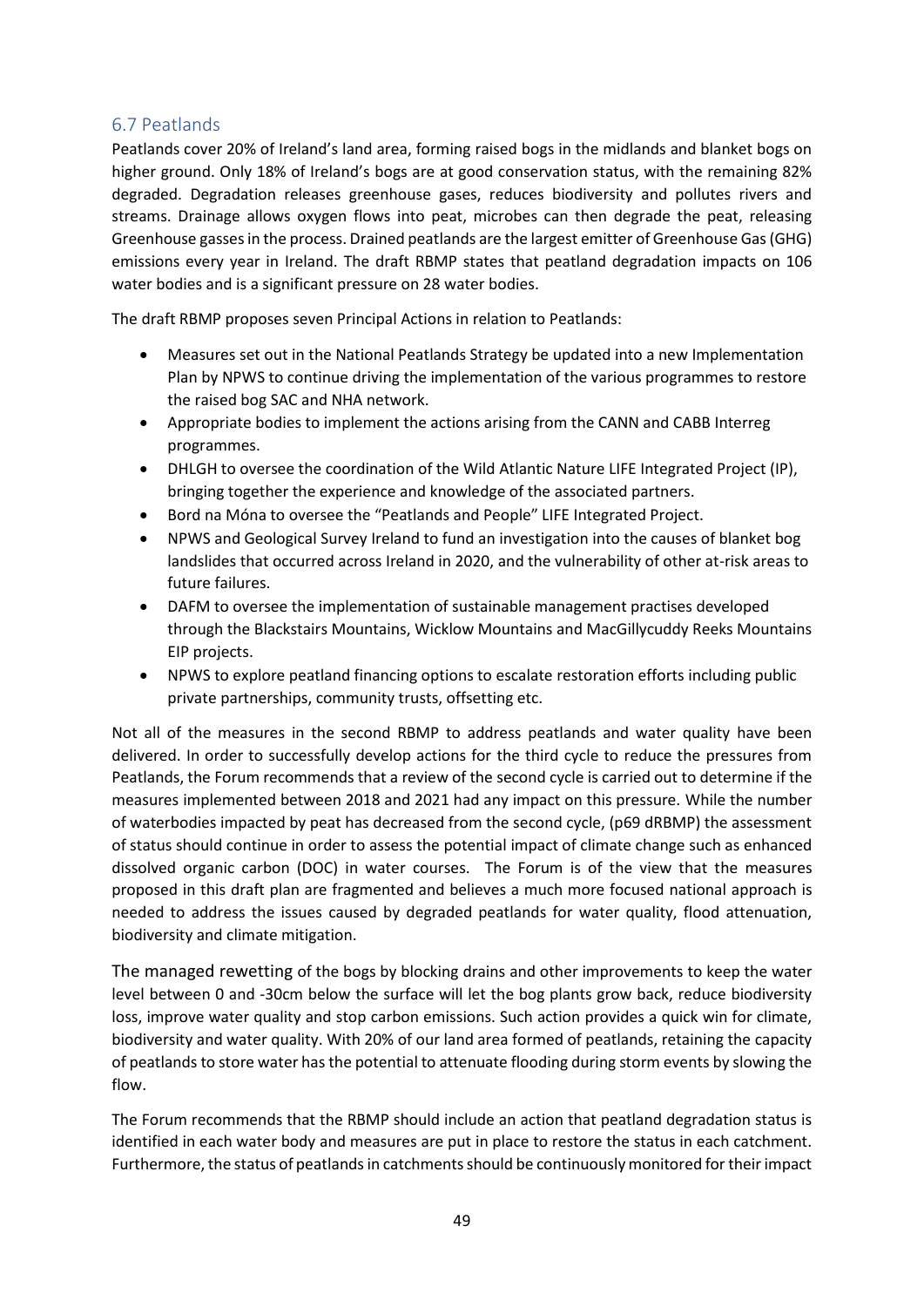on water quality particularly with regard to dissolved organic carbon and ammonia in drinking water source catchments. Considering these potential wins the draft plan lacks concrete actions to protect peatlands and rewet degraded peatlands. At the Forum's peatlands webinar discussion last year, it was noted that '*there is a serious leak in the bucket regarding peatlands and it is being driven by current policy'*. One of the key recommendations from a research project funded by the Water Forum on Peatland Management for water quality, biodiversity protection and climate mitigation<sup>28</sup> is the implementation of existing policies to ensure compliance with relevant regulations and the eradication of deficiencies or conflicts across legislations.

*Key actions to meet the legislative requirements are:*

- $\triangleright$  Restoration of all raised and blanket bog SACs as required in the Habitats Directive (currently less than 25% of protected raised bog SACs is restored or scheduled for restoration SACs and only 4% of blanket bog SACs are restored or scheduled for restoration).
- $\triangleright$  New and sufficient funding mechanisms need to be provided for peatland restoration schemes that includes long-term monitoring and supports for peatland community schemes.
- $\triangleright$  Agricultural peat soils are one of the largest peatland land use categories so it is critical to develop strategies to reduce carbon emissions to the atmosphere and to the water, which are tailored to local grassland types and climates. As these nutrient rich organic soils act as hot spots for  $CO<sub>2</sub>$  and N  $<sub>2</sub>O$  they should be prioritised for rewetting. A National Strategy for</sub> rewetting peat soils is required.
- $\triangleright$  Implementation of supports to rewet agricultural peatlands or practice change for rewetting must be straight forward, and monitoring and evaluation must be captured. There needs to be investment in training and skills development of the farmers, support and advice is very important throughout the process.

# **Key Recommendations – Peatlands**

- 1. An assessment of the status of water bodies outlined as being at risk from peatlands in the second RBMP should be carried out to determine if there was any change in status over the second cycle, where learnings should support the development of proposed measures for the third RBMP.
- 2. The Forum recommends the implementation of existing policies to ensure compliance with relevant regulations and the eradication of deficiencies or conflicts across legislations. Urgent action is required to restore the raised and blanket bog as required under the Habitats Directive.
- 3. Peatland degradation status should be fully recognised in the River Basin Management plans and thus monitored carefully in all catchments, especially with regards to dissolved organic carbon and ammonia emissions within each catchment. Measures must be included to reduce the impacts of degraded peatlands
- 4. A National Strategy for the rewetting of peat soils needs to be developed. Implementation of supports to rewet agricultural peatlands or practice change for rewetting must be easy, and monitoring and evaluation must be captured. The Strategy will have to include measures to provide financial supports for farmers to rewet their agricultural peatlands.
- 5. All activities to rewet, restore and manage peatlands needs to be assessed for compliance with the WFD, while also taking account the multiple benefits for climate and biodiversity.

<sup>&</sup>lt;sup>28</sup> Peatlands Synthesis-Report Final April2021.pdf (thewaterforum.ie)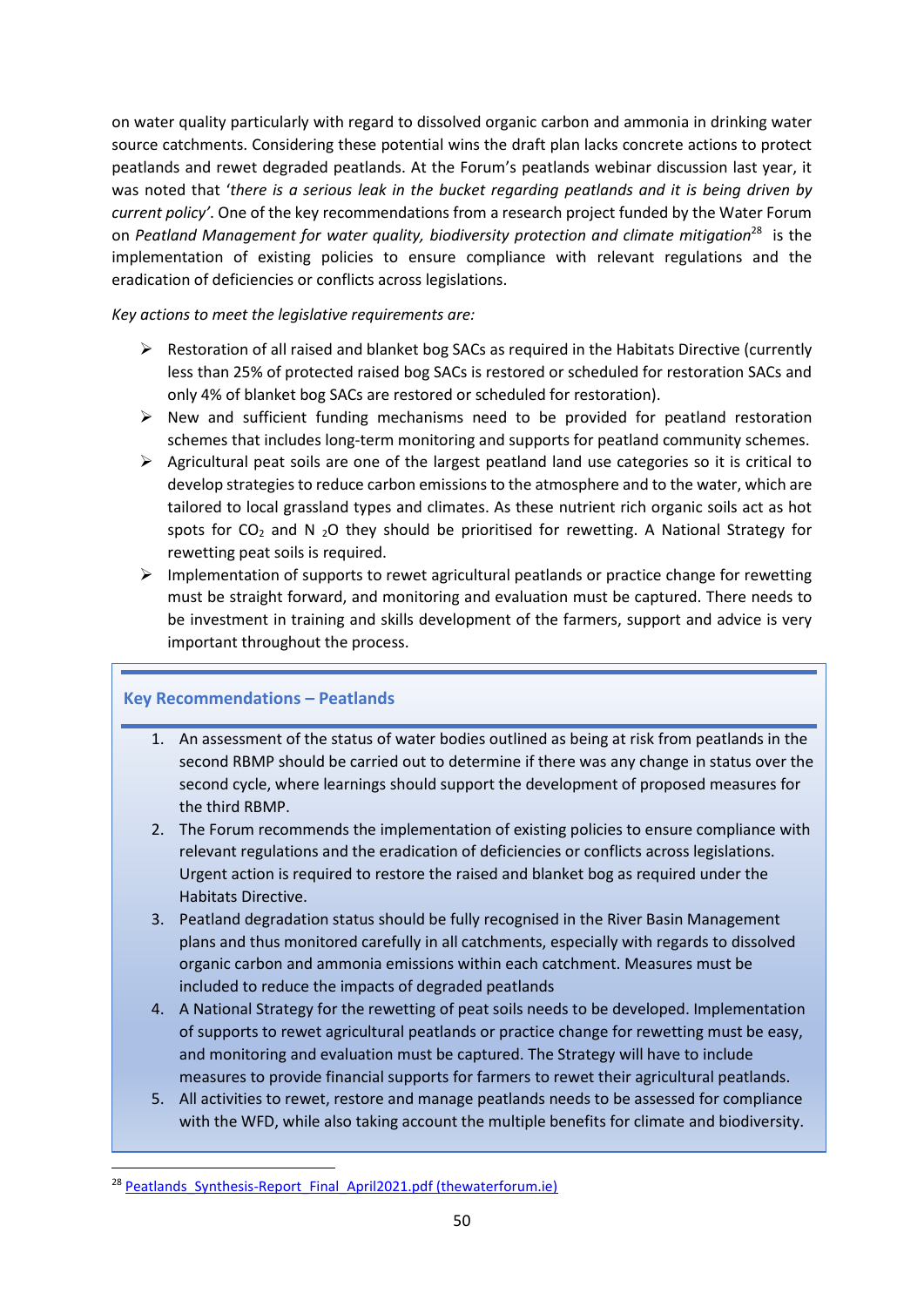# <span id="page-51-0"></span>6.8 Invasive Alien Species

Invasive Alien Species (IAS) were highlighted in SWMI public consultation as one of the issues to be addressed in the third cycle are listed as one of the 'Other Pressures' in the RBMP, with 5 Principal Actions to address this pressure;

- NPWS to finalise legislation for the implementation of the EU IAS Regulation
- NPWS to prepare draft management plans and priority pathway action plans for priority invasive species.
- NPWS to advance negotiations on the recruitment of additional Biodiversity Officers
- An additional €500,000 to be provided for projects tackling Invasive Alien Species under the Local Authority Biodiversity Grant Scheme
- DHLGH to provide increased funding to the Community Water Fund to allow for additional projects, including invasive species control projects, to be undertaken at community level.

Recognising the urgency of developing management strategies for IAS in Ireland, a recent EPA research project on Prevention, Control and Eradication of Invasive Alien Species (Lucy et al 2021) established a suite of practical management strategies for IAS in Ireland. Furthermore, in 2020 the Water Forum commissioned research to address policy gaps surrounding management of IAS in Ireland (Lucy et al.,  $2021$ )<sup>29</sup>, which presented ten recommendations for changes in governance and policy that will, if implemented, radically improve IAS management on the island of Ireland and significantly reduce the threat to native biodiversity and associated forecasted economic costs. Some of the ten policy recommendations outlined in this research were also proposed as key actions in the second RBMP, however there has been slow implementation of these actions, and some are still being progressed. The Forum has concerns that some of these uncompleted proposed actions from the second cycle have not been included in the draft RBMP.

The ten policy recommendations outlined in Lucy et al. (2021);

- 1. Establish a suitably resourced, single lead Division that is responsible for Invasive Alien Species (IAS) management in Ireland, working under the aegis of the National Parks and Wildlife Service (NPWS).
- 2. Establish an All-Ireland IAS Forum.
- 3. Develop a national Biosecurity Strategy for Ireland.
- 4. Provide appropriate resources, training and support in relation to IAS for our national Customs services at ports/entry points throughout Ireland.
- 5. Produce comprehensive Management Plans for IAS currently in Ireland, along with Contingency Plans for IAS expected to arrive in the future (based on horizon scan exercises).
- 6. Develop a surveillance programme to regularly monitor water bodies for the presence and status of IAS.
- 7. The new IAS legislation for Ireland that will come into force in 2021 must be implemented and enforced by the responsible agency.
- 8. Develop national IAS education and awareness programmes in Ireland.
- 9. Harness community involvement and support to ensure the long-term sustainability of national and local IAS and biosecurity programmes.
- 10. Significantly increase the level of research and management funding into IAS.

<sup>&</sup>lt;sup>29</sup> Lucy-et-al.-Invasive-Alien-Species-Report\_Policy-Recommendations-for-their-Management.pdf [\(thewaterforum.ie\)](https://thewaterforum.ie/app/uploads/2021/12/Lucy-et-al.-Invasive-Alien-Species-Report_Policy-Recommendations-for-their-Management.pdf)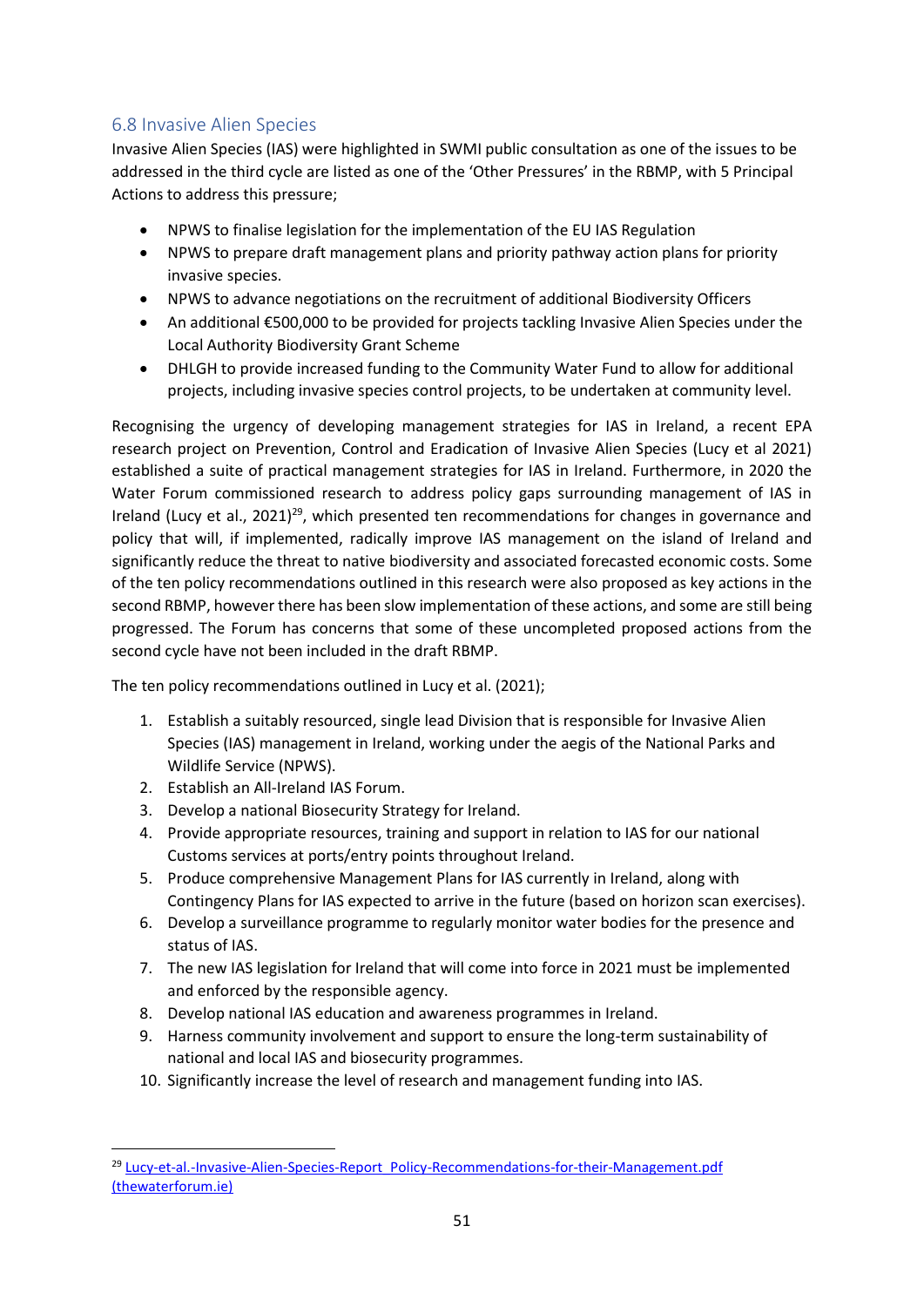The Forum recommends urgent finalisation of the legislation for the implementation of the EU IAS Regulation. The delivery of draft management plans and priority pathway action plans for priority IAS is urgently also needed, which should be implemented and enforced by the NPWS. The EU Regulation obliges member states to carry out comprehensive analysis of pathways and to identify those that require priority action. Only a small number of Priority Action Plans are currently being prepared and urgent action is needed on these. The Forum recommends that all information, guidance and advice that is provided as result of this legislation and associated regulations needs to be user friendly, interpretable and actionable.

The Forum supports the action in the draft RBMP for the development of management plans for priority IAS; Management of IAS, particularly aquatic species is complex and once established they are virtually impossible to eradicate, such as the Curly waterweed in Lough Corrib or Asian Clam in the River Barrow. The policy IAS research commissioned by the Forum also identified the need to produce comprehensive Management Plans for IAS currently in Ireland, along with Contingency Plans for IAS expected to arrive in the future (based on horizon scan exercises). The EU Regulation obliges member states to carry out comprehensive analysis of pathways and to identify those that require priority action. Only a small number of Priority Action Plans are currently being prepared and urgent action is needed on these. While the proposed additional resources for community invasive species control projects are welcome, Lucy et al. (2021) outlined the need for a surveillance programme to regularly monitor water bodies for the presence and status of IAS.

## **Key Recommendations – Invasive Alien Species**

- 1. Establish a suitably resourced, single lead Division that is responsible for Invasive Alien Species (IAS) management in Ireland, for example the National Parks and Wildlife Service (NPWS). This single lead division would ensure engagement with and coherence across various Government departments (including DHLGH and DAFM), sectors and agencies.
- 2. An All-Ireland IAS Forum should be established which would report to the responsible agencies for IAS in Ireland and Northern Ireland. It will bring together national and international IAS experts, scientists, policy makers, practitioners, and stakeholders to advise both jurisdictions regarding IAS and biosecurity management on the island of Ireland.
- 3. A National Biosecurity Strategy should be developed that includes biosecurity guidelines and plans based on international best practice to encourage good biosecurity practice such as the need for biosecurity declaration forms at ports and entry points. The lack of biosecurity awareness was evidenced with the issues related to the crayfish plague during the second cycle
- 4. Provide appropriate resources, training and support in relation to IAS for our national Customs services at ports/entry points throughout Ireland.
- 5. IAS education and awareness programmes should be supported, such as biosecurity campaigns, along with pertinent materials on codes of practice, protocols for use by all stakeholders (garden centres, supermarkets, anglers, water sports industries etc).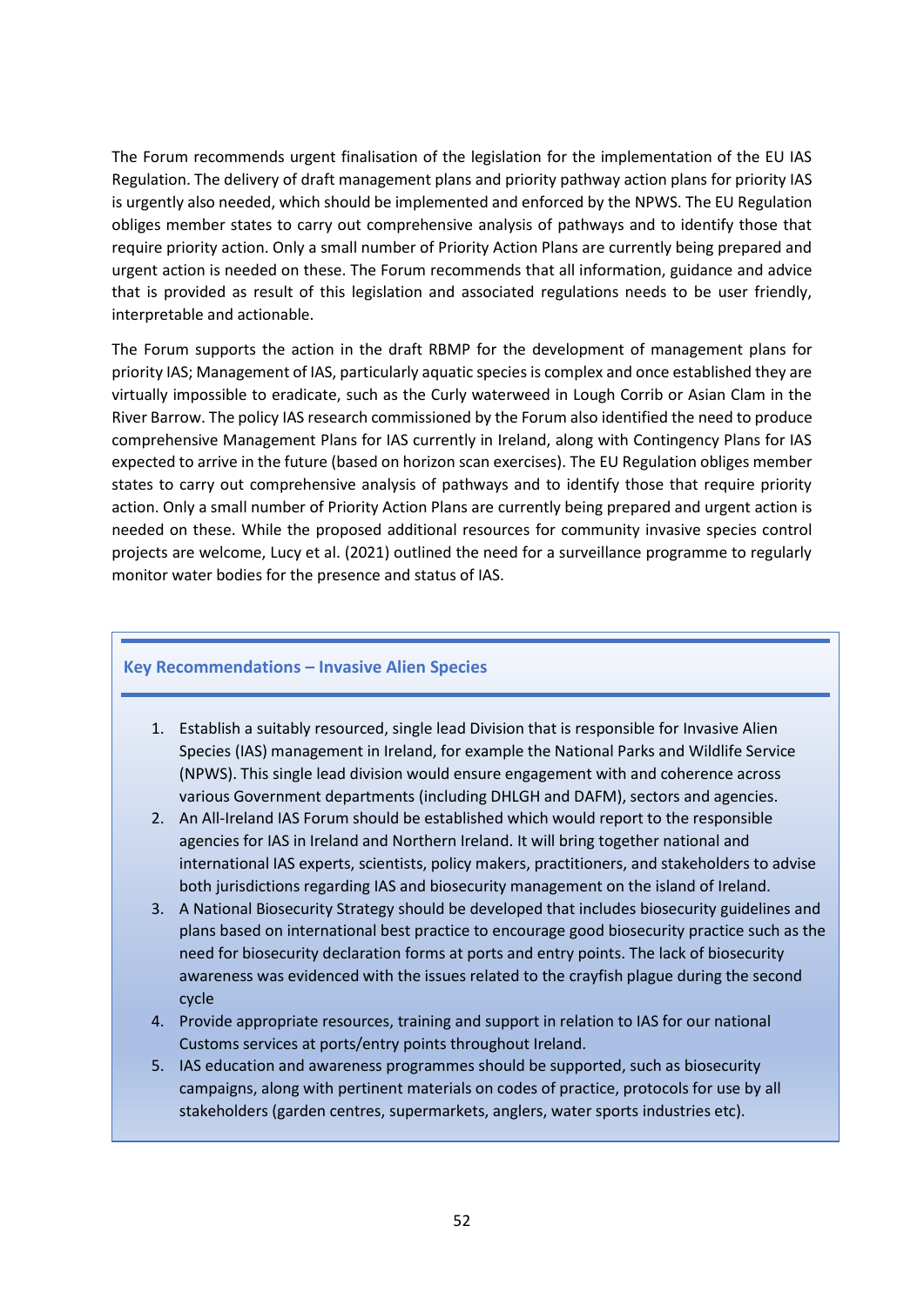#### <span id="page-53-0"></span>6.9 Transitional and Coastal Waters

The Water Framework Directive 'water environment' includes rivers, lakes, transitional waters, groundwater and coastal waters out to 1 nautical mile (and 12 nautical miles for chemical status, i.e. for territorial waters)<sup>30</sup>. Ireland has 196 transitional water bodies, and 112 coastal water bodies. According to the EPA Water Quality Indicators Report 2020 $31$ , there has been an increase of 26% Nitrogen loads and 35% Phosphorus loads to estuarine and coastal waters between the sampling period of 2012-2014 and 2018-2020. The Water Quality of Ireland Report 2013-2018 reported 80% of coastal waters are in good or high ecological status, however, only 38% of transitional waters are currently meeting the minimum 'good' status of the WFD.

The Forum is concerned that there is little emphasis on transitional and coastal waters in the draft RBMP. Only 42 of the 196 estuarine waters have been classified as 'Not at risk', with 52 classified as 'At risk' of not meeting the WFD objectives. More than half of all transitional water bodies (52%) and 40% of coastal water bodies are still classified as 'In Review', meaning that there is insufficient data to determine their WFD status. The Forum recommends that an urgent action is added to the RBMP to address this data gap and outline the measures and associated timelines for collecting the required data in these water bodies. Furthermore, the Forum recommends that a table is added to the RBMP outlining the roles and responsibilities of Government departments, state bodies and agencies in the management of transitional and coastal waters, including the roles of Local Authorities, the EPA, the Marine Institute, and the Maritime Area Regulatory Authority.

In line with the Forum's recommendation for an outcomes-focused approach to the RBMP, the Forum recommends that targeted measures are developed for every transitional and coastal water body, along with estimates of timelines for these water bodies to achieve their WFD objectives. Where the status of the water bodies is unknown, timelines for achieving adequate data for the status assessments should be included, along with subsequent timelines for illustrating progress in chemical and biological quality. The Forum acknowledges that many pressures impacting estuarine waters will be addressed in targeted measures of water bodies upstream, however a catchment approach is required considering all aspects of the catchment. Therefore, coastal specific pressures which influence the WFD status should also be addressed, such as hydraulic dredging, shipping, seaweed harvesting, offshore renewables.

The management of transitional and coastal water bodies have additional complexities relative to inland water bodies as they are governed by a range of additional national and EU policies (such as the National Marine Planning Framework and the EU Marine Strategy Framework Directive – MSFD). Unlike inland water bodies, coastal water bodies also fall under the remit of the Department of Agriculture, Food and Marine, which adds additional challenges to their governance. There needs to be an integrated approach to managing the interconnectivity of Ireland's river catchments, its transitional waters and its marine waters. Deferring responsibility to another legislative process reinforces governance silos, limits mitigating actions and restricts the integrated and collaborative approach within which the MSFD can address the environmental status of Ireland's near shore environment. The development of the RBMP, however presents an opportunity for the DHLGH to display leadership in policy coherence and linking the RBMP with the relevant marine policies to create an ambitious strategy which will understand and address the multiple challenges facing Ireland's (and the EU's) marine environment. Specifically, the Forum recommends that the RBMP outlines how it will align with the Programme of Measures of the MSFD.

<sup>&</sup>lt;sup>30</sup> Delineation of water bodies - [European Environment Agency \(europa.eu\)](https://www.eea.europa.eu/themes/water/european-waters/water-quality-and-water-assessment/water-assessments/delineation-of-water-bodies#:~:text=The%20Water%20Framework%20Directive%20%E2%80%98water%20environment%E2%80%99%20includes%20rivers%2C,waters%20are%20divided%20into%20units%20called%20water%20bodies.)

<sup>&</sup>lt;sup>31</sup> [EPA\\_Water\\_Quality\\_2020\\_indicators-report.pdf](https://www.epa.ie/publications/monitoring--assessment/freshwater--marine/EPA_Water_Quality_2020_indicators-report.pdf)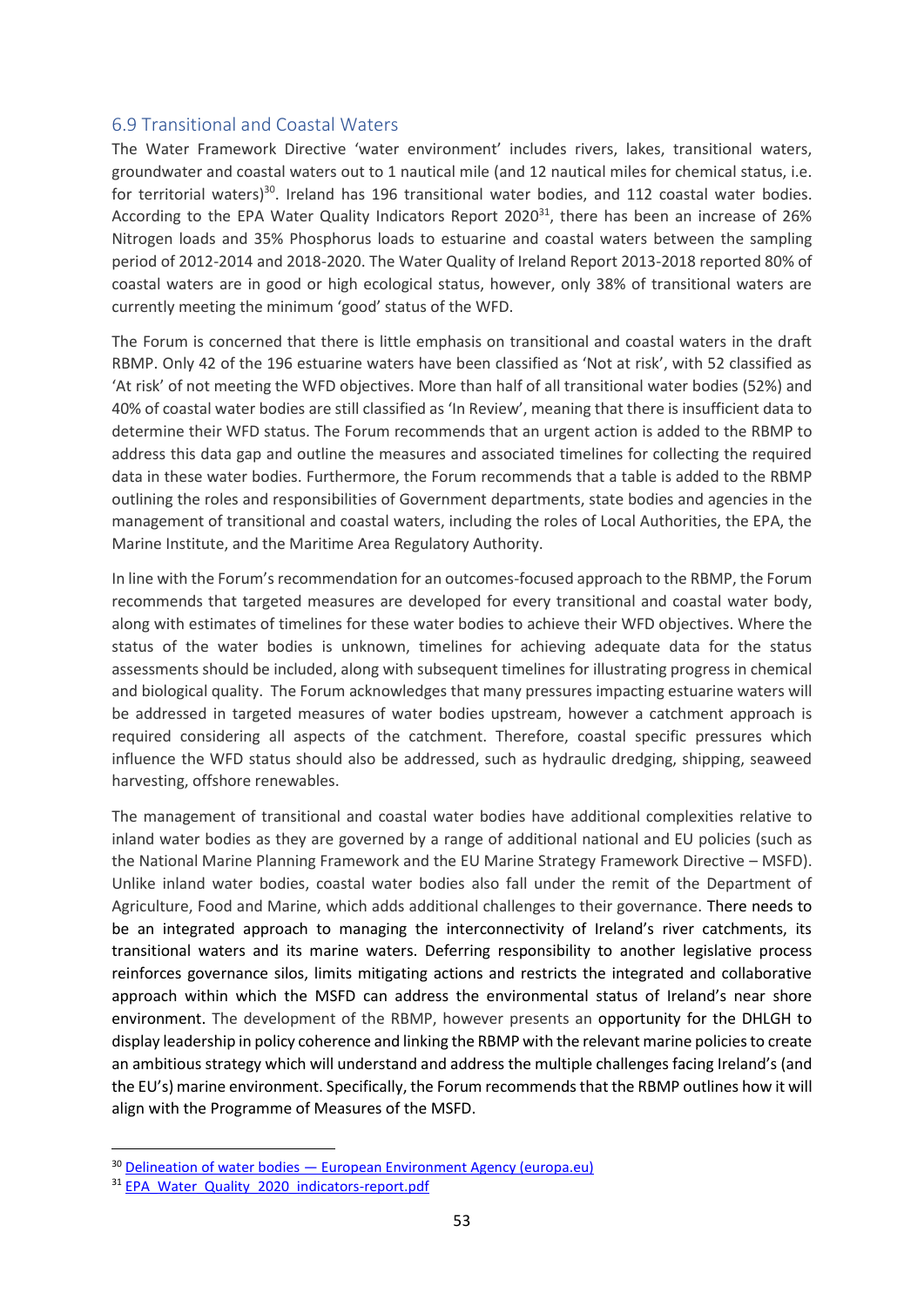The Forum recommends that a section is added to the final RBMP outlining the measures required for the management of the marine environment, including measures to address policy coherence and interdepartmental collaboration. The Forum would welcome future engagements with the Department about future developments in the marine environment.

### **Key Recommendations – Transitional and Coastal Waters**

- 1. The Forum recommends that a table is added to the RBMP outlining the roles and responsibilities of Government departments, state bodies and agencies in the management of transitional and coastal waters, including the roles of Local Authorities, the EPA, the Marine Institute and MARA.
- 2. The Forum recommends that an urgent action is added to the RBMP to address the data gap in the status of transitional and coastal water bodies. The RBMP should outline the measures and associated timelines for collecting the required data in these water bodies.
- 3. The Forum recommends that targeted measures are developed for every transitional and coastal water body to either restore or protect these water bodies, along with estimates of timelines for these water bodies to achieve their WFD objectives. When assessing pressures and significant issues in these water bodies, coastal-specific pressures should also be included (not only pressures upstream of the estuary).
- 4. The Forum recommends that a section is added to the final RBMP outlining the measures required for the integrated and joined up management of the marine environment, including measures to address policy coherence and interdepartmental collaboration. In particular, the RBMP should identify how it will align with the programme of measures of the MSFD.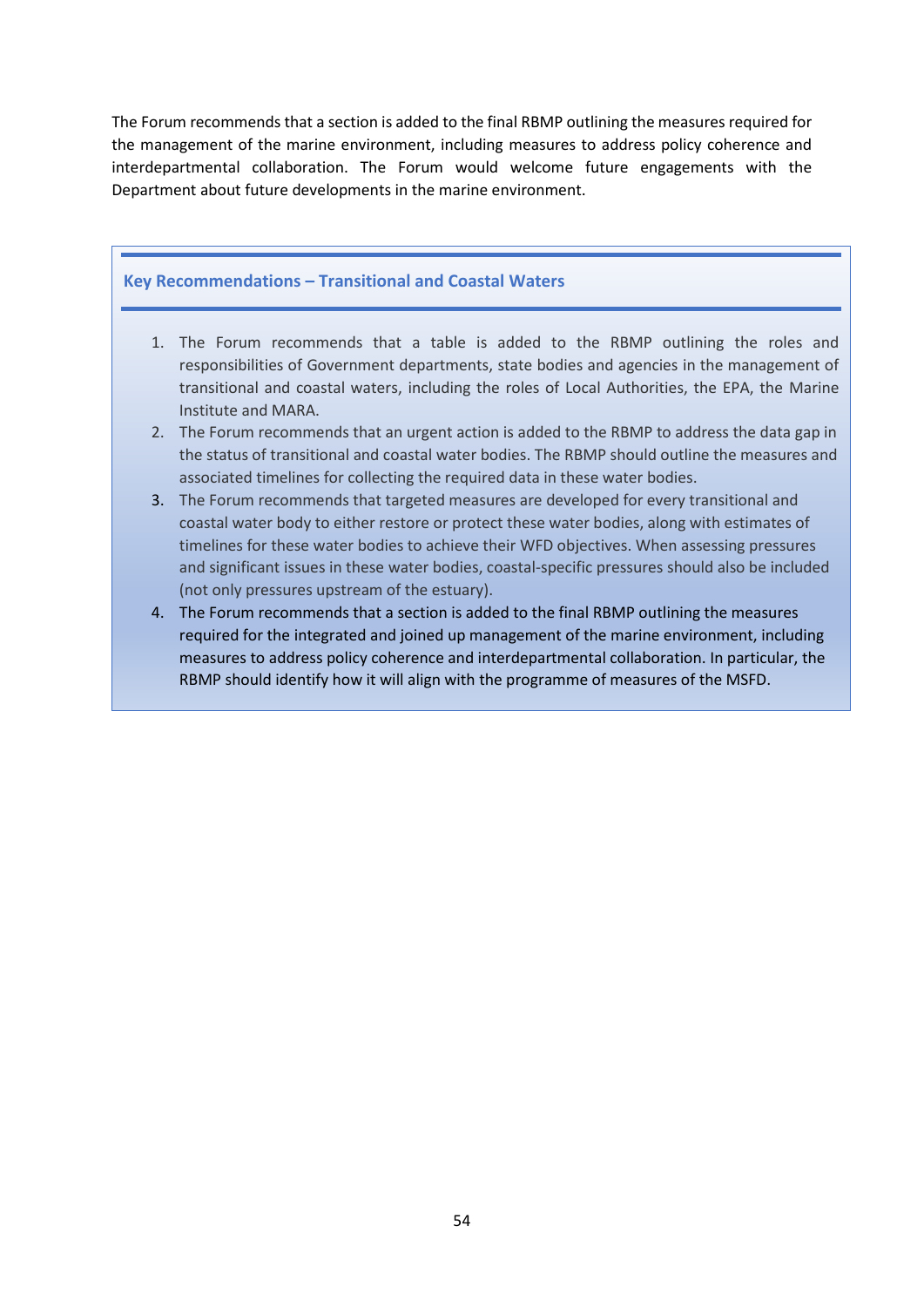# <span id="page-55-0"></span>6.10 Aquaculture

Aquaculture represents a significant threat to native species – not only, for example, through escaping farmed fish impacting on wild populations, but also through nutrient impacts, disease, marine litter, and the introduction and spread of non-native invasive species. The Forum welcomes the inclusion of the section on Aquaculture in the draft RBMP.

The draft RBMP outlines three Principal Actions in relation to the aquaculture;.

- DAFM to seek to improve access to information through the launch of an online mapping viewer of licenced aquaculture sites in Ireland which will link to licence information already available online.
- DAFM and DHLGH to review opportunities to strengthen the links between the Aquaculture licensing process and the objectives of the WFD.
- DHLGH will seek to implement a new legislative and management framework for shellfish waters in Ireland.

The Forum is supportive of the second principal action to address aquaculture in the draft RBMP ("*DAFM and DHLGH to review opportunities to strengthen the links between the Aquaculture licensing process and the objectives of the WFD*".) The Forum recommends that addressing the cumulative impact of aquaculture is essential in the aquaculture licencing process (including the threat to native species, nutrient impact, disease, marine litter, the introduction and spread of non-native invasive species), which should be implemented in a holistic, integrated approach. The Forum recommends that there should be WFD assessments carried out for every licence to ensure compliance with the WFD, along with transparency in the application process and environmental assessments.

Protected areas are areas that have been designated as requiring special protection because of their particular importance. These include shellfish areas, which are areas in which shellfish are grown or harvested. The requirement from a WFD perspective is to ensure that water quality does not impact on the quality of shellfish produced for human consumption. The Forum is supportive of the proposed action; "*DHLGH will seek to implement a new legislative and management framework for shellfish waters in Ireland*.", to ensure shellfish waters meet the required water quality standards. The Forum, however, is of the view, that an action should be added to the RBMP to ensure that aquaculture activities in turn should not affect the ambient water quality. For instance, aquaculture can be a source of nutrients entering the local environment with, for example, uneaten feed and fish wastes from finfish farms being a source of organic nutrients. The Forum recommends that RBMP should include an action to indicate how licenced farms comply with the WFD (through monitoring of water quality for example), thereby protecting their ambient water bodies.

According to Inland Fisheries Ireland (IFI), one of the greatest impacts on wild salmon and sea trout mortality is sea lice infestation from poorly managed and sited salmon farms (Shepard and Gargan 2017, 2020). Escapees of farmed salmon from aquaculture facilities can also threaten native wild salmon through introgression, where farmed salmon have successfully interbred with natural populations. Data from controlled studies have indicated a decrease in total productivity of wild smolts in the river following introgression of farmed salmon (Fleming et al., 2000; McGinnity et al., 1997). Studies have demonstrated that the offspring of farmed salmon compete with wild salmon for food and space (Skaala et al., 2012; Fleming et al., 2000).

The Forum recommends that stronger regulation and enforcement are required for aquaculture activities in Ireland to prevent both the spread of sea lice and escapees of farmed salmon, both of which threaten native finfish species. This is in line with international recommendations made by the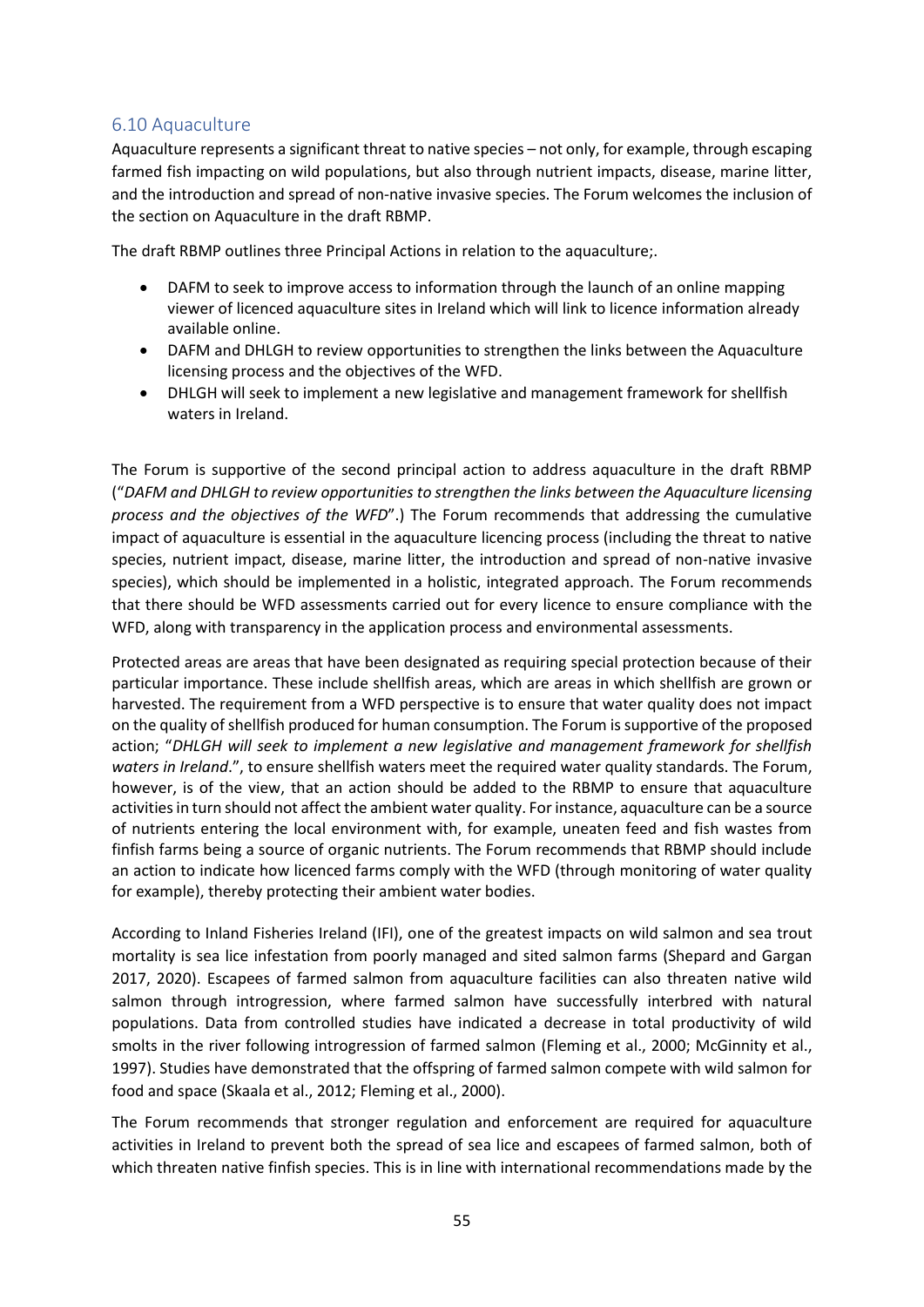North Atlantic Salmon Conservation Organisation (NASCO) in order to protect wild salmon and sea trout stocks from aquaculture.

## **Key Recommendations – Aquaculture**

- 1. The Forum is supportive of the second principal action to strengthen the links between the Aquaculture licensing process and the objectives of the WFD; the Forum recommends that the cumulative impact of aquaculture is essential in the aquaculture licencing process, (including the threat to native species, nutrient impact, disease, marine litter, the introduction and spread of non-native invasive species) and there should be WFD assessments carried out for every licence to ensure compliance with the WFD. Furthermore, there should be transparency in the application process and environmental assessments.
- 2. The Forum is supportive of the proposed action for "*DHLGH will seek to implement a new legislative and management framework for shellfish waters in Ireland*." to ensure shellfish waters meet the required water quality standards. The Forum, however, are of the view, that an action should be added to the RBMP to indicate how licenced farms in turn comply with the WFD (through monitoring of water quality for example), thereby protecting their ambient water bodies from pollutants from aquaculture activities, e.g. nutrients.
- 3. The Forum recommends for stronger regulation and enforcement around aquaculture activities, for both new and existing licences, particularly to prevent the spread of sea lice and escapees of farmed salmon.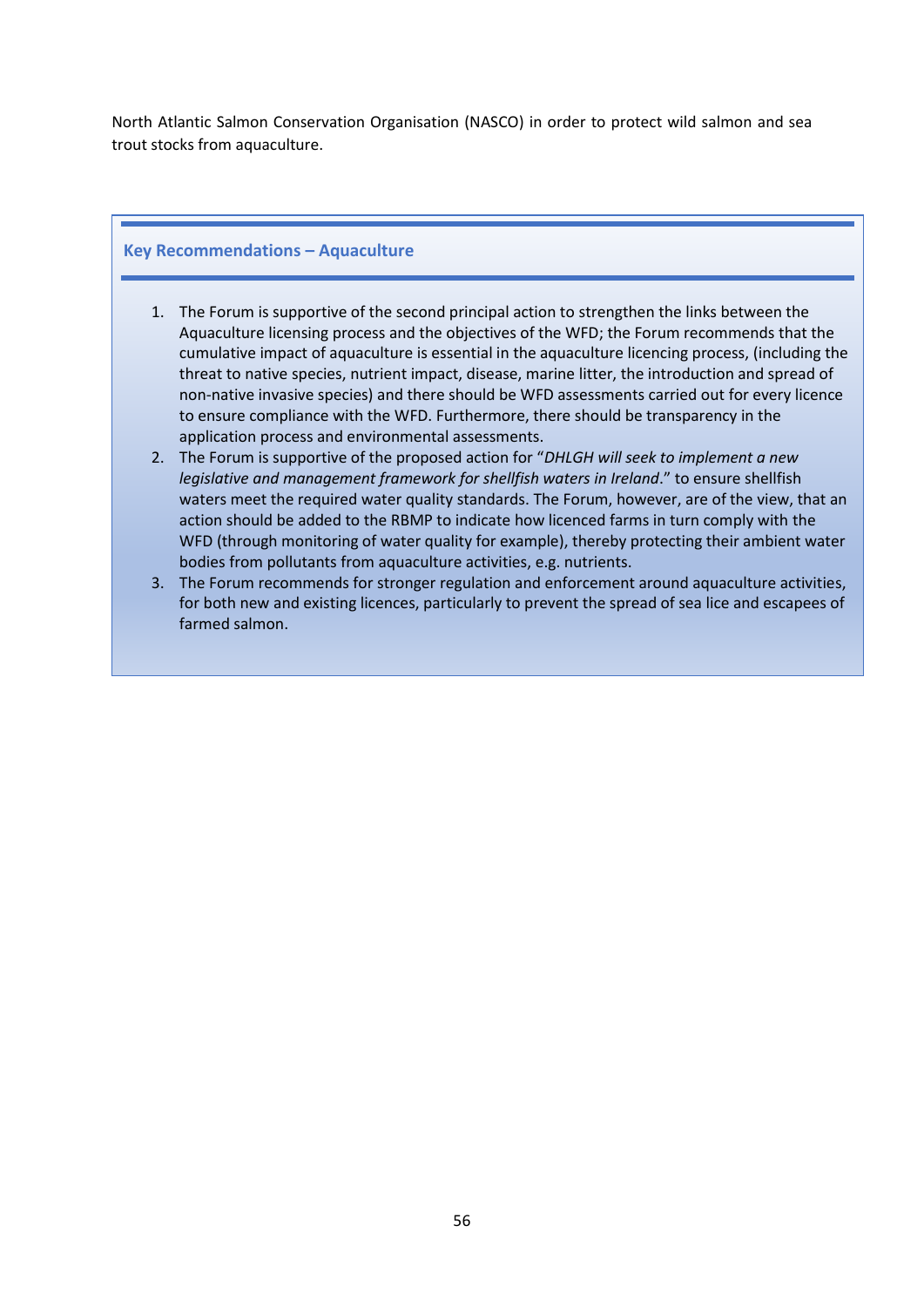# <span id="page-57-0"></span>References

Bondarouk, E., & Mastenbroek, E. (2018). Reconsidering EU Compliance : Implementation performance in the field of environmental policy. *Environmental Policy & Governance*, *28*(1), 15‑27. <https://doi.org/10.1002/eet.1761>

Boyle, R., O'Riordan, J. O'Learly, F. and Shannon, L., (2021). Using an Experimental Governance Lens to Examine Governance of the River Basin Management Plan for Ireland 2018-2021. EPA Research 373. Link; [Water | Environmental Protection Agency \(epa.ie\)](https://www.epa.ie/publications/research/water/research-373-using-an-experimental-governance-lens-to-examine-governance-of-the-river-basin-management-plan-for-ireland-20182021.php)

Bresnihan, P and Hesse, A. (2019). Public engagement in water governance. Report to An Fóram Uisce. Available from[: https://thewaterforum.ie/app/uploads/2020/03/Water-Forum\\_Public-](https://thewaterforum.ie/app/uploads/2020/03/Water-Forum_Public-Participation_Bresnihan-and-Hesse_2019.pdf)[Participation\\_Bresnihan-and-Hesse\\_2019.pdf](https://thewaterforum.ie/app/uploads/2020/03/Water-Forum_Public-Participation_Bresnihan-and-Hesse_2019.pdf)

Catharine Pschenyckyj, Emily Riondato, David Wilson, Kate Flood, Connie O'Driscoll, Florence Renou-Wilson (2021). Peatland Management for water quality, biodiversity protection and climate mitigation. Research commissioned by the Water Forum. Link; [Peatlands\\_Synthesis-](https://www.thewaterforum.ie/app/uploads/2021/04/Peatlands_Synthesis-Report_Final_April2021.pdf)[Report\\_Final\\_April2021.pdf \(thewaterforum.ie\)](https://www.thewaterforum.ie/app/uploads/2021/04/Peatlands_Synthesis-Report_Final_April2021.pdf)

Daly, D. (2020). Briefing Note 'Achieving Water Framework Directive Objectives – The Issue of Time Delays' (Daly, 2020) on the Forum website. Link[; Achieving WFD objectives: The issue of time delays -](https://thewaterforum.ie/achieving-wfd-objectives-the-issue-of-time-delays/) [An Foram Uisce \(thewaterforum.ie\)](https://thewaterforum.ie/achieving-wfd-objectives-the-issue-of-time-delays/)

EPA (2021), Ireland's Environment, An Integrated Assessment Report 2020. Link; [EPA\\_Water\\_Quality\\_2020\\_indicators-report.pdf](https://www.epa.ie/publications/monitoring--assessment/freshwater--marine/EPA_Water_Quality_2020_indicators-report.pdf)

EPA (2021). Urban Wastewater Treatment in 2020. Link; [Urban-Waste-Water-Treatment-in-2020](https://www.epa.ie/publications/monitoring--assessment/waste-water/Urban-Waste-Water-Treatment-in-2020-report.pdf) [report.pdf \(epa.ie\)](https://www.epa.ie/publications/monitoring--assessment/waste-water/Urban-Waste-Water-Treatment-in-2020-report.pdf)

EPA (2021). Water Quality Indicators Report 2020. Link; [EPA\\_Water\\_Quality\\_2020\\_indicators](https://www.epa.ie/publications/monitoring--assessment/freshwater--marine/EPA_Water_Quality_2020_indicators-report.pdf)[report.pdf](https://www.epa.ie/publications/monitoring--assessment/freshwater--marine/EPA_Water_Quality_2020_indicators-report.pdf)

EPA (2020). Focus on Local Authority Environmental Enforcement, Activity Report 2020'. Link; LA Activities Performance Report 2020.pdf (epa.ie)

Fleming, I. A. , Hindar, K. , Mjølnerød, I. B. , Jonsson, B. , Balstad, T. , & Lamberg, A. (2000). Lifetime success and interactions of farm salmon invading a native population. Proceedings of the Royal Society of London. Series B: Biological Sciences, 267, 1452–1517.

Giberti, M. and Kaan Dereli (in prep). Nutrient recovery and recycling from wastewater in Ireland, with associated policy gaps and recommendations. Early-stage research bursary commissioned by the Water Forum.

Grilli and Curtis (2021). Knowledge and awareness of water quality protection issues within Local Authorities'. ESRI Working Paper 712. Link; Knowledge and awareness of water quality protection [issues within Local Authorities | ESRI.](https://www.esri.ie/publications/knowledge-and-awareness-of-water-quality-protection-issues-within-local-authorities)

Hickey, A., Arnscheidt, J., Joyce, E., o'Toole, J., Galvin, G., o' Callaghan, M., Conroy, K., Killian, D., Shryane, T., Hughes, F., Walsh, K., & Kavanagh, E. (2018). An assessment of the performance of municipal constructed wetlands in Ireland. *Journal of Environmental Management*, *210*, 263–272. <https://doi.org/10.1016/j.jenvman.2017.12.079>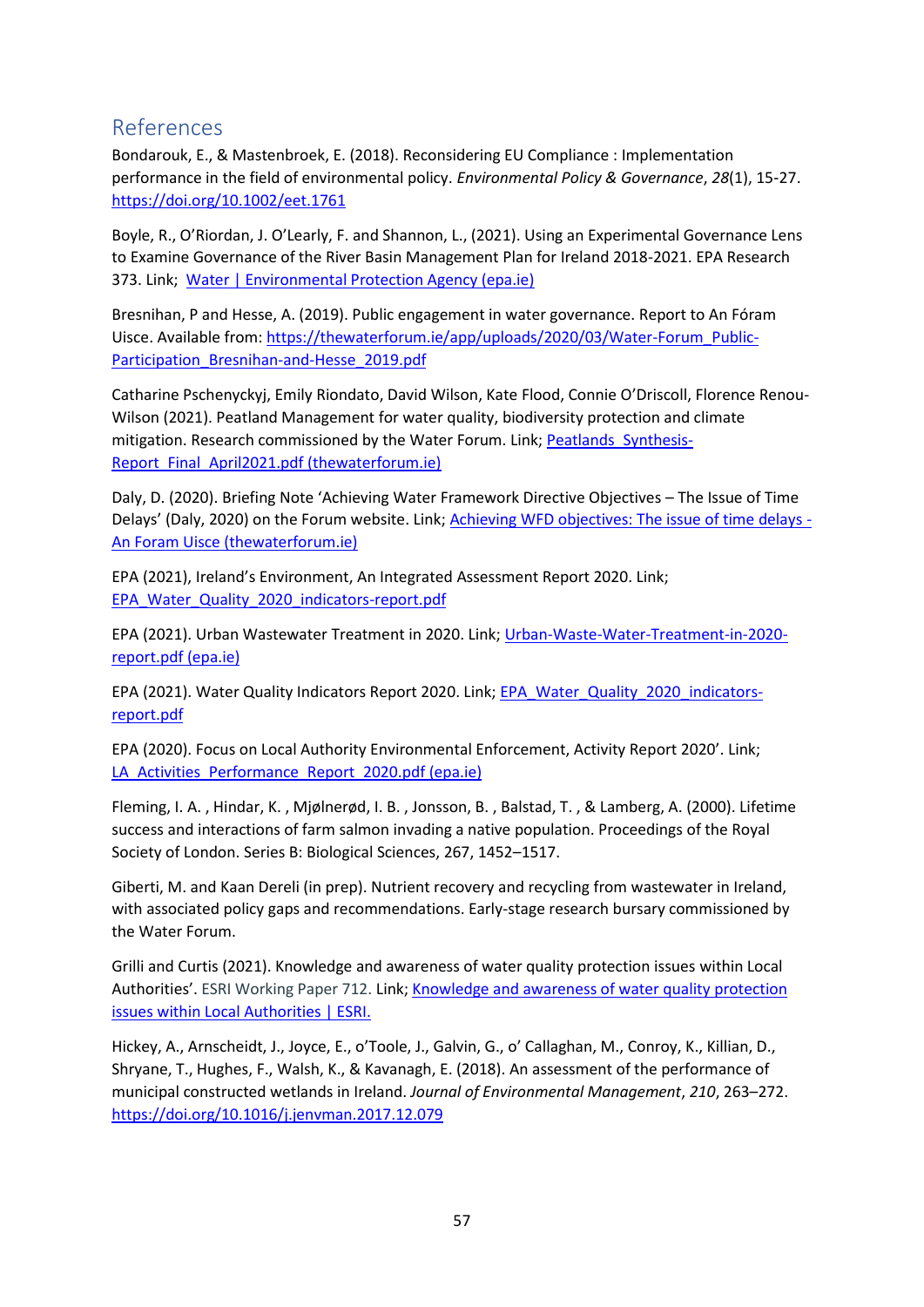Hudson, B., Hunter, D., & Peckham, S. (2019). Policy failure and the policy-implementation gap : Can policy support programs help? *Policy Design and Practice*, *2*(1), 1‑14. https://doi.org/10.1080/25741292.2018.1540378

IPCC, 2021: Climate Change 2021: The Physical Science Basis. Contribution of Working Group I to the Sixth Assessment Report of the Intergovernmental Panel on Climate Change [Masson-Delmotte, V., P. Zhai, A. Pirani, S.L. Connors, C. Péan, S. Berger, N. Caud, Y. Chen, L. Goldfarb, M.I. Gomis, M. Huang, K. Leitzell, E. Lonnoy, J.B.R. Matthews, T.K. Maycock, T. Waterfield, O. Yelekçi, R. Yu, and B.

Kelly-Quinn, M., Bruen, M., Harrison, S., Healy, M., Clarke, J., Drinan, T., Feeley, H.B., Finnegan, J., Graham, C., Regan, J. and Blacklocke, S. (2016). HYDROFOR: Assessment of the Impacts of Forest Operations on the Ecological Quality of Water. EPA Research 169. Link[; Water | Environmental](https://www.epa.ie/publications/research/water/research-report-169.php)  [Protection Agency \(epa.ie\)](https://www.epa.ie/publications/research/water/research-report-169.php)

Larsen, T. A., Lienert, J., Joss, A., and Siegrist, H. (2004) How to avoid pharmaceuticals in the aquatic environment. Journal of Biotechnology, 113(1–3), 295–304.

Lucy, F.E., Caffrey, J., Dick, J.T.A., Davis, E. & Coughlan, N.E. (2021) Prevention, Control and Eradication of Invasive Alien Species. EPA Research Ireland Report, 368: 4-77. https://www.epa.ie/publications/research/epa-research-2030-reports/research-368-preventioncontroland-eradication-of-invasive-alien-species.php

Lucy, F., Caffrey, J. and Dick, J . (2021). Invasive Alien Species in the Republic of Ireland: policy Recommendations for their Management. Link; [Lucy-et-al.-Invasive-Alien-Species-Report\\_Policy-](https://thewaterforum.ie/app/uploads/2021/12/Lucy-et-al.-Invasive-Alien-Species-Report_Policy-Recommendations-for-their-Management.pdf)[Recommendations-for-their-Management.pdf \(thewaterforum.ie\)](https://thewaterforum.ie/app/uploads/2021/12/Lucy-et-al.-Invasive-Alien-Species-Report_Policy-Recommendations-for-their-Management.pdf)

Maublanc (in prep). An assessment of policy coherence and conflicts for water and environmental management. Research commissioned by the Water Forum.

McGinnity, P. , Stone, C. , Taggart, J. , Cooke, D. , Cotter, D. , Hynes, R. , … Ferguson, A. (1997). Genetic impact of escaped farmed Atlantic salmon (Salmo salar L.) on native populations: Use of DNA profiling to assess freshwater performance of wild, farmed, and hybrid progeny in a natural river environment. ICES Journal of Marine Science, 54, 998–1008. 10.1016/S1054-3139(97)80004-5.

Micheál O Cinnéide, Joanna O'Riordan and Richard Boyle (2021). Prepared for the Environmental Protection Agency by Institute of Public Administration. Link; Case Studies on Local Catchment Groups in Ireland, 2018–202[0Case Studies on Local Catchment Groups](https://irishriverprojectwater.files.wordpress.com/2022/03/local_catchment_groups_in_ireland_may2021.pdf) in Ireland, 2018-2020

O'Riordan, J., Boyle, R., O'Neill, J., Fergal O'Leary, F., and Shannon, L. (2021). Sharing lessons learned from Water Governance. EPA Research Report (2020-W-MS-46). Link; EPA Researc[h Report](https://www.epa.ie/publications/research/water/Research_Report_406.pdf)

Shepard and Gargan (2021). Wild Atlantic salmon exposed to sea lice from aquaculture show reduced marine survival and modified response to ocean climate. ICES Journal of Marine Science, Volume 78, Issue 1, January-February 2021, Pages 368–376, [https://doi.org/10.1093/icesjms/fsaa079.](https://doi.org/10.1093/icesjms/fsaa079)

Shephard S., Gargan P. 2017. Quantifying the contribution of sea lice from aquaculture to declining annual returns in a wild Atlantic salmon population. Aquaculture Environment Interactions, 9: 181– 192.

Skaala, Ø. , Glover, K. A. , Barlaup, B. T. , Svåsand, T. , Besnier, F. , Hansen, M. M. , & Borgstrøm, R. (2012). Performance of farmed, hybrid, and wild Atlantic salmon (Salmo salar) families in a natural